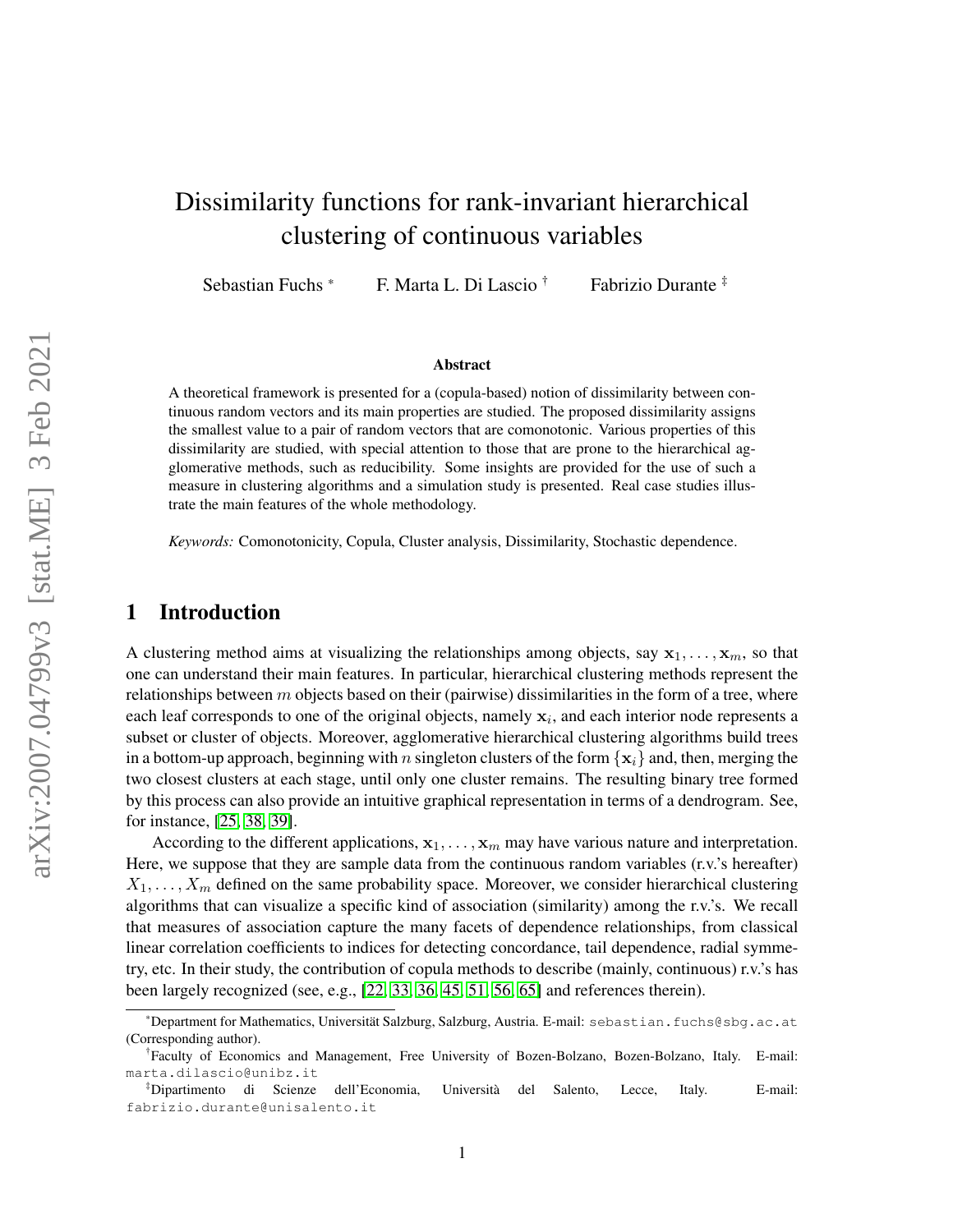In the literature, the use of (copula-based) hierarchical clustering procedures is mainly two-fold. First, such algorithms have been employed to guide the process of model building (and selection), especially in high dimensions. For instance, cluster algorithms have been used in [\[35\]](#page-24-4) for the identification of a nested Archimedean structure, and in [\[10,](#page-23-0) [18\]](#page-24-5) for the determination of a vine copula model, among others. Moreover, a procedure is illustrated in [\[7\]](#page-23-1) for selecting the tree structure of a risk aggregation model by combining hierarchical clustering techniques with a distance metric based on Kendall's tau. Finally, in [\[59\]](#page-25-5), an iterative algorithm is proposed to group variables into clusters with exchangeable dependence.

Second, hierarchical clustering procedures have been used to detect comovements of r.v.'s (especially, in time series). In financial time series, for instance, these methods start with the use of (Pearson) correlation coefficient and some of its variants (see, for instance, [\[3,](#page-23-2) [25\]](#page-24-0)) and, then, benefit from the copula approach especially when the detection of extreme dependence is of interest [\[11,](#page-24-6) [13,](#page-24-7) [12,](#page-24-8) [19,](#page-24-9) [20\]](#page-24-10). Related clustering methods can be built from other measures of association/concordance [\[4,](#page-23-3) [15\]](#page-24-11), mutual information [\[47\]](#page-25-6), as well as from a dissimilarity derived from the empirical copula [\[17,](#page-24-12) [48\]](#page-25-7). Notice that the above procedures differ from model-based clustering techniques, which aim to group observations from the same subpopulation of a multivariate mixture distribution (see, e.g., [\[49,](#page-25-8) [52\]](#page-25-9)) and from the CoClust algorithm, which aims to groups observations according to the multivariate dependence structure of the data generating copula (see [\[16\]](#page-24-13)).

Motivated by the interest in clustering methods of (agglomerative) hierarchical type, we introduce and formalize a notion of dissimilarity between two subsets of r.v.'s. Such a dissimilarity measure assigns the smallest value to two subsets of r.v.'s that are pairwise comonotonic (see, e.g., [\[14,](#page-24-14) [46,](#page-25-10) [60,](#page-25-11) [61\]](#page-25-12)). Moreover, this measure is of probabilistic nature, i.e. it depends on the joint probability distribution function of the involved variables, and is copula-based, i.e. it is invariant under monotonically increasing transformations of the involved r.v.'s.

Specifically, we investigate whether a dissimilarity measure can satisfy some desirable theoretical properties (for example, reducibility) that are satisfied by some classical clustering methods based on Euclidean distances.

The paper is organized as follows. First, we define the general framework where our dissimilarity concept is build up (Section [2\)](#page-1-0) and, in particular, we introduce some desirable properties that a dissimilarity may satisfy with particular emphasis on those properties that are prone to the hierarchical agglomerative methods. In Section [3,](#page-6-0) we consider and compare to each other various examples of dissimilarity mappings, including those methods based on linkage functions. Moreover, in Section [4](#page-18-0) we show how the dissimilarity can be used to detect various kinds of stochastic dependence of a random vector. From the computational side, we hence provide a simulation study in order to show how algorithms based on linkage and pairwise dissimilarities work in a finite sample and discuss their advantages and disadvantages (Section [4.1\)](#page-19-0). Real case studies illustrate the whole methodology (Section [5\)](#page-21-0). Remarkably, we also present a case when the use of novel dissimilarity measures (not based on linkage functions) may be beneficial in the detection of global dependencies. Section [6](#page-23-4) summarizes the main findings.

### <span id="page-1-0"></span>2 The framework

Throughout this manuscript, we consider r.v.'s defined on the same probability space  $(\Omega, \mathscr{F}, \mathbb{P})$ . We denote by  $F_X$  the probability distribution function of a r.v. X and by  $F_X^{(-1)}$  its generalized inverse (see, e.g., [\[24\]](#page-24-15)). We recall that, for a continuous r.v. X, the composition  $F_X \circ X$  is uniformly distributed on  $\mathbb{I} := [0, 1]$  (see, e.g., [\[22\]](#page-24-1)). Let  $\vec{X}$  be a continuous random vector, i.e.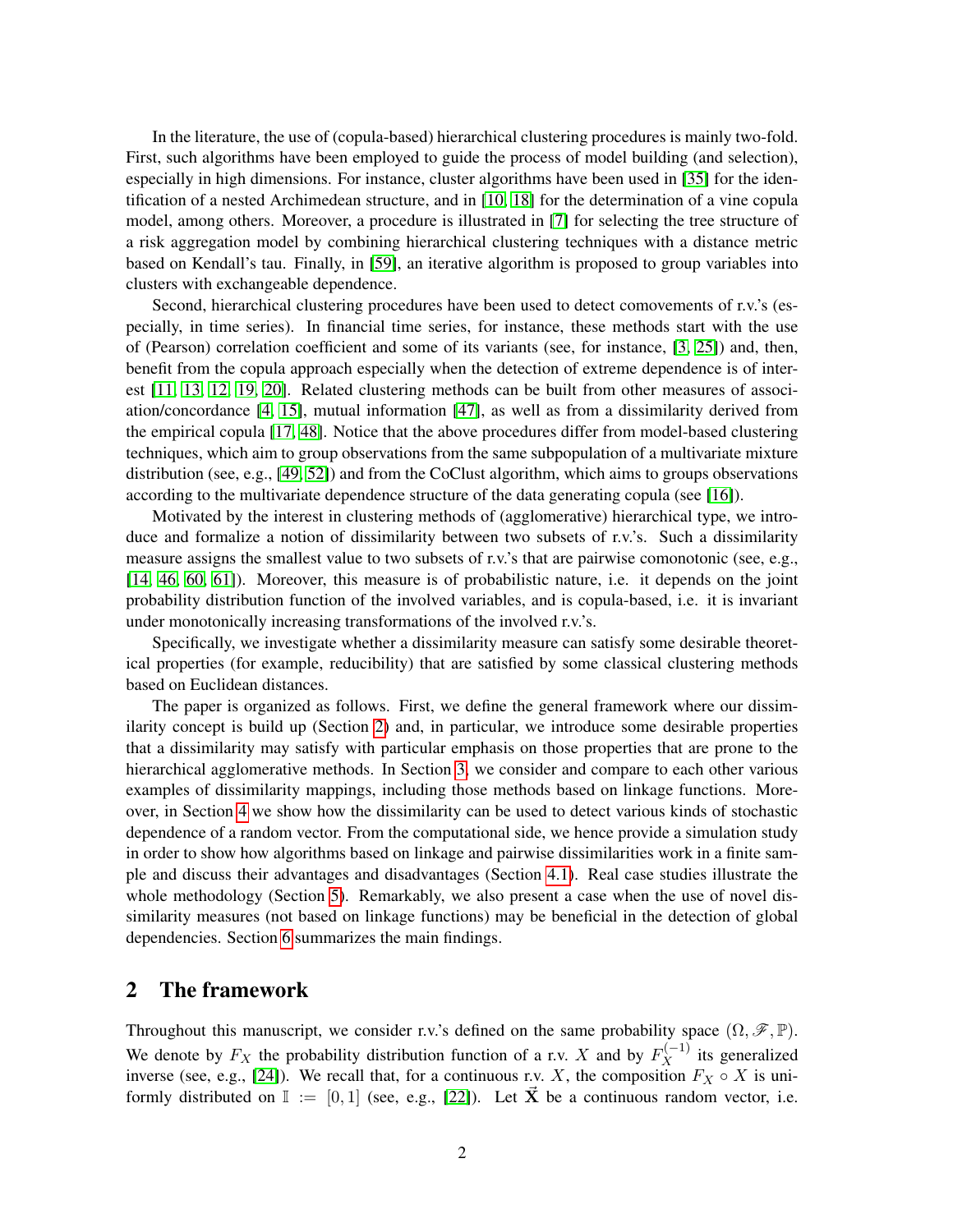$\vec{\mathbf{X}} = (X_1, \ldots, X_m)$ . In view of Sklar's Theorem, the copula of  $\vec{\mathbf{X}}$  is the distribution function of  $(F_{X_1}(X_1),...,F_{X_m}(X_m)).$ 

For the sake of completeness, we recall that the copula M is defined by  $M(u_1 \ldots, u_m)$  =  $\min\{u_1,\ldots,u_m\}$  for all  $u_1,\ldots,u_m$  in I. In particular, two continuous r.v.'s X and Y are said to be *comonotonic* if their copula is equal to M. Comonotonicity of r.v.'s can also be expressed in one of the following equivalent ways:

(a)  $(X, Y) \stackrel{d}{=} (F_X^{(-1)}(U), F_Y^{(-1)}(U))$ , where U is a uniform random variable;

(b) there exists a r.v. Z such that  $(X, Y) \stackrel{d}{=} (f_1(Z), f_2(Z))$  for some increasing functions  $f_1, f_2$ .

See, e.g., [\[14,](#page-24-14) [60\]](#page-25-11).

In the following, let  $m \geq 2$  be an integer which will be kept fixed. We consider a (finite) set  $\mathscr{X} = \{X_1, \ldots, X_m\}$  of continuous r.v.'s. Any subset of  $\mathscr{X}$  will be denoted by upper-case black-board letters, e.g. X. Let  $\mathcal{P}_0(\mathcal{X})$  denote the set of all non–empty subsets of  $\mathcal{X}$ .

Given a subset  $X = \{X_1, \ldots, X_k\} \subset \mathcal{X}$  composed of k r.v.'s, we indicate by  $\overline{X}$  a vector representation of  $X$ , i.e. a k–dimensional random vector whose coordinates are distinct elements from  $X$ . Clearly, the vector representation of any  $X$  need not be unique.

Here, we aim at quantifying how two non-empty subsets of  $\mathscr X$  (not necessarily equal in cardinality) are similar or, analogously, how we can define a suitable dissimilarity index between them. The main properties that this index should satisfy are illustrated in the following.

A *dissimilarity index* is a mapping d that assigns to every pair  $(\mathbb{X}, \mathbb{Y}) \in \mathscr{P}_0(\mathscr{X}) \times \mathscr{P}_0(\mathscr{X})$  a value in  $[0, +\infty]$  with the following properties:

- $(\widetilde{A1})$   $\widetilde{d}(\mathbb{X}, \mathbb{Y}) = 0$  holds for all  $\mathbb{X} = \{X_1, \ldots, X_{m_1}\}, \mathbb{Y} = \{Y_1, \ldots, Y_{m_2}\} \in \mathcal{P}_0(\mathcal{X})$  such that the r.v.'s  $X_1, \ldots, X_{m_1}, Y_1, \ldots, Y_{m_2}$  are all pairwise comonotonic.
- $(\widetilde{A2}) \widetilde{d}(X, Y) = \widetilde{d}(Y, X)$  holds for all  $X, Y \in \mathscr{P}_0(\mathscr{X})$ .
- $(A3)$  The identity

$$
\widetilde{d}(\mathbb{X}, \mathbb{Y}) = \widetilde{d}(\mathbb{X}_1, \mathbb{Y}_1)
$$

holds for all  $\mathbb{X}, \mathbb{Y}, \mathbb{X}_1, \mathbb{Y}_1 \in \mathcal{P}_0(\mathcal{X})$  such that there exist some vector representations of  $\mathbb{X},\mathbb{Y},\mathbb{X}_1,\mathbb{Y}_1$  for which it holds  $(\vec{\mathbb{X}},\vec{\mathbb{Y}})\overset{d}{=}(\vec{\mathbb{X}}_1,\vec{\mathbb{Y}}_1).$ 

 $(A4)$  The identity

 $\widetilde{d}(\mathbb{X}, \mathbb{Y}) = \widetilde{d}(\{T_1(X_1), \ldots, T_{m_1}(X_{m_1})\}, \{Y_1, \ldots, Y_{m_2}\})$ 

holds for all  $\mathbb{X} = \{X_1, \ldots, X_{m_1}\}, \mathbb{Y} = \{Y_1, \ldots, Y_{m_2}\} \in \mathscr{P}_0(\mathscr{X})$  and every set of strictly increasing transformations  $\{T_1, \ldots, T_{m_1}\}.$ 

Condition  $(\widetilde{A1})$  implies that  $\widetilde{d}(\{X\}, \{Y\}) = 0$  when X and Y are comonotonic. Thus, roughly speaking, this index quantifies the closeness of the joint distribution of  $(X, Y)$  to the upper bound of the related Frechet class (see, also, [\[6,](#page-23-5) [21\]](#page-24-16) for an historical overview). In general, by extending ´ slightly the notation in [\[60\]](#page-25-11), the dissimilarity index between two subsets  $X$  and  $Y$  is minimal when any vector representation of  $X$  is strongly comonotonic with any vector representations of  $Y$ .

Condition  $(A2)$  expresses a natural symmetry property of d. Condition  $(A3)$ , instead, states that the dissimilarity index is law-invariant, as the various notions of association considered in the literature. At this point note that conditions  $\vec{x} \stackrel{d}{=} \vec{x}_1$  and  $\vec{y} \stackrel{d}{=} \vec{y}_1$  are essential since the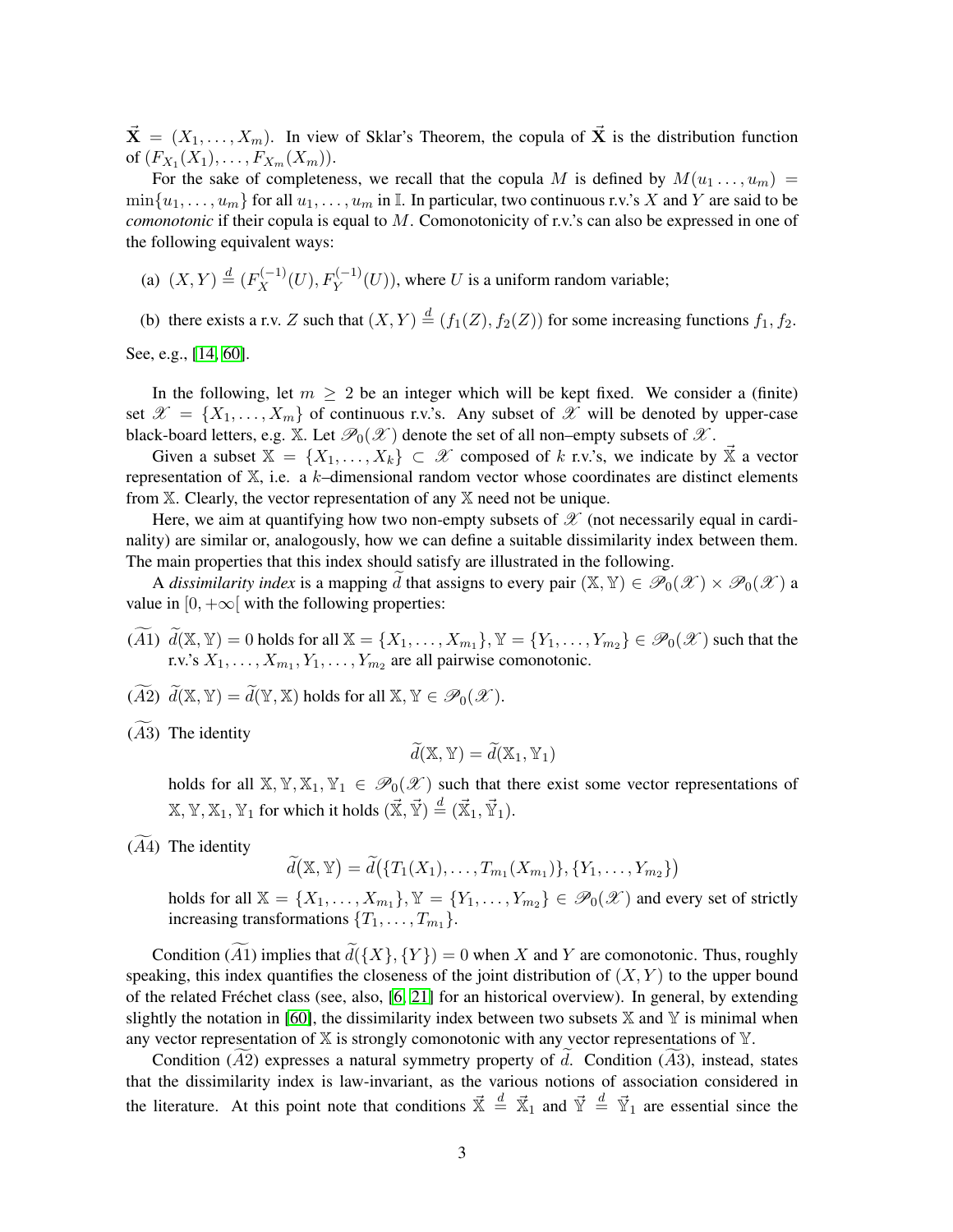above law-invariance is limited to pairs of subsets of fixed size and fixed distribution; for instance,  $d({X_1, X_2}, {Y_1, Y_2})$  can be different from  $d({X_1}, {X_2, Y_1, Y_2}).$ 

Condition ( $\widetilde{A4}$ ), together with ( $\widetilde{A2}$ ), states that the dissimilarity index between X and Y is invariant under strictly increasing transformations of their respective elements and, hence, it does not depend on the univariate distribution functions of the involved r.v.'s. Therefore, since it is precisely the copula which captures those properties of the joint distribution which are invariant under strictly increasing transformations, the dissimilarity index is a copula-based concept.

**Remark 2.1.** Notice that the previous conditions, especially  $(A1)$ , distinguishes the proposed methodology with other methods that enable the detection of all types of functional dependencies among variables (see, e.g., [\[47\]](#page-25-6)). Indeed, the proposed dissimilarity index essentially aims at finding monotonic functional dependencies among the involved r.v.'s.

Due to the above stated rank-invariant property of the dissimilarity, without loss of generality, we can introduce a dissimilarity index by considering r.v.'s that are uniformly distributed on  $\mathbb{I}$  (i.e. working directly in the class of copulas). Before formalizing this aspect (see next Theorem [2.1\)](#page-4-0), we need some preliminary definitions.

Let  $L^0(\mathbb{T}^m)$  denote the space of all m-dimensional random vectors with uniform margins on  $\mathbb{I}$ .

<span id="page-3-3"></span>**Definition 2.1.** For all  $m_1, m_2 \in \mathbb{N}$  with  $2 \le m_1 + m_2 \le m$ ,

$$
d^{m_1, m_2} \colon L^0(\mathbb{I}^{m_1}) \times L^0(\mathbb{I}^{m_2}) \to [0, +\infty[
$$

is called a  $(m_1, m_2)$ -*dissimilarity function* if it satisfies the following properties:

(1) For every  $(\mathbf{\vec{X}}, \mathbf{\vec{Y}}) \in L^0(\mathbb{I}^{m_1}) \times L^0(\mathbb{I}^{m_2})$ 

<span id="page-3-0"></span>
$$
d^{m_1,m_2}(\vec{\mathbf{x}}, \vec{\mathbf{Y}}) = 0 \tag{2.1}
$$

when the copula of  $(\vec{X}, \vec{Y})$  is equal to the comonotonicity copula M.

(2) For every  $(\mathbf{\vec{X}}, \mathbf{\vec{Y}}) \in L^0(\mathbb{I}^{m_1}) \times L^0(\mathbb{I}^{m_2})$ 

<span id="page-3-2"></span>
$$
d^{m_1,m_2}(\vec{\mathbb{X}},\vec{\mathbb{Y}}) = d^{m_1,m_2}(\sigma_1(\vec{\mathbb{X}}),\sigma_2(\vec{\mathbb{Y}}))
$$
\n(2.2)

holds for all  $\sigma_1$  and  $\sigma_2$  permuting the coordinates of a vector from  $\mathbb{I}^{m_1}$  and  $\mathbb{I}^{m_2}$ , respectively.

(3) The identity

<span id="page-3-1"></span>
$$
d^{m_1,m_2}(\vec{\mathbb{X}},\vec{\mathbb{Y}}) = d^{m_1,m_2}(\vec{\mathbb{X}}_1,\vec{\mathbb{Y}}_1)
$$
\n(2.3)

holds for all  $(\vec{\mathbb{X}},\vec{\mathbb{Y}}),(\vec{\mathbb{X}}_1,\vec{\mathbb{Y}}_1)\in L^0(\mathbb{I}^{m_1})\times L^0(\mathbb{I}^{m_2})$  with  $(\vec{\mathbb{X}},\vec{\mathbb{Y}})\overset{d}{=}(\vec{\mathbb{X}}_1,\vec{\mathbb{Y}}_1).$ 

Properties [\(2.1\)](#page-3-0) and [\(2.3\)](#page-3-1) are direct translations of  $(A1)$  and  $(A3)$  in a copula setting; the latter property [\(2.3\)](#page-3-1) states that the dissimilarity between two vectors is law-invariant (and hence only depends on the copula involved).

Property [\(2.2\)](#page-3-2) states that the dissimilarity between two vectors does not change when the components of each vector are permuted. Roughly speaking, the dissimilarity does depend on the components of a random vector, but not on the order they are considered (so, it is a property about sets not vectors).

All the dissimilarity functions can be glued together into the following concept.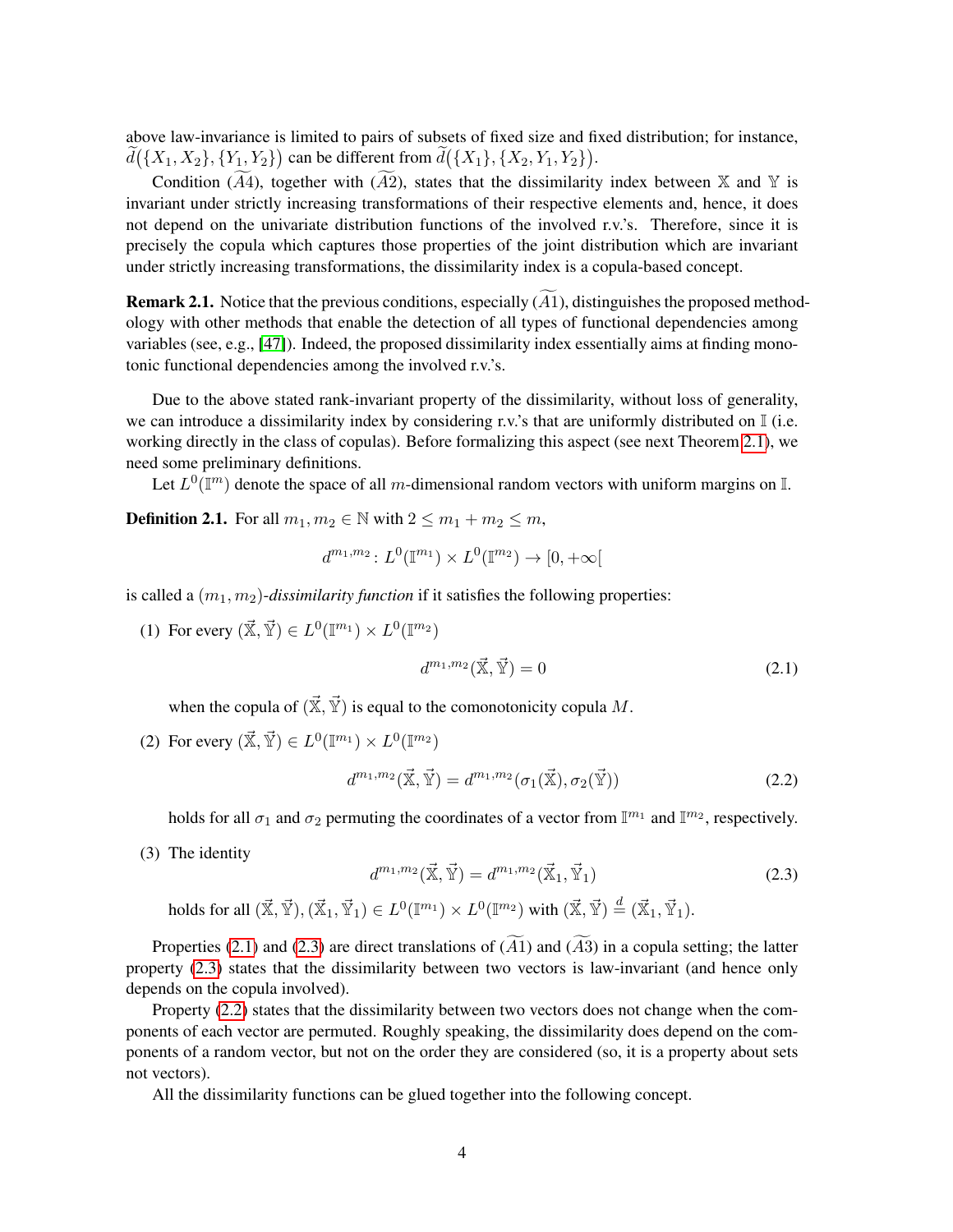<span id="page-4-3"></span>**Definition 2.2.** An *extended dissimilarity function* (of degree m) is a map

$$
d: \bigcup_{2 \le m_1 + m_2 \le m} L^0(\mathbb{I}^{m_1}) \times L^0(\mathbb{I}^{m_2}) \to [0, +\infty[
$$

whose restriction  $d^{m_1,m_2} := d|_{L^0(\mathbb{T}^{m_1}) \times L^0(\mathbb{T}^{m_2})}$  to  $L^0(\mathbb{T}^{m_1}) \times L^0(\mathbb{T}^{m_2})$  is a  $(m_1, m_2)$ -dissimilarity *function* for all  $m_1, m_2 \in \mathbb{N}$  with  $2 \leq m_1 + m_2 \leq m$ , such that, for every  $(\vec{\mathbb{X}}, \vec{\mathbb{Y}}) \in L^0(\mathbb{I}^{m_1}) \times$  $L^0(\mathbb{I}^{m_2}),$ 

<span id="page-4-1"></span>
$$
d^{m_1,m_2}(\vec{\mathbf{x}},\vec{\mathbf{y}}) = d^{m_2,m_1}(\vec{\mathbf{y}},\vec{\mathbf{x}})
$$
\n(2.4)

holds.

Roughly speaking, an extended dissimilarity function allows to assign a degree of dissimilarity to any pair of random vectors, regardless of the respective dimension. The condition given by [\(2.4\)](#page-4-1) simply ensures that the dissimilarity has some natural symmetry related to  $(A2)$ .

Theorem [2.1](#page-4-0) below demonstrates that the notion of extended dissimilarity function is consistent with the notion of dissimilarity index.

#### <span id="page-4-0"></span>Theorem 2.1. *The following statements hold:*

(a) Let d be an extended dissimilarity function. Then, the mapping  $\tilde{d}$ :  $\mathscr{P}_0(\mathscr{X}) \times \mathscr{P}_0(\mathscr{X}) \to$ [0, +∞[ *given, for every*  $X = \{X_1, ..., X_{m_1}\}$  *and*  $Y = \{Y_1, ..., Y_{m_2}\}$ , by

<span id="page-4-2"></span>
$$
\widetilde{d}(\mathbb{X}, \mathbb{Y}) := d^{m_1, m_2}((F_{X_1}(X_1), \dots, F_{X_{m_1}}(X_{m_1})), (F_{Y_1}(Y_1), \dots, F_{Y_{m_2}}(Y_{m_2}))) \tag{2.5}
$$

*is a dissimilarity index.*

(b) Let  $\tilde{d}$  be a dissimilarity index. Then, the map

$$
d: \bigcup_{2 \le m_1 + m_2 \le m} L^0(\mathbb{I}^{m_1}) \times L^0(\mathbb{I}^{m_2}) \to [0, +\infty[
$$

*given by*

$$
d((X_1,\ldots,X_{m_1}),(Y_1,\ldots,Y_{m_2})) := \tilde{d}(\{X_1,\ldots,X_{m_1}\},\{Y_1,\ldots,Y_{m_2}\})
$$

*is an extended dissimilarity function.*

*Proof.* Consider assertion (a). First, consider that [\(2.5\)](#page-4-2) is well-defined since, in view of property [\(2.2\)](#page-3-2), it does not depend on the specific vector representation of  $\{X_1, \ldots, X_{m_1}\}\$  and  $\{Y_1, \ldots, Y_{m_2}\}\$ . Note that, for continuous distributions functions  $F_X$ , the composition  $F_X \circ X$  is uniformly distributed on I. Therefore, for every set of r.v.'s  $\{X_1, \ldots, X_{m_1}\}$ , the transformed vector satisfies  $(F_{X_1}(X_1),...,F_{X_{m_1}}(X_{m_1})) \in L^0(\mathbb{I}^{m_1})$ . Moreover,  $(\widetilde{A1}), (\widetilde{A2})$  and  $(\widetilde{A3})$  are direct consequences of properties  $(2.1)$ ,  $(2.4)$  and  $(2.3)$  of Definitions [2.1](#page-3-3) and [2.2.](#page-4-3) Finally,  $(A4)$  follows from  $(2.3)$  and the fact that  $F_{T \circ X}(T \circ X) = F_X(X)$  for every strictly increasing function T.

Assertion (2) is straightforward.

 $\Box$ 

It follows from the previous result that, from now on, we can express the dissimilarity index in terms of suitable properties of the extended dissimilarity function d.

Before introducing basic examples of such functions, we present here some additional desirable properties they may satisfy. First, we present some *local* properties, i.e. properties that are satisfied by the restriction  $d^{m_1,m_2}$  of the extended dissimilarity function d for any possible choice of  $m_1, m_2$ with  $2 \le m_1 + m_2 \le m$ .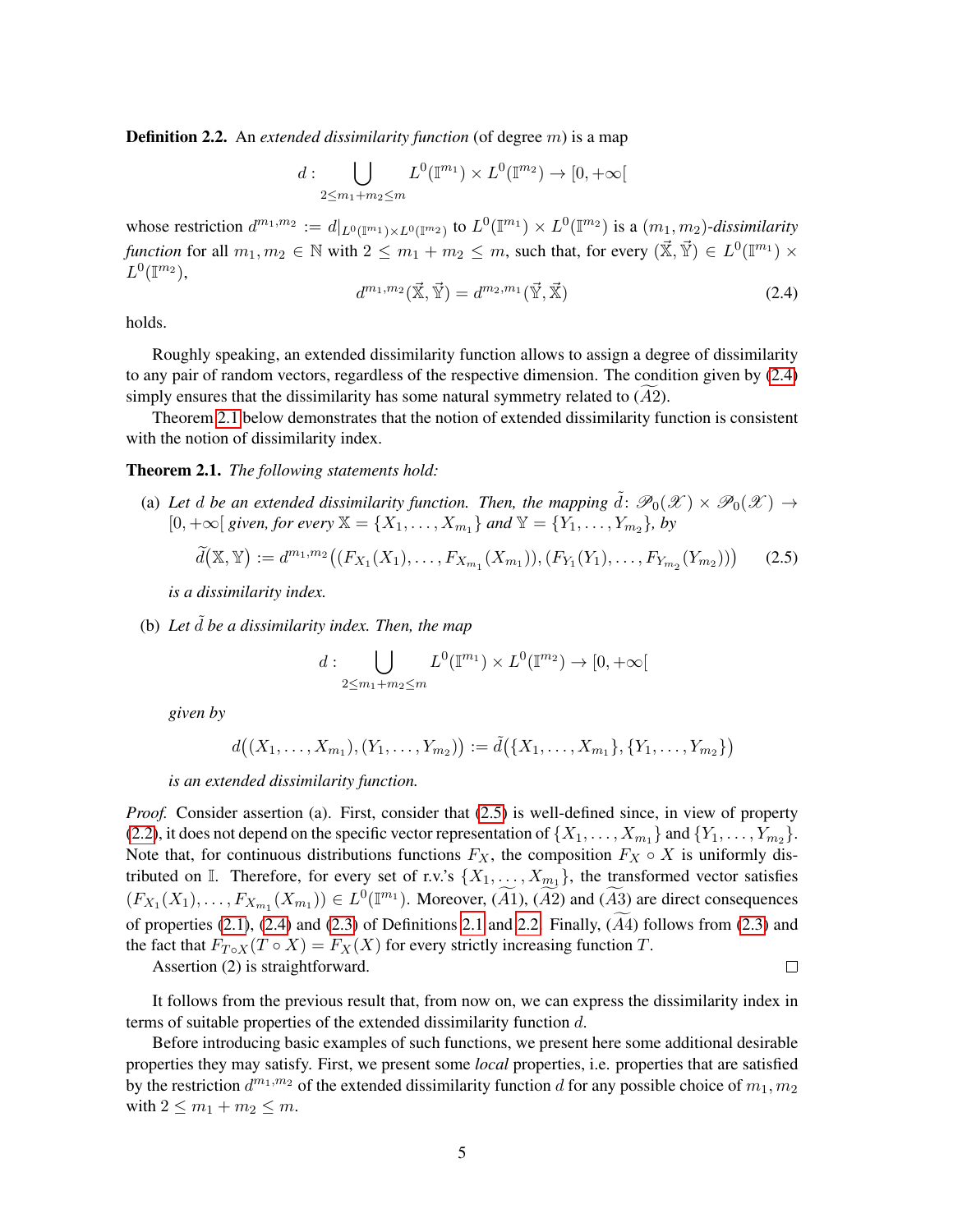(L1) Monotonicity with respect to lower orthant order

For all  $2 \leq m_1 + m_2 \leq m$  and for all  $(\vec{\mathbb{X}}, \vec{\mathbb{Y}}), (\vec{\mathbb{X}'}, \vec{\mathbb{Y}'}) \in L^0(\mathbb{I}^{m_1}) \times L^0(\mathbb{I}^{m_2}),$  $(\vec{\mathbb{X}}, \vec{\mathbb{Y}}) \preceq_{lo} (\vec{\mathbb{X}'}, \vec{\mathbb{Y}'})$  in the lower orthant order implies  $d^{m_1,m_2}(\vec{\mathbb{X}'}, \vec{\mathbb{Y}'}) \leq d^{m_1,m_2}(\vec{\mathbb{X}}, \vec{\mathbb{Y}})$ .

(L1c) Monotonicity with respect to concordance order

For all  $2 \leq m_1 + m_2 \leq m$  and for all  $(\vec{\mathbb{X}}, \vec{\mathbb{Y}}), (\vec{\mathbb{X}'}, \vec{\mathbb{Y}'}) \in L^0(\mathbb{I}^{m_1}) \times L^0(\mathbb{I}^{m_2}),$  $(\vec{\mathbb{X}}, \vec{\mathbb{Y}}) \preceq_C (\vec{\mathbb{X}'}, \vec{\mathbb{Y}'})$  in the concordance order implies  $d^{m_1, m_2}(\vec{\mathbb{X}'}, \vec{\mathbb{Y}'}) \leq d^{m_1, m_2}(\vec{\mathbb{X}}, \vec{\mathbb{Y}})$ .

(L2) Rotation invariance

For all  $2 \leq m_1 + m_2 \leq m$  and for every  $(\vec{\mathbb{X}}, \vec{\mathbb{Y}}) \in L^0(\mathbb{I}^{m_1}) \times L^0(\mathbb{I}^{m_2})$ , it holds  $d^{m_1,m_2}(\vec{\mathbb{X}}, \vec{\mathbb{Y}}) = d^{m_1,m_2}(\mathbf{1}_{m_1} - \vec{\mathbb{X}}, \mathbf{1}_{m_2} - \vec{\mathbb{Y}})$ , where  $\mathbf{1}_n$  is a vector with all n components equal to 1.

(L3) Continuity

For all  $2 \leq m_1 + m_2 \leq m$ , any sequence  $\{\vec{\mathbb{Z}}_k = (\vec{\mathbb{X}}, \vec{\mathbb{Y}})_k\}_{k \in \mathbb{N}} \subseteq L^0(\mathbb{I}^{m_1}) \times L^0(\mathbb{I}^{m_2})$  and any vector  $\vec{Z} = (\vec{X}, \vec{Y}) \in L^0(\mathbb{I}^{m_1}) \times L^0(\mathbb{I}^{m_2})$ , if  $\vec{Z}_k$  weakly converges to  $\vec{Z}$  (as k tends to  $+\infty$ ), then  $\lim_{k\to\infty} d^{m_1,m_2}(\vec{\mathbb{X}}, \vec{\mathbb{Y}})_k = d^{m_1,m_2}(\vec{\mathbb{X}}, \vec{\mathbb{Y}})$ .

Property (L1) (respectively, (L1c)) implies that the dissimilarity degree is decreasing with respect to lower orthant (also called PLOD) order (respectively, concordance order). For the definitions of these orderings see, for instance, [\[56,](#page-25-4) [54\]](#page-25-13). Since the upper bound of a random vector in the lower orthant (respectively, concordance) order is given by the comonotonic case, this property simply means that the dissimilarity degree tends to vanish as soon as one is approaching the comonotonic case. Notice that, in the bivariate case, lower orthant and concordance order coincide, while in higher dimensions concordance order implies lower orthant order, but not vice versa (see, e.g.,  $[44, 53]$  $[44, 53]$ ). Consequently, monotonicity with respect to lower orthant order  $(L1)$  implies monotonicity with respect to concordance order (L1c).

Property (L2) expresses the invariance of the dissimilarity degree with respect to the total reflection of the involved random vectors. The practical aspect of this property is that a change of sign in all the r.v.'s does not influence the clustering output. Notice that this property may not be desirable when the dissimilarity degree should distinguish lower and upper tail behaviour of random vectors (see Section [3.3](#page-17-0) and, in particular, Remark [3.3\)](#page-18-1).

Property (L3) ensures that the dissimilarity degree is continuous with respect to weak convergence. This latter property is usually required, for instance, for various measures of concordance (see, e.g., [\[29,](#page-24-17) [66,](#page-26-1) [69\]](#page-26-2)) but it does not apply to the tail dependence coefficient (see Section [3.3\)](#page-17-0).

Now, we provide some global properties of an extended dissimilarity function  $d$  that connect the values of the dissimilarity at a given dimension, say  $m_1 + m_2$ , with the values that it assumes at lower (respectively, higher) dimensions:

### (G1) Reducibility

For all  $3 \le m_1 + m_2 + m_3 \le m$  and for every  $(\vec{x'}, \vec{x''}, \vec{y'}) \in L^0(\mathbb{I}^{m_1}) \times L^0(\mathbb{I}^{m_2}) \times L^0(\mathbb{I}^{m_3})$ such that  $\vec{x}'$ ,  $\vec{x}''$ , and  $\vec{Y}$  are pairwise disjoint, if

<span id="page-5-1"></span>
$$
d^{m_1,m_2}(\vec{\mathbb{X}'}, \vec{\mathbb{X}''}) \le \min\left\{ d^{m_1,m_3}(\vec{\mathbb{X}'}, \vec{\mathbb{Y}}), d^{m_2,m_3}(\vec{\mathbb{X}''}, \vec{\mathbb{Y}}) \right\},\tag{2.6}
$$

then the inequality

<span id="page-5-0"></span>
$$
\min\left\{d^{m_1,m_3}(\vec{\mathbb{X}'}, \vec{\mathbb{Y}}), d^{m_2,m_3}(\vec{\mathbb{X}''}, \vec{\mathbb{Y}})\right\} \le d^{m_1+m_2,m_3}(\vec{\mathbb{X}}, \vec{\mathbb{Y}}) \tag{2.7}
$$

holds, where  $\mathbb{X} := \mathbb{X}' \cup \mathbb{X}''$ .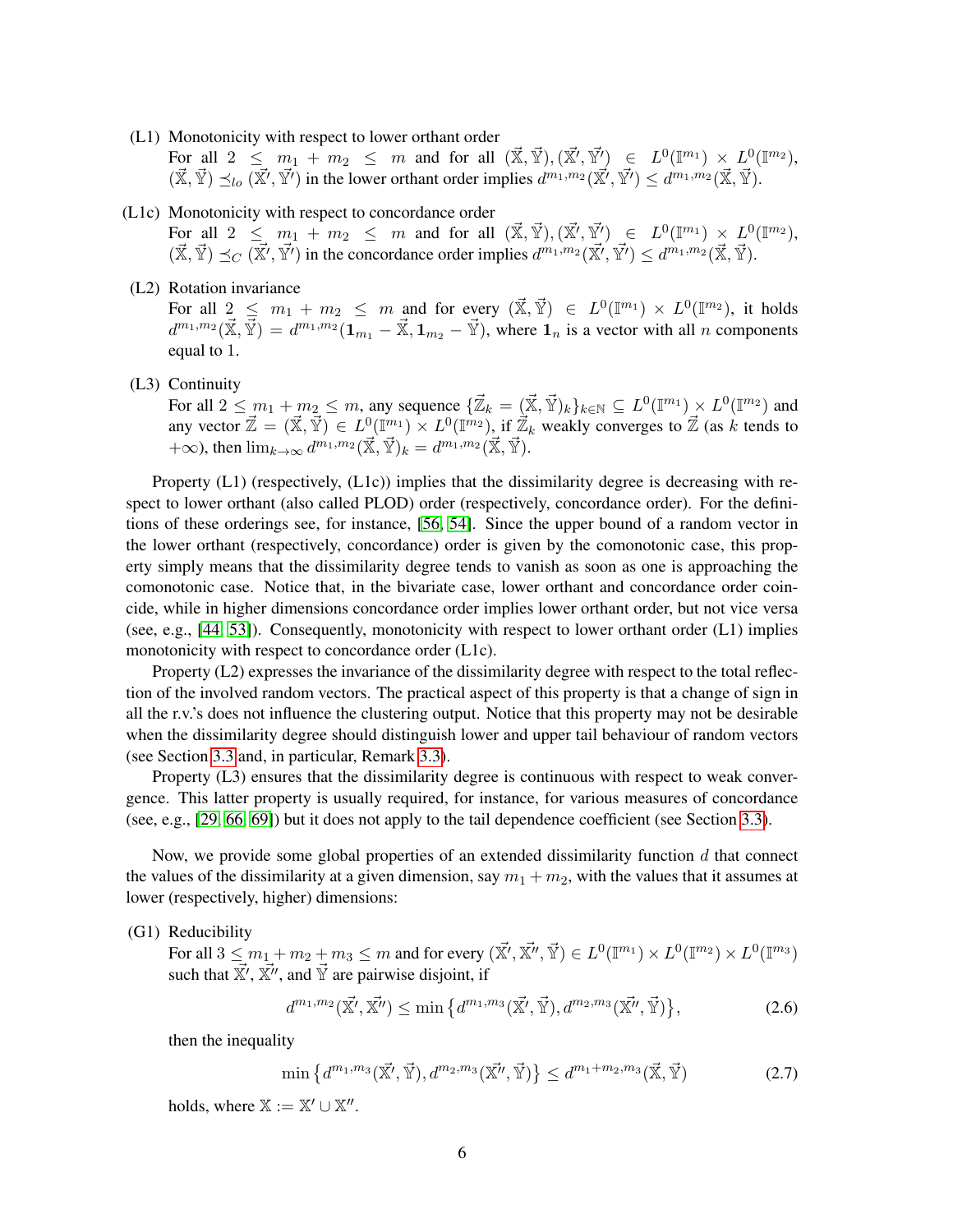(G1s) Strict reducibility

(G1) holds with [\(2.7\)](#page-5-0) being strict for some  $3 \leq m_1 + m_2 + m_3 \leq m$  and at least one  $(\vec{X'}, \vec{X''}, \vec{Y}) \in L^0(\mathbb{I}^{m_1}) \times L^0(\mathbb{I}^{m_2}) \times L^0(\mathbb{I}^{m_3})$ , where  $\mathbb{X} := \mathbb{X'} \cup \mathbb{X''}$  and  $\mathbb{X}', \vec{X''}$  and  $\mathbb{Y}$  are pairwise disjoint.

(G2) Comonotonic invariance

For all  $3 \le m_1 + m_2 \le m$  with  $2 \le m_1$ , the identity

$$
d^{m_1,m_2}(\vec{\mathbb{X}},\vec{\mathbb{Y}})=d^{m_1-1,m_2}(\vec{\mathbb{X}'},\vec{\mathbb{Y}})
$$

holds whenever  $\vec{X'} \in L^0(\mathbb{I}^{m_1-1})$  and  $(\vec{X}, \vec{Y}) \in L^0(\mathbb{I}^{m_1}) \times L^0(\mathbb{I}^{m_2})$  are random vectors such that  $\mathbb{X}' \cup \{X\} = \mathbb{X}$ , where  $X \in \mathbb{X}$  is comonotonic with at least one element of  $\mathbb{X}'$ .

All these properties have an intuitive stochastic interpretation. Property (G1) is usually referred to as *reducibility property* (see, e.g., [\[48\]](#page-25-7)). It guarantees that the dissimilarity degree between two random vectors  $\vec{x}$  and  $\vec{y}$  is larger than the dissimilarity degree between  $\vec{y}$  and (at least) a subvector of  $\overline{X}$ . Roughly speaking, increasing the diversity inside each group decreases the similarity between the groups.

**Example 2.1.** Given three r.v.'s  $X', X'', Y$ , property (G1) ensures that, if [\(2.6\)](#page-5-1) holds, i.e.  $(X', X'')$ is the most similar pair among  $(X', X'')$ ,  $(X', Y)$  and  $(X'', Y)$ , then

$$
d^{1,1}(X', X'') \le d^{2,1}((X', X''), Y).
$$

The related property (G1s) says, furthermore, that there exist specific dependence structures such that the dissimilarity degree between  $\vec{x}$  and  $\vec{y}$  is strictly larger than the dissimilarity degree between  $\check{Y}$  and a subvector of  $\check{X}$ . Clearly, property (G1s) implies property (G1), although the converse implication is not true (see Theorem [3.2\)](#page-9-0).

On the other side, property (G2) ensures that the dissimilarity degree between  $\vec{x}'$  and  $\vec{Y}$  does not change if we add to  $\overline{X}{}'$  another random variable that is comonotone with at least one element of  $\vec{X}'$ . Property (G2) is similar to the *point proportion admissible* property considered for data points in [\[26\]](#page-24-18) that states that "if after we duplicate one or more points any number of times and reapply the procedure the boundaries of the clusters are not changed at any stage.". Here, in fact, we recall that two comonotonic r.v.'s are equal up to increasing transformations (see, e.g., [\[22\]](#page-24-1)).

Obviously, because of the symmetry of the dissimilarity function in [\(2.4\)](#page-4-1), properties (G1), (G1s) and (G2) can be also reformulated for the second argument of the involved dissimilarity functions.

### <span id="page-6-0"></span>3 Extended dissimilarity functions: properties and examples

In the following section, we provide various examples of dissimilarity functions and we study whether they satisfy some of the previously introduced properties. Recall that, in view of prop-erty [\(2.3\)](#page-3-1), any  $(m_1, m_2)$ -dissimilarity function aiming at quantifying the proximity degree of two random vectors  $\vec{\mathbb{X}}$  and  $\vec{\mathbb{Y}}$  of dimension  $m_1$  and  $m_2$ , respectively, only depends on the  $(m_1 + m_2)$ dimensional copula C of the random vector  $(\mathbf{\vec{X}}, \mathbf{\vec{Y}})$ . Thus, in some cases, it could be also convenient to define the dissimilarity functions directly in terms of C.

Moreover, for the sake of a concise use of copulas and their margins, for  $L \subseteq \{1, ..., m\}$ , we define the map  $\eta_L : \mathbb{I}^m \times \mathbb{I}^m \to \mathbb{I}^m$  given coordinatewise by

$$
(\boldsymbol{\eta}_L(\mathbf{u}, \mathbf{v}))_{\ell} := \begin{cases} u_{\ell} & \ell \in \{1, ..., m\} \backslash L \\ v_{\ell} & \ell \in L \end{cases}
$$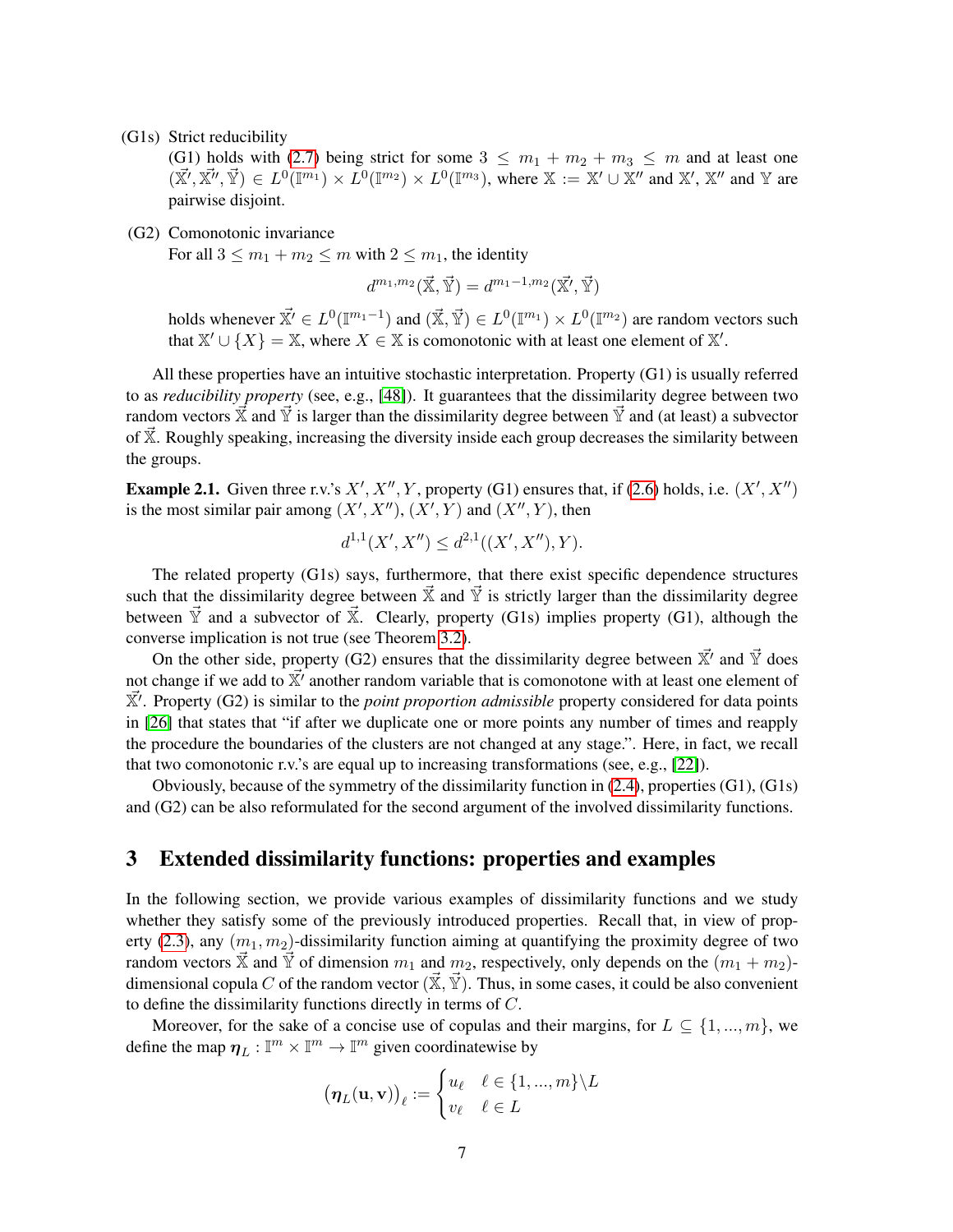and, for  $l \in \{1, ..., m\}$ , we put  $\eta_l := \eta_{\{l\}}$ . We denote by 0 the vector with all entries equal to 0, by 1 the vector with all entries equal to 1 and by  $\mathscr{C}^k$  the collection of all k-dimensional copulas,  $2 \leq k \leq m$ . For any subset  $L = \{l_1, ..., l_{|L|}\} \subseteq \{1, ..., m\}$  with  $2 \leq |L| \leq m$  such that  $l_i < l_j$  for all  $i, j \in \{1, ..., |L|\}$  with  $i < j$ , we further define by  $T_L(C)$  the lower dimensional margin of the copula  $C$  related to the indices of the components of  $C$  belonging to  $L$ .

#### <span id="page-7-1"></span>Example 3.1.

- The identity  $T_L(M) = M$  holds for every  $L \subseteq \{1, ..., m\}$  with  $2 \leq |L| \leq m$ .
- The identity  $T_L(\Pi) = \Pi$  holds for every  $L \subseteq \{1, ..., m\}$  with  $2 \leq |L| \leq m$ . Here,  $\Pi$  is the independence copula given, for all  $u_1, \ldots, u_m$  in  $\mathbb{I}$ , by  $\Pi(u_1, \ldots, u_m) = \prod_{i=1}^m u_i$ .
- For all  $3 \leq m_1 + m_2 + m_3 \leq m$  and for every random vector  $(\vec{x'}, \vec{x''}, \vec{Y}) \in L^0(\mathbb{I}^{m_1}) \times$  $L^0(\mathbb{I}^{m_2}) \times L^0(\mathbb{I}^{m_3})$  with copula  $C_{(\vec{\mathbb{X}'}, \vec{\mathbb{X}'}, \vec{\mathbb{Y}})} \in \mathscr{C}^{m_1+m_2+m_3}$ , the copulas  $C_{(\vec{\mathbb{X}'}, \vec{\mathbb{Y}})} \in \mathscr{C}^{m_1+m_3}$ and  $C_{(\vec{x''}, \vec{Y})} \in \mathscr{C}^{m_2+m_3}$  satisfy  $C_{(\vec{x'}, \vec{Y})} = T_{\{1, ..., m_1+m_2+m_3\}\setminus\{m_1+1, ..., m_1+m_2\}}(C_{(\vec{x}, \vec{Y})})$  and  $C_{(\vec{\mathbb{X}}^{\prime\prime}, \vec{\mathbb{Y}})} = T_{\{m_1+1,\dots,m_1+m_2+m_3\}}(C_{(\vec{\mathbb{X}}, \vec{\mathbb{Y}})}).$

For every k such that  $2 \leq k \leq m$ , we further define the map  $[\cdot, \cdot] : \mathscr{C}^k \times \mathscr{C}^k \to \mathbb{R}$  introduced, e.g., in [\[28\]](#page-24-19) and given by

$$
[C,D]:=\int_{\mathbb{I}^k} C(\mathbf{u}) \; \mathrm{d} Q^D(\mathbf{u})
$$

where  $Q^D$  denotes the probability measure associated with the copula D. The map [...] is linear with respect to convex combinations in both arguments and is therefore called a *biconvex form*. Moreover, the map  $[\cdot, \cdot]$  satisfies  $[M, M] = 1/2$  and  $[\Pi, \Pi] = 1/2^k$ .

The following technical result will be needed in the following and it is reported here.

<span id="page-7-0"></span>**Lemma 3.1.** *Consider*  $2 \le k \le m$  *and*  $C \in \mathscr{C}^k$  *satisfying*  $T_{\{i,j\}}(C) = M$  *for some*  $i, j \in \{1, ..., k\}$ *with*  $i \neq j$ *.* 

- *(i) Then*  $Q^C$   $[\{ \mathbf{u} \in \mathbb{I}^k \mid u_i = u_j \}] = 1$ .
- (*ii*) The identity  $\int_{\mathbb{I}^k} f(\mathbf{u}) \, dQ^C(\mathbf{u}) = \int_{\mathbb{I}^k} f(\eta_i(\mathbf{u}, u_j \mathbf{e}_i)) \, dQ^C(\mathbf{u})$  holds for every measurable function  $f: \mathbb{I}^k \to \mathbb{R}$ .
- *(iii) The identity*  $C(u \mathbf{1}) = C(\boldsymbol{\eta}_i(u \mathbf{1}, \mathbf{1}))$  *holds for every*  $u \in \mathbb{I}$ *.*
- *(iv) Then*  $[C, C] = [T_{\{1, ..., k\}\setminus\{i\}}(C), T_{\{1, ..., k\}\setminus\{i\}}(C)]$ .
- (*v*) *The identity*  $T_{i,l}(C) = T_{j,l}(C)$  *holds for every*  $l \in \{1, ..., k\} \setminus \{i, j\}.$

*Proof.* For  $p, q \in \{1, ..., k\}$  with  $p \neq q$ , we define the projection  $\text{proj}_{\{p,q\}} : \mathbb{I}^k \to \mathbb{I}^2$ ,  $\text{proj}_{\{p,q\}}(\mathbf{u}) :=$  $(u_p, u_q)$ . Then  $(Q^C)_{\text{proj}_{\{i,j\}}}[[0, v_1] \times [0, v_2]] = C(\eta_{\{i,j\}}(1, v_1 \mathbf{e}_i + v_2 \mathbf{e}_j)) = (T_{\{i,j\}}(C))(v_1, v_2) =$  $M(v_1, v_2)$  for every  $\mathbf{v} \in \mathbb{I}^2$  and hence  $(Q^C)_{\text{proj}_{\{i,j\}}} = Q^{T_{\{i,j\}}(C)} = Q^M$  which implies

$$
Q^{C}[\{\mathbf{u} \in \mathbb{I}^{k} \mid u_{i} < u_{j}\}] = (Q^{C})_{\text{proj}_{\{i,j\}}}[\{\mathbf{v} \in \mathbb{I}^{2} \mid v_{1} < v_{2}\}] = Q^{M}[\{\mathbf{v} \in \mathbb{I}^{2} \mid v_{1} < v_{2}\}] = 0
$$

Thus,  $Q^{C}[\{\mathbf{u} \in \mathbb{I}^k | u_i = u_j\}] = 1$  which proves (i) and, immediately, implies (ii). Now, consider  $u \in \mathbb{I}$ . Then, (ii) yields

$$
C(u\,\mathbf{1})\quad =\quad \int_{\mathbb{I}^k} \chi_{[\mathbf{0},u\,\mathbf{1}]}(\mathbf{v})\,\mathrm{d} Q^C(\mathbf{v})
$$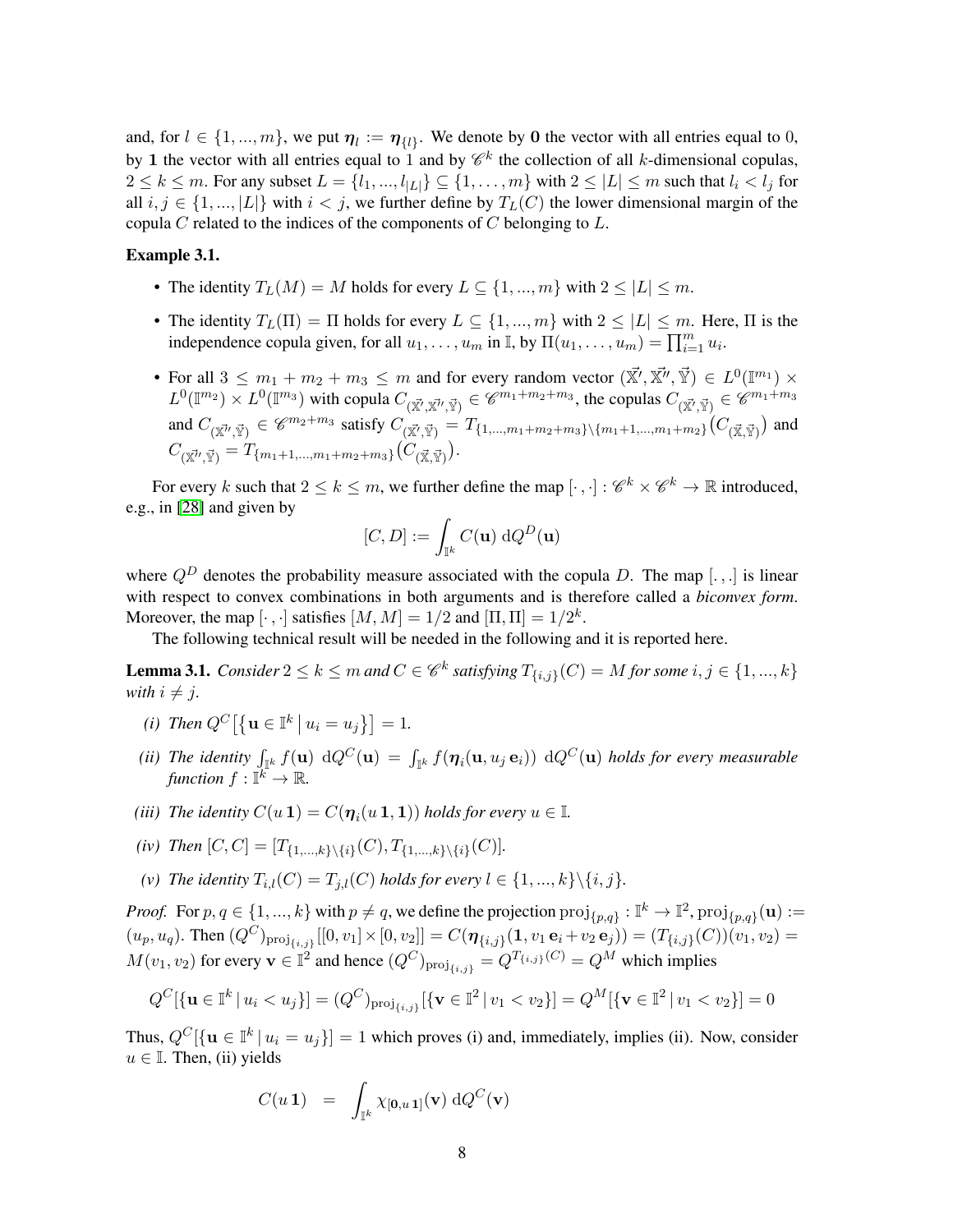$$
= \int_{\mathbb{I}^k} \chi_{[\mathbf{0},u\,\mathbf{1}]}(\boldsymbol{\eta}_i(\mathbf{v},v_j\,\mathbf{e}_i)) \,dQ^C(\mathbf{v})
$$

$$
= \int_{\mathbb{I}^k} \prod_{l=1, l\neq i}^k \chi_{[0,u]}(v_l) \,dQ^C(\mathbf{v}) = C(\boldsymbol{\eta}_i(u\,\mathbf{1},\mathbf{1}))
$$

where  $\chi_B$  denotes the indicator function with respect to the set B. This proves (iii). Moreover, (ii) together with [\[27,](#page-24-20) Theorem 5.3.1] yields

$$
[C, C] = \int_{\mathbb{I}^k} C(\mathbf{u}) dQ^C(\mathbf{u}) = \int_{\mathbb{I}^k} C(\eta_i(\mathbf{u}, u_j \mathbf{e}_i)) dQ^C(\mathbf{u})
$$
  
\n
$$
= \int_{\mathbb{I}^k} \int_{\mathbb{I}^k} \chi_{[\mathbf{0}, \eta_i(\mathbf{u}, u_j \mathbf{e}_i)]}(\mathbf{v}) dQ^C(\mathbf{v}) dQ^C(\mathbf{u})
$$
  
\n
$$
= \int_{\mathbb{I}^k} \int_{\mathbb{I}^k} \chi_{[\mathbf{0}, \eta_i(\mathbf{u}, u_j \mathbf{e}_i)]}(\eta_i(\mathbf{v}, v_j \mathbf{e}_i)) dQ^C(\mathbf{v}) dQ^C(\mathbf{u})
$$
  
\n
$$
= \int_{\mathbb{I}^k} \int_{\mathbb{I}^k} \prod_{l=1, l \neq i}^k \chi_{[\mathbf{0}, u_l]}(v_l) dQ^C(\mathbf{v}) dQ^C(\mathbf{u})
$$
  
\n
$$
= \int_{\mathbb{I}^k} \int_{\mathbb{I}^k} \chi_{[\mathbf{0}, \eta_i(\mathbf{u}, 1\mathbf{e}_i)]}(\mathbf{v}) dQ^C(\mathbf{v}) dQ^C(\mathbf{u}) = \int_{\mathbb{I}^k} C(\eta_i(\mathbf{u}, 1\mathbf{e}_i)) dQ^C(\mathbf{u})
$$
  
\n
$$
= [T_{\{1, \ldots, k\}\setminus\{i\}}(C), T_{\{1, \ldots, k\}\setminus\{i\}}(C)]
$$

This proves (iv). Finally, consider  $l \in \{1, ..., k\} \setminus \{i, j\}$ . Applying (ii) we obtain

$$
(T_{i,l}(C))(v_1, v_2) = \int_{\mathbb{T}^2} \chi_{[0,v_1] \times [0,v_2]}(w_1, w_2) dQ^{T_{i,l}(C)}(w_1, w_2)
$$
  
\n
$$
= \int_{\mathbb{T}^2} \chi_{[0,v_1] \times [0,v_2]}(w_1, w_2) d(Q^C)_{\text{proj}_{\{i,l\}}}(w_1, w_2)
$$
  
\n
$$
= \int_{\mathbb{T}^k} \chi_{[0,v_1] \times [0,v_2]}(\text{proj}_{\{i,l\}}(\mathbf{u})) dQ^C(\mathbf{u})
$$
  
\n
$$
= \int_{\mathbb{T}^k} \chi_{[0,v_1] \times [0,v_2]}(u_i, u_l) dQ^C(\mathbf{u})
$$
  
\n
$$
= \int_{\mathbb{T}^k} \chi_{[0,v_1] \times [0,v_2]}(u_j, u_l) dQ^C(\mathbf{u}) = (T_{j,l}(C))(v_1, v_2)
$$

for every  $\mathbf{v} \in \mathbb{I}^2$ . This proves (v).

### 3.1 Extended dissimilarity functions based on linkage methods and a pairwise dissimilarity function

First, we introduce dissimilarity functions that are defined in a similar way as in the classical hierarchical clustering algorithms, i.e. via single, average and complete linkage.

Consider a  $(1, 1)$ -dissimilarity function  $d^{1,1}$  and  $m_1, m_2 \in \mathbb{N}$  with  $2 \le m_1 + m_2 \le m$ . We define the maps  $d_{\min}^{m_1,m_2}$ ,  $d_{\text{ave}}^{m_1,m_2}$ ,  $d_{\max}^{m_1,m_2}$ :  $L^0(\mathbb{I}^{m_1}) \times L^0(\mathbb{I}^{m_2}) \to \mathbb{R}_+$  by letting

$$
d_{\min}^{m_1, m_2}(\vec{\mathbf{x}}, \vec{\mathbf{Y}}) := \min \{ d^{1,1}(X, Y) \, | \, X \in \mathbb{X}, Y \in \mathbb{Y} \}
$$

$$
d_{\text{ave}}^{m_1, m_2}(\vec{\mathbf{x}}, \vec{\mathbf{Y}}) := \frac{1}{m_1 \, m_2} \sum_{X \in \mathbb{X}} \sum_{Y \in \mathbb{Y}} d^{1,1}(X, Y)
$$

 $\Box$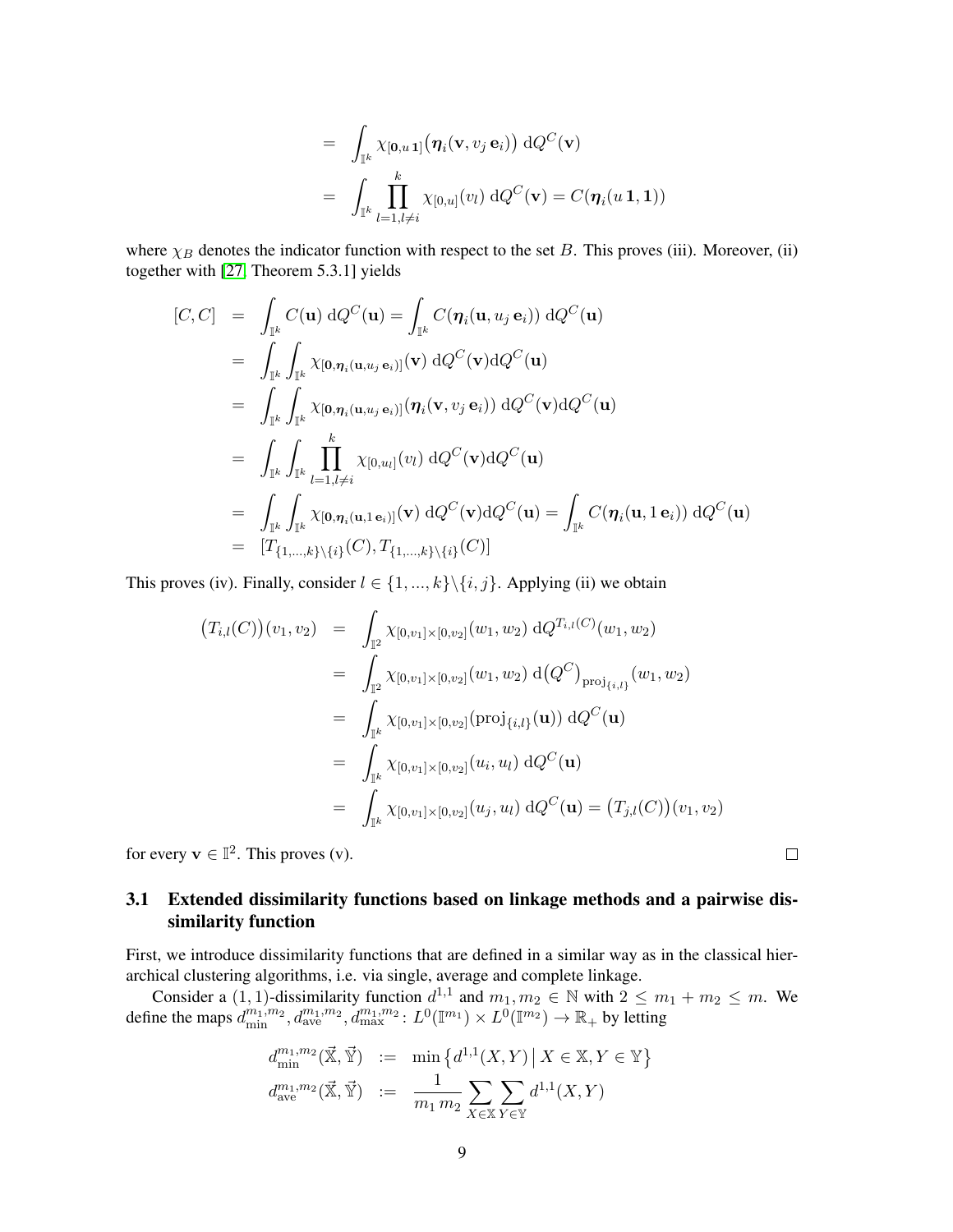$$
d^{m_1,m_2}_{\max}(\vec{\mathbb{X}},\vec{\mathbb{Y}}) \ := \ \max\left\{d^{1,1}(X,Y) \,\middle|\, X \in \mathbb{X}, Y \in \mathbb{Y}\right\}
$$

It is straightforward to show that, for all  $2 \leq m_1 + m_2 \leq m$ ,  $d_{\min}^{m_1,m_2}$ ,  $d_{\text{ave}}^{m_1,m_2}$  and  $d_{\max}^{m_1,m_2}$  are  $(m_1, m_2)$ -dissimilarity functions. Thus, they can be extended as mappings from  $\bigcup_{2\leq m_1+m_2\leq m} L^0(\mathbb I^{m_1})\times L^0(\mathbb I^{m_2})$  to  $[0,+\infty[$  denoted, respectively, by  $d_{\min},d_{\rm ave},d_{\max}$ . The mappings  $d_{\text{min}}$ ,  $d_{\text{ave}}$  and  $d_{\text{max}}$  are called, respectively, the *single, average and complete extended dis*similarity functions induced by  $d^{1,1}$ .

In the sequel, we focus on the extended dissimilarity function based on the following  $(1, 1)$ dissimilarity functions (see Section [3.2\)](#page-13-0)

<span id="page-9-1"></span>
$$
d_{\beta}^{1,1}(X,Y) := \frac{1}{2} - C_{(X,Y)}\left(\frac{1}{2}, \frac{1}{2}\right) \tag{3.1}
$$

<span id="page-9-2"></span>
$$
d_{\phi}^{1,1}(X,Y) := \frac{1}{2} - [C_{(X,Y)}, M] \tag{3.2}
$$

<span id="page-9-3"></span>
$$
d_{\tau}^{1,1}(X,Y) := \frac{1}{2} - [C_{(X,Y)}, C_{(X,Y)}]
$$
\n(3.3)

<span id="page-9-4"></span>
$$
d_{\rho}^{1,1}(X,Y) := \frac{1}{3} - [C_{(X,Y)}, \Pi]
$$
\n(3.4)

The function  $d_{\beta}^{1,1}$  $\beta$ <sup>1,1</sup> is related to the pairwise version of medial correlation coefficient (also known as Blomqvist's beta),  $d_{\phi}^{1,1}$  $\phi_{\phi}^{1,1}$  is related to the pairwise version of Spearman's footrule, and the functions  $d_{\tau}^{1,1}$  and  $d_{\rho}^{1,1}$  are related to pairwise Kendall's tau and pairwise Spearman's rho. In Section [3.2](#page-13-0) we list some properties of these (1, 1)-dissimilarity functions.

In the following we study whether single, average and complete extended dissimilarity functions satisfy some desirable properties; having in mind that, in the bivariate case, lower orthant and concordance order coincide, the next result is straightforward.

<span id="page-9-5"></span>**Theorem 3.1.** Let  $d_{\min}$ ,  $d_{\text{ave}}$  and  $d_{\max}$  be the extended dissimilarity functions induced by  $d^{1,1}$ . *Then:*

- (*i*)  $d_{\text{min}}$ ,  $d_{\text{ave}}$  and  $d_{\text{max}}$  satisfy (L1) and (L1c) whenever  $d^{1,1}$  is decreasingly monotone with *respect to lower orthant order;*
- (*ii*)  $d_{\text{min}}$ ,  $d_{\text{ave}}$  and  $d_{\text{max}}$  satisfy (L2) whenever  $d^{1,1}(X,Y) = d^{1,1}(1-X,1-Y)$  for all  $X,Y \in$  $L^0(\mathbb{I})$ ;
- (*iii*)  $d_{\text{min}}$ ,  $d_{\text{ave}}$  and  $d_{\text{max}}$  satisfy (L3) whenever  $d^{1,1}$  is continuous with respect to weak conver*gence.*

In the following theorem we show that the single, the average and the complete extended dissimilarity functions satisfy some of the global properties introduced above.

<span id="page-9-0"></span>**Theorem 3.2.** Let  $d_{\text{min}}$ ,  $d_{\text{ave}}$  and  $d_{\text{max}}$  be the extended dissimilarity functions induced by  $d^{1,1}$ . *Then:*

- *(i)*  $d_{\text{min}}$  *satisfies (G1) and (G2), but fails to satisfy (G1s);*
- *(ii)* dave *satisfies (G1);*
- *(iii)*  $d_{\text{max}}$  *satisfies (G1) and (G2)*.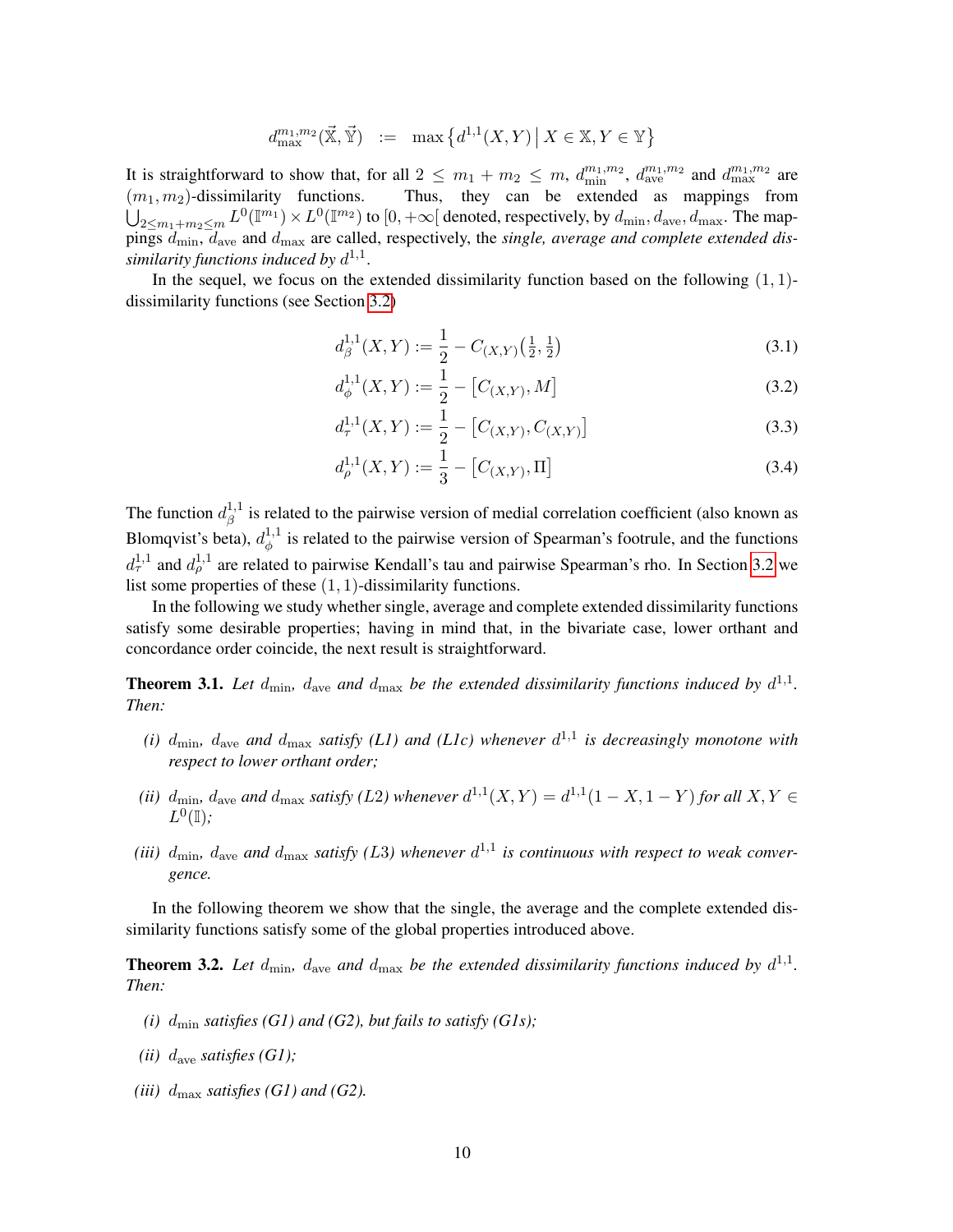*Proof.* We first prove (G1). To this end, consider  $3 \le m_1 + m_2 + m_3 \le m$ , the random vector  $(\vec{X'}, \vec{X''})$  $\begin{array}{rclcl} (\vec{\mathbb{Y}})&\in &L^0(\mathbb{I}^{m_1})&\times &L^0(\mathbb{I}^{m_2})&\times &L^0(\mathbb{I}^{m_3})&\text{ satisfying}&d^{m_1,m_2}(\vec{\mathbb{X}'},\vec{\mathbb{X}''})&\leq\ \end{array}$  $\min \{ d^{m_1,m_3}(\vec{X'}, \vec{Y}), d^{m_2,m_3}(\vec{X''}, \vec{Y}) \}$  such that X', X'' and Y are pairwise disjoint and put X :=  $\mathbb{X}' \cup \mathbb{X}''$ . Then

$$
\begin{aligned}\n\min \left\{ d_{\min}^{m_1, m_3}(\vec{\mathbb{X}'}, \vec{\mathbb{Y}}), d_{\min}^{m_2, m_3}(\vec{\mathbb{X}''}, \vec{\mathbb{Y}}) \right\} \\
&= \min \left\{ \min \left\{ d^{1,1}(X, Y) \, \big| \, X \in \mathbb{X}', Y \in \mathbb{Y} \right\}, \min \left\{ d^{1,1}(X, Y) \, \big| \, X \in \mathbb{X}'', Y \in \mathbb{Y} \right\} \right\} \\
&= \min \left\{ d^{1,1}(X, Y) \, \big| \, X \in \mathbb{X}, Y \in \mathbb{Y} \right\} \\
&= d_{\min}^{m_1 + m_2, m_3}(\vec{\mathbb{X}}, \vec{\mathbb{Y}}).\n\end{aligned}
$$

Thus,  $d_{\min}$  satifies (G1), but cannot satisfy (G1s). Moreover,

$$
\min \left\{ d_{ave}^{m_1, m_3}(\vec{X'}, \vec{Y}), d_{ave}^{m_2, m_3}(\vec{X''}, \vec{Y}) \right\}
$$
\n
$$
= \min \left\{ \frac{1}{m_1 m_3} \sum_{X \in \mathbb{X'}} \sum_{Y \in \mathbb{Y}} d^{1,1}(X, Y), \frac{1}{m_2 m_3} \sum_{X \in \mathbb{X'}} \sum_{Y \in \mathbb{Y}} d^{1,1}(X, Y) \right\}
$$
\n
$$
\leq \frac{m_1}{m_1 + m_2} \frac{1}{m_1 m_3} \sum_{X \in \mathbb{X'}} \sum_{Y \in \mathbb{Y}} d^{1,1}(X, Y) + \frac{m_2}{m_1 + m_2} \frac{1}{m_2 m_3} \sum_{X \in \mathbb{X'}} \sum_{Y \in \mathbb{Y}} d^{1,1}(X, Y)
$$
\n
$$
= \frac{1}{(m_1 + m_2) m_3} \sum_{X \in \mathbb{X}} \sum_{Y \in \mathbb{Y}} d^{1,1}(X, Y)
$$
\n
$$
= d_{ave}^{m_1 + m_2, m_3}(\vec{X}, \vec{Y}),
$$
\n
$$
\min \left\{ d_{max}^{m_1, m_3}(\vec{X'}, \vec{Y}), d_{max}^{m_2, m_3}(\vec{X''}, \vec{Y}) \right\}
$$
\n
$$
= \min \left\{ \max \left\{ d^{1,1}(X, Y) \mid X \in \mathbb{X'}, Y \in \mathbb{Y} \right\}, \max \left\{ d^{1,1}(X, Y) \mid X \in \mathbb{X''}, Y \in \mathbb{Y} \right\} \right\}
$$
\n
$$
\leq \max \left\{ \max \left\{ d^{1,1}(X, Y) \mid X \in \mathbb{X'}, Y \in \mathbb{Y} \right\}, \max \left\{ d^{1,1}(X, Y) \mid X \in \mathbb{X''}, Y \in \mathbb{Y} \right\} \right\}
$$
\n
$$
= \max \left\{ d^{1,1}(X, Y) \mid X \in \mathbb{X}, Y \in \mathbb{Y} \right\}
$$
\n
$$
= d_{max}^{m_1 + m_2, m_3}(\vec{\mathbb{X}}, \vec{\math
$$

Thus, the average and complete extended dissimilarity functions satisfy (G1).

Now, we prove property (G2). To this end, consider  $3 \leq m_1 + m_2 \leq m$  with  $2 \leq m_1$ ,  $\vec{X'} \in L^0(\mathbb{I}^{m_1-1})$  and  $(\vec{\tilde{X}}, \vec{Y}) \in L^0(\mathbb{I}^{m_1}) \times L^0(\mathbb{I}^{m_2})$  such that  $X' \cup \{X''\} = \mathbb{X}$ , where  $X'' \in \mathbb{X}$  is comonotonic with some element  $X' \in \mathbb{X}'$ . Then, by Lemma [3.1](#page-7-0) and property [\(2.3\)](#page-3-1), the identity  $d^{1,1}(X', Y) = d^{1,1}(X'', Y)$  holds for every  $Y \in \mathbb{Y}$ , and we obtain

$$
d_{\min}^{m_1, m_2}(\vec{\mathbb{X}}, \vec{\mathbb{Y}}) = \min \left\{ d^{1,1}(X, Y) \, \middle| \, X \in \mathbb{X}, Y \in \mathbb{Y} \right\}
$$

$$
= \min \left\{ d^{1,1}(X, Y) \, \middle| \, X \in \mathbb{X}', Y \in \mathbb{Y} \right\}
$$

$$
= d_{\min}^{m_1 - 1, m_2}(\vec{\mathbb{X}}, \vec{\mathbb{Y}})
$$

$$
d_{\max}^{m_1, m_2}(\vec{\mathbb{X}}, \vec{\mathbb{Y}}) = \max \left\{ d^{1,1}(X, Y) \, \middle| \, X \in \mathbb{X}, Y \in \mathbb{Y} \right\}
$$

$$
= \max \left\{ d^{1,1}(X, Y) \, \middle| \, X \in \mathbb{X}', Y \in \mathbb{Y} \right\}
$$

$$
= d_{\max}^{m_1 - 1, m_2}(\vec{\mathbb{X}'}, \vec{\mathbb{Y}})
$$

Thus, the single and complete extended dissimilarity functions satisfy (G2).

 $\Box$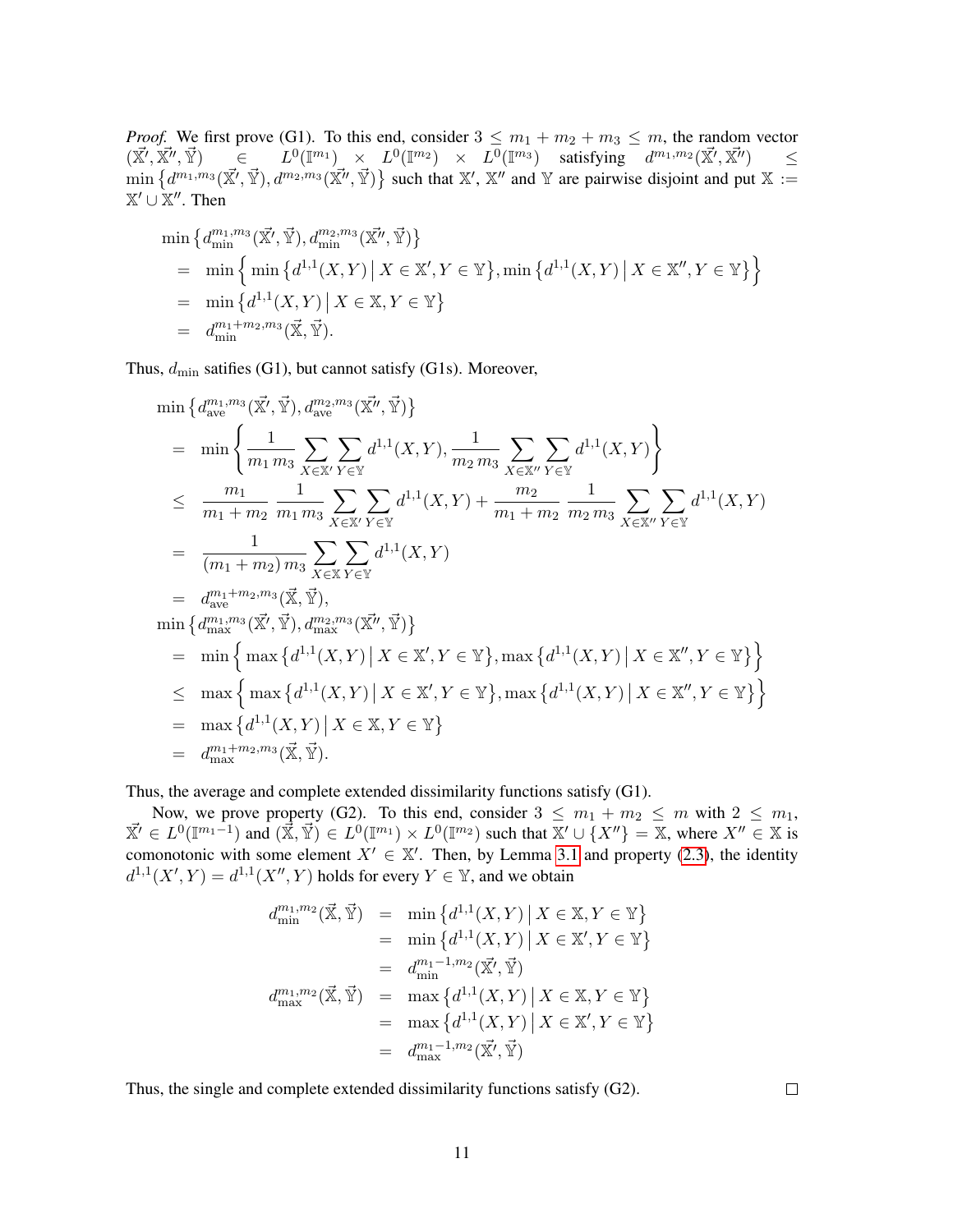We now present some sufficient condition on  $d^{1,1}$  such that both the average and complete extended dissimilarity functions satisfy (G1s).

<span id="page-11-0"></span>**Corollary 3.1.** Assume that  $d^{1,1}$  is strictly monotonically decreasing with respect to the lower orthant order, i.e.  $(X, Y) \prec_{lo} (X', Y')$  in the lower orthant order implies  $d^{1,1}(X', Y') < d^{1,1}(X, Y)$ . *Then*  $d_{\text{ave}}$  *and*  $d_{\text{max}}$  *satisfy* (*G1s*).

*Proof.* Consider  $m \ge 3$ ,  $m_1 = m_2 = m_3 = 1$  and the m-dimensional copula C given by

<span id="page-11-1"></span>
$$
C(\mathbf{u}) := \Pi(\mathbf{u}) - \frac{1}{3} \left( (1 - u_1)(1 - u_2) + (1 - u_1)(1 - u_3) + (1 - u_2)(1 - u_3) \right) \prod_{i=1}^{3} u_i^{4-i} \prod_{i=4}^{m} u_i.
$$
 (3.5)

(To check that this function is actually a copula it is enough to compute its density). Then, for every random vector  $(X', X'', Y) \in L^0(\mathbb{I}) \times L^0(\mathbb{I}) \times L^0(\mathbb{I})$  having copula  $T_{\{1,2,3\}}(C)$ , we have

$$
(X'', Y) \prec_{lo} (X', Y) \prec_{lo} (X', X'')
$$

and hence  $d^{1,1}(X', X'') < \min \{d^{1,1}(X', Y), d^{1,1}(X'', Y)\}$  as well as

$$
\min \left\{ d^{1,1}(X',Y), d^{1,1}(X'',Y) \right\} < \frac{1}{2} d^{1,1}(X',Y) + \frac{1}{2} d^{1,1}(X'',Y) = d_{ave}^{1+1,1}(\vec{\mathbb{X}}, Y)
$$
\n
$$
\min \left\{ d^{1,1}(X',Y), d^{1,1}(X'',Y) \right\} < \max \left\{ d^{1,1}(X',Y), d^{1,1}(X'',Y) \right\} = d_{max}^{1+1,1}(\vec{\mathbb{X}}, Y)
$$
\n
$$
\text{where } \mathbb{X} = X' \cup X''. \text{ Therefore, } d_{ave} \text{ and } d_{max} \text{ satisfy (G1s)}.
$$

where  $X = X' \cup X''$ . Therefore,  $d_{ave}$  and  $d_{max}$  satisfy (G1s).

Remark 3.1. Notice that the single, average and complete extended dissimilarity functions induced by  $d^{1,1} := f \circ \rho$ , where  $\rho$  is the pairwise Spearman's correlation and f is a strictly decreasing function, are strictly monotonically decreasing with respect to the lower orthant order (see, e.g., [\[2\]](#page-23-6)).

The following example shows that the condition stated in Corollary [3.1](#page-11-0) is sufficient, but not necessary.

**Example 3.2.** Consider the map  $d_{\beta}^{1,1}$  $\beta_{\beta}^{1,1}$  given by [\(3.1\)](#page-9-1),  $m \ge 3$ ,  $m_1 = m_2 = m_3 = 1$  and the copula C given by [\(3.5\)](#page-11-1). Further, note that  $d_{\beta}^{1,1}$  $\beta$ <sup>1,1</sup> fails to be strictly monotonically decreasing with respect to the lower orthant order: to verify this, it is enough to consider two copulas with the same value in the point  $(0.5, 0.5)$ , like ordinal sums of two copulas with respect to the partition  $([0, 0.5], [0.5, 1])$ . Then, for every random vector  $(X', X'', Y) \in L^0(\mathbb{I}) \times L^0(\mathbb{I}) \times L^0(\mathbb{I})$  having copula  $T_{\{1,2,3\}}(C)$ , we have

$$
d_{\beta}^{1,1}(X', X'') \leq \min \{ d_{\beta}^{1,1}(X', Y), d_{\beta}^{1,1}(X'', Y) \} < d_{\text{ave}}^{1+1,1}(\vec{\mathbf{x}}, Y) d_{\beta}^{1,1}(X', X'') \leq \min \{ d_{\beta}^{1,1}(X', Y), d_{\beta}^{1,1}(X'', Y) \} < d_{\text{max}}^{1+1,1}(\vec{\mathbf{x}}, Y)
$$

where  $X = X' \cup X''$ . Indeed, we have

$$
d_{\beta}^{1,1}(X', X'') = \frac{1}{4} + \frac{1}{3} \frac{1}{2^{7}}
$$
  

$$
\min \{d_{\beta}^{1,1}(X', Y), d_{\beta}^{1,1}(X'', Y)\} = \frac{1}{4} + \frac{1}{3} \frac{2}{2^{7}}
$$
  

$$
d_{ave}^{1+1,1}(\vec{\mathbf{x}}, Y) = \frac{1}{4} + \frac{1}{3} \frac{3}{2^{7}}
$$
  

$$
d_{max}^{1+1,1}(\vec{\mathbf{x}}, Y) = \frac{1}{4} + \frac{1}{3} \frac{4}{2^{7}}
$$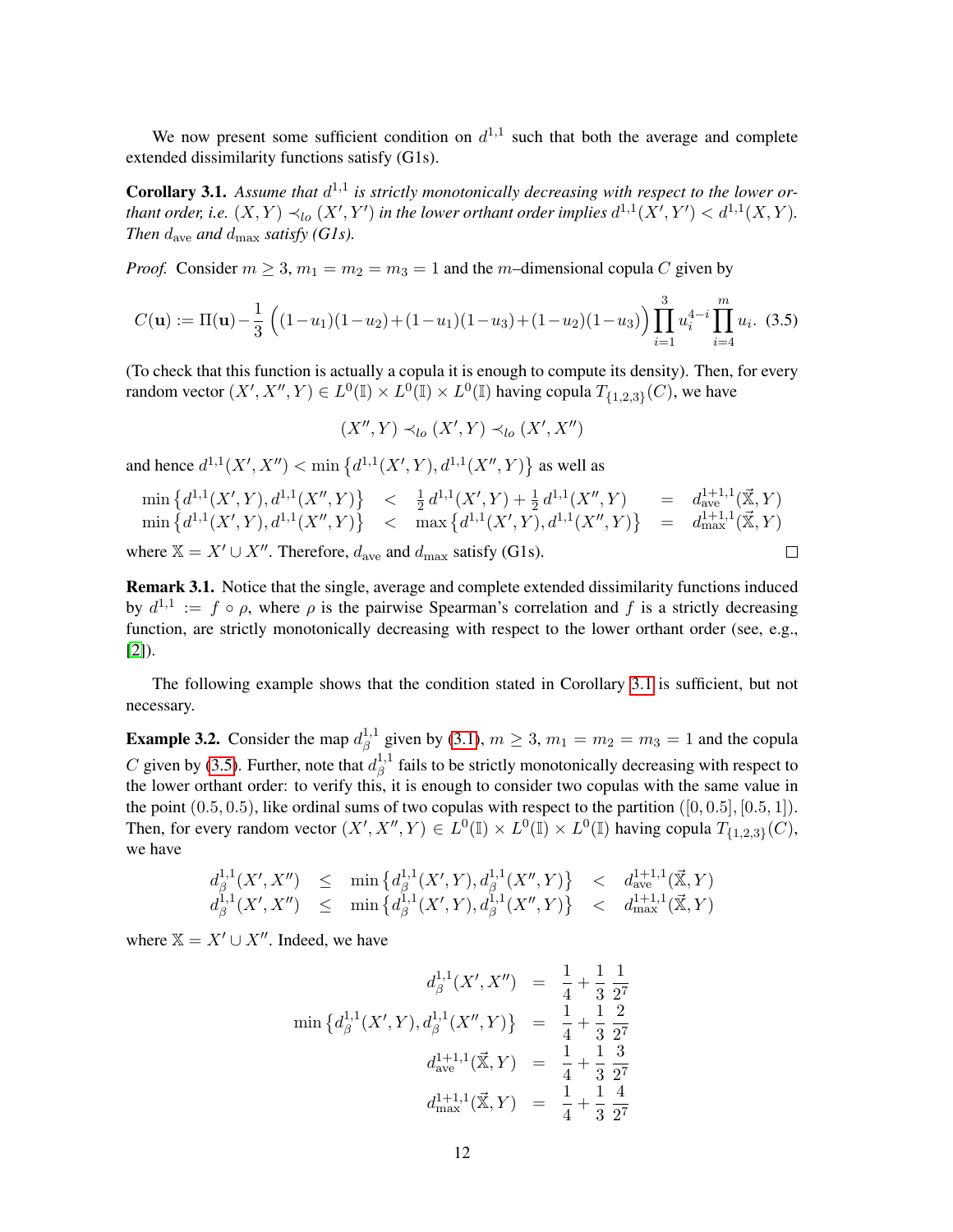Thus, the average and complete extended dissimilarity functions induced by  $d_{\beta}^{1,1}$  $\frac{1}{\beta}$  satisfy (G1s). By applying the above copula, it is straightforward to check that also the average and complete extended dissimilarity functions induced by  $d_{\phi}^{1,1}$  $\phi_{\phi}^{1,1}$  and  $d_{\tau}^{1,1}$  given by [\(3.2\)](#page-9-2) and [\(3.3\)](#page-9-3), satisfy (G1s). We notice that such dissimilarity functions both fail to be strictly monotonically decreasing with respect to the lower orthant order.

The next example shows that the average extended dissimilarity function may fail to satisfy (G2) for specific choices of  $d^{1,1}$ .

**Example 3.3.** Consider  $d_{\beta}^{1,1}$  $\beta_{\beta}^{1,1}$  given by [\(3.1\)](#page-9-1). Further, consider  $m \geq 4$ ,  $m_1 = 3$ ,  $m_2 = 1$  and the  $m$ –dimensional copula C given by

$$
C(\mathbf{u}) := \min\{u_1, u_2\} \left( \prod_{i=3}^m u_i - \frac{1}{2} (1 - u_3)(1 - u_4) \prod_{i=3}^m u_i \right)
$$

which is the copula of a random vector with two independent sub-vectors (see e.g. [\[22\]](#page-24-1)). Then, for every random vector  $\vec{X} = (X_1, X_2, X_3)' \in L^0(\mathbb{I}^3)$  and every r.v.  $Y \in L^0(\mathbb{I})$  such that  $(\vec{X}, Y)$ has copula  $T_{\{1,2,3,4\}}(C)$  and hence  $X_1$  and  $X_2$  are comonotonic, the average extended dissimilarity function induced by  $d_{\beta}^{1,1}$  $\beta^{\scriptscriptstyle{1,1}}$  satisfies

$$
d_{\rm ave}^{3,1}(\vec{\mathbb X},Y)\neq d_{\rm ave}^{2,1}((X_1,X_3),Y)
$$

Indeed, we obtain  $d_{ave}^{3,1}(\vec{X}, Y) = \frac{1}{4} + \frac{1}{3}$ 3 1  $\frac{1}{2^5} \neq \frac{1}{4} + \frac{1}{2}$  $\overline{2}$ 1  $\frac{1}{2^5} = d_{\text{ave}}^{2,1}((X_1, X_3), Y)$ . Thus, the average extended dissimilarity function based on  $d_0^{1,1}$  $\beta$ <sup>1,1</sup> fails to satisfy (G2). By applying the above copula, it is straightforward to check that also the average extended dissimilarity functions induced by  $d_{\phi}^{1,1}$  $\overset{\scriptscriptstyle1}{\phi}$  ,  $d_{\tau}^{1,1}$  and  $d_{\rho}^{1,1}$  given, respectively, by [\(3.2\)](#page-9-2), [\(3.3\)](#page-9-3) and [\(3.4\)](#page-9-4) fail to satisfy (G2).

We conclude by noticing that the extended dissimilarity functions based on single, average and complete linkage share the same structural drawback: They take into account solely information about the pairwise dependence structure. Therefore, for each of these extended dissimilarity functions, the value of an  $(m_1, m_2)$ -dissimilarity function of a random vector depends on its bivariate margins only. The next result is hence evident.

**Corollary 3.2.** Consider a  $(1, 1)$ -dissimilarity function  $d^{1,1}$ , some constant  $c \geq 0$ ,  $2 \leq m_1 + m_2 \leq$  $m$  and let  $(\vec{X}, \vec{Y}) \in L^0(\mathbb{I}^{m_1}) \times L^0(\mathbb{I}^{m_2})$  be a random vector satisfying  $d^{1,1}(X, Y) = c$  for every  $X \in \mathbb{X}$  and every  $Y \in \mathbb{Y}$ . Then  $d_{\min}^{m_1,m_2}(\mathbb{X}, \mathbb{Y}) = d_{\text{ave}}^{m_1,m_2}(\mathbb{X}, \mathbb{Y}) = d_{\max}^{m_1,m_2}(\mathbb{X}, \mathbb{Y}) = c$ .

**Example 3.4.** Consider  $2 \le m_1 + m_2 \le m$  with  $m \ge 3$  and the copula  $C : \mathbb{I}^m \to \mathbb{I}$  given by

$$
C(\mathbf{u}) := \Pi(\mathbf{u}) + \prod_{i=1}^{m} u_i (1 - u_i)
$$

Then  $C \neq \Pi$  and since  $m \geq 3$  we have  $T_L(C) = \Pi$  for every  $L \subseteq \{1, ..., m\}$  with  $|L| = 2$  (note that the second term on the right hand side vanishes when putting  $u_j = 1$  for some  $j \in \{1, \ldots, m\} \backslash L$ , and the identities

$$
d_{\min}^{m_1,m_2}(\vec{\mathbb{X}}, \vec{\mathbb{Y}}) = d_{\min}^{m_1,m_2}(\vec{\mathbb{X}'}, \vec{\mathbb{Y}'})
$$
  

$$
d_{\text{ave}}^{m_1,m_2}(\vec{\mathbb{X}}, \vec{\mathbb{Y}}) = d_{\text{ave}}^{m_1,m_2}(\vec{\mathbb{X}'}, \vec{\mathbb{Y}'})
$$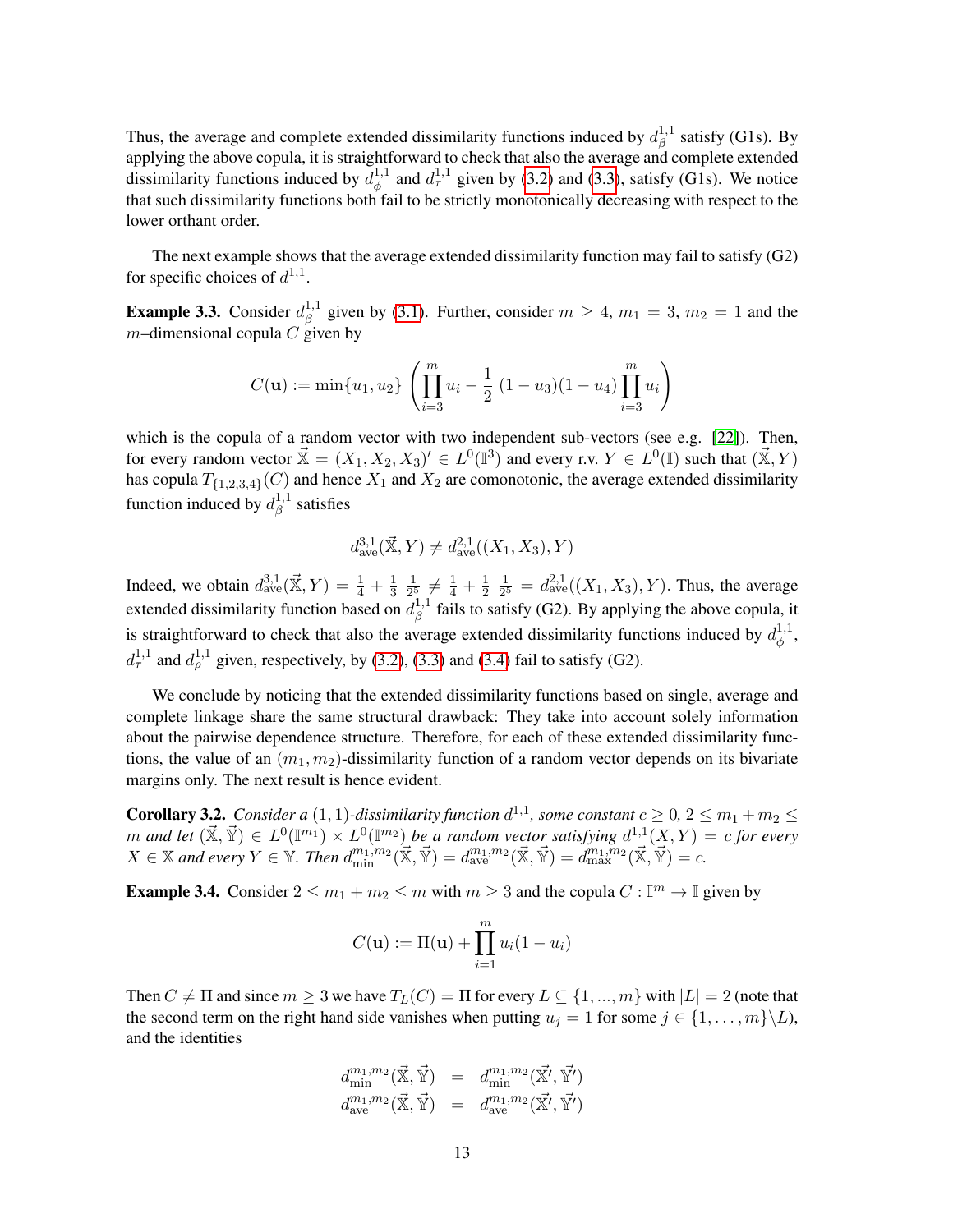$$
d^{m_1,m_2}_{\max}(\vec{\mathbb{X}},\vec{\mathbb{Y}}) \quad = \quad d^{m_1,m_2}_{\max}(\vec{\mathbb{X}'},\vec{\mathbb{Y}'})
$$

hold for every random vector  $(\vec{\mathbb{X}},\vec{\mathbb{Y}})\in L^0(\mathbb{I}^{m_1})\times L^0(\mathbb{I}^{m_2})$  with copula  $C$  and every random vector  $(\vec{X'}, \vec{Y'}) \in L^0(\mathbb{I}^{m_1}) \times L^0(\mathbb{I}^{m_2})$  with copula  $\Pi$ . Thus, neither the single nor the average nor the complete extended dissimilarity function distinguishes between pairwise independence and global independence.

#### <span id="page-13-0"></span>3.2 Extended dissimilarity functions based on measures of multivariate association

In this section we study extended dissimilarity functions which are derived from various measures of multivariate association (see, e.g., [\[56,](#page-25-4) [68\]](#page-26-3)). Contrarily to the dissimilarity functions based on linkage methods, here we rely on global measures of association which do not only depend on the pairwise association. Thus, in principle, the derived dissimilarity functions could be able to detect high-dimensional features that are not apparent with the latter methods. To this end, for  $m_1, m_2 \in \mathbb{N}$  with  $2 \le m_1 + m_2 \le m$ , we define the maps  $d_{\beta}^{m_1, m_2}$  $\int_{\beta}^{m_1,m_2}$ ,  $d_{\phi}^{m_1,m_2}$  $_{\phi }^{m_{1},m_{2}},$   $d_{\tau }^{m_{1},m_{2}},$   $d_{\rho }^{m_{1},m_{2}}$  from  $L^0(\mathbb{T}^{m_1}) \times L^0(\mathbb{T}^{m_2})$  to  $[0, +\infty[$  by letting

$$
d_{\beta}^{m_1,m_2}(\vec{\mathbb{X}},\vec{\mathbb{Y}}) := \frac{1}{2} - C_{(\vec{\mathbb{X}},\vec{\mathbb{Y}})}(\frac{1}{2}) = M(\frac{1}{2}) - C_{(\vec{\mathbb{X}},\vec{\mathbb{Y}})}(\frac{1}{2})
$$
  
\n
$$
d_{\phi}^{m_1,m_2}(\vec{\mathbb{X}},\vec{\mathbb{Y}}) := \frac{1}{2} - [C_{(\vec{\mathbb{X}},\vec{\mathbb{Y}})},M] = \int_{\mathbb{T}} (M(u\,\mathbf{1}) - C_{(\vec{\mathbb{X}},\vec{\mathbb{Y}})}(u\,\mathbf{1})) \,d\lambda(u)
$$
  
\n
$$
d_{\tau}^{m_1,m_2}(\vec{\mathbb{X}},\vec{\mathbb{Y}}) := \frac{1}{2} - [C_{(\vec{\mathbb{X}},\vec{\mathbb{Y}})},C_{(\vec{\mathbb{X}},\vec{\mathbb{Y}})}] = [M,M] - [C_{(\vec{\mathbb{X}},\vec{\mathbb{Y}})},C_{(\vec{\mathbb{X}},\vec{\mathbb{Y}})}]
$$
  
\n
$$
d_{\rho}^{m_1,m_2}(\vec{\mathbb{X}},\vec{\mathbb{Y}}) := \frac{1}{m_1 + m_2 + 1} - [C_{(\vec{\mathbb{X}},\vec{\mathbb{Y}})},\Pi] = \int_{\mathbb{T}^{m_1 + m_2}} (M(\mathbf{u}) - C_{(\vec{\mathbb{X}},\vec{\mathbb{Y}})}(\mathbf{u})) \,d\lambda^{m_1 + m_2}(\mathbf{u})
$$

The function  $d_A^{m_1,m_2}$  $\beta^{m_1,m_2}$  is related to the multivariate version of medial correlation coefficient (also known as Blomqvist's beta) that was introduced by  $[55]$  (see also  $[70]$ ), whose *n*-dimensional version is given by  $\left(2^n C\left(\frac{1}{2}\right)\right)$  $(\frac{1}{2}) - 1)/(2^{n-1} - 1)$ . The function  $d_{\phi}^{m_1, m_2}$  $\psi_{\phi}^{m_1,m_2}$  is related to the multivariate version of Spearman's footrule considered in [\[70\]](#page-26-4). The functions  $d_{\tau}^{m_1,m_2}$  and  $d_{\rho}^{m_1,m_2}$  are related to some multivariate versions of Kendall's tau and Spearman's rho (see, for instance, [\[45,](#page-25-2) [68,](#page-26-3) [69\]](#page-26-2)).

<span id="page-13-1"></span>**Theorem 3.3.** For all  $2 \le m_1 + m_2 \le m$ ,  $d_{\beta}^{m_1, m_2}$  $\int_{\beta}^{m_1,m_2} d_{\phi}^{m_1,m_2}$  $_{\phi}^{m_1,m_2}$ ,  $d_{\tau}^{m_1,m_2}$  and  $d_{\rho}^{m_1,m_2}$  are  $(m_1,m_2)$ *dissimilarity functions, and thus, the maps*

$$
d_{\beta}, d_{\phi}, d_{\tau}, d_{\rho} : \bigcup_{2 \le m_1 + m_2 \le m} L^0(\mathbb{I}^{m_1}) \times L^0(\mathbb{I}^{m_2}) \to [0, +\infty[
$$

with  $d_{\beta}|_{L^0(\mathbb{T}^{m_1})\times L^0(\mathbb{T}^{m_2})}:=d_{\beta}^{m_1,m_2}$  $\int_\beta^{m_1,m_2} , \, d_\phi|_{L^0(\mathbb{I}^{m_1}) \times L^0(\mathbb{I}^{m_2})} := d_\phi^{m_1,m_2}$  $\ ^{m_{1},m_{2}},\,d_{\tau}|_{L^{0}(\mathbb{T}^{m_{1}})\times L^{0}(\mathbb{T}^{m_{2}})}:=d_{\tau}^{m_{1},m_{2}}$ and  $d_{\rho}|_{L^0(\mathbb{T}^{m_1})\times L^0(\mathbb{T}^{m_2})}:=d_{\rho}^{\hat{m_1},m_2}$  are extended dissimilarity functions. Moreover,

- *(i)*  $d_{\beta}$  *satisfies (L1), (L1c), (L3), (G1), (G1s) and (G2).*
- *(ii)*  $d_{\phi}$  *satisfies (L1), (L1c), (L3), (G1), (G1s) and (G2).*
- *(iii)*  $d_{\tau}$  *satisfies (L1c), (L2), (L3), (G1), (G1s) and (G2).*
- *(iv)*  $d_\rho$  *satisfies (L1), (L1c), (L3), but fails to satisfy (G1), (G1s) and (G2).*

Proof. We first prove the local properties and then, step by step, all the global properties. Since  $C^{\xi}(\frac{1}{2})$  $\frac{1}{2}$ ) =  $C\left(\frac{1}{2}\right)$  $(\frac{1}{2}), [C^{\xi}, M] = [C, M], [C^{\xi}, C^{\xi}] = [C, C]$  and  $[C^{\xi}, \Pi] = [C, \Pi]$  for every  $C \in \mathscr{C}^k$ , every permutation  $\xi$  of  $\mathbb{I}^k$ , where  $C^{\xi}$  is the copula obtained from C by permuting its arguments, and for every  $2 \le k \le m$  (see [\[28,](#page-24-19) Theorem 5.2]), it follows that  $d_{\beta}$ ,  $d_{\phi}$ ,  $d_{\tau}$  and  $d_{\rho}$  are extended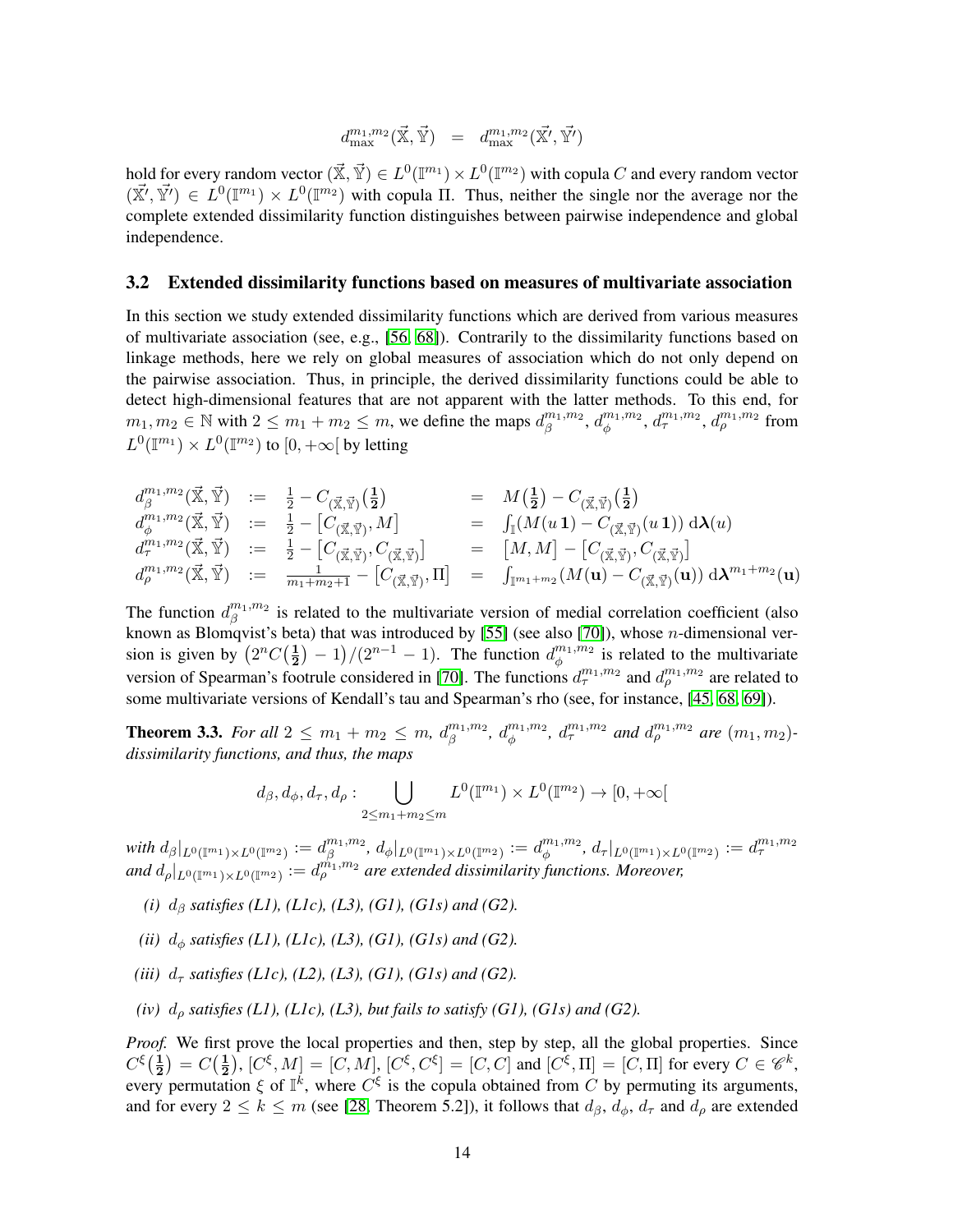dissimilarity functions. It is evident that  $d<sub>β</sub>$  satisfies (L1), (L1c) and (L3), and it is immediate from [\[28,](#page-24-19) Theorems 3.6, 4.3, 4.4 and 5.2] that  $d_{\phi}$  and  $d_{\rho}$  satisfy (L1), (L1c) and (L3) and that  $d_{\tau}$  satisfies (L1c), (L2) and (L3).

Now, consider  $3 \le m_1+m_2+m_3 \le m$ , the random vector  $(\vec{\mathbb{X}'}, \vec{\mathbb{X}''}, \vec{\mathbb{Y}}) \in L^0(\mathbb{I}^{m_1}) \times L^0(\mathbb{I}^{m_2}) \times$  $L^0(\mathbb{T}^m)$  such that  $\mathbb{X}', \mathbb{X}''$  and  $\mathbb{Y}$  are pairwise disjoint and [\(2.6\)](#page-5-1) holds, and put  $\mathbb{X} := \mathbb{X}' \cup \mathbb{X}''$ . Then

$$
C_{(\vec{\mathbf{x}}, \vec{\mathbf{y}})}(\frac{1}{2}) \leq C_{(\vec{\mathbf{x}}, \vec{\mathbf{y}})}(\eta_{\{m_1+1, \dots, m_1+m_2\}}(\frac{1}{2}, 1))
$$
  
\n
$$
= (T_{\{1, \dots, m_1+m_2+m_3\}\setminus\{m_1+1, \dots, m_1+m_2\}}(C_{(\vec{\mathbf{x}}, \vec{\mathbf{y}})})(\frac{1}{2}) = C_{(\vec{\mathbf{x}}, \vec{\mathbf{y}})}(\frac{1}{2})
$$
  
\n
$$
C_{(\vec{\mathbf{x}}, \vec{\mathbf{y}})}(\frac{1}{2}) \leq C_{(\vec{\mathbf{x}}, \vec{\mathbf{y}})}(\eta_{\{1, \dots, m_1\}}(\frac{1}{2}, 1))
$$
  
\n
$$
= (T_{\{m_1+1, \dots, m_1+m_2+m_3\}}(C_{(\vec{\mathbf{x}}, \vec{\mathbf{y}})})(\frac{1}{2}) = C_{(\vec{\mathbf{x}}', \vec{\mathbf{y}})}(\frac{1}{2})
$$

and, by [\[27,](#page-24-20) Theorem 5.3.1] and Example [3.1,](#page-7-1) we obtain

$$
[C_{(\vec{\mathbf{x}},\vec{\mathbf{y}})},M] \leq \int_{\mathbb{I}^{m_{1}+m_{2}+m_{3}}} C_{(\vec{\mathbf{x}},\vec{\mathbf{y}})}(\eta_{\{m_{1}+1,\ldots,m_{1}+m_{2}\}}(\mathbf{u},1)) dQ^{M}(\mathbf{u})
$$
  
\n
$$
= [T_{\{1,\ldots,m_{1}+m_{2}+m_{3}\}\setminus\{m_{1}+1,\ldots,m_{1}+m_{2}\}}(C_{(\vec{\mathbf{x}},\vec{\mathbf{y}})}), T_{\{1,\ldots,m_{1}+m_{2}+m_{3}\}\setminus\{m_{1}+1,\ldots,m_{1}+m_{2}\}}(M)]
$$
  
\n
$$
= [C_{(\vec{\mathbf{x}},\vec{\mathbf{y}})},M] \leq \int_{\mathbb{I}^{m_{1}+m_{2}+m_{3}}} C_{(\vec{\mathbf{x}},\vec{\mathbf{y}})}(\eta_{\{1,\ldots,m_{1}\}}(\mathbf{u},1)) dQ^{M}(\mathbf{u})
$$
  
\n
$$
= [T_{\{m_{1}+1,\ldots,m_{1}+m_{2}+m_{3}\}}(C_{(\vec{\mathbf{x}},\vec{\mathbf{y}})}), T_{\{m_{1}+1,\ldots,m_{1}+m_{2}+m_{3}\}}(M)]
$$
  
\n
$$
= [C_{(\vec{\mathbf{x'}},\vec{\mathbf{y}})},M]
$$

as well as

$$
[C_{(\vec{x},\vec{Y})}, C_{(\vec{x},\vec{Y})}] \leq \int_{\mathbb{I}^{m_1+m_2+m_3}} C_{(\vec{x},\vec{Y})} (\eta_{\{m_1+1,\ldots,m_1+m_2\}}(\mathbf{u}, \mathbf{1})) dQ^{C_{(\vec{x},\vec{Y})}}(\mathbf{u})
$$
  
\n
$$
= [T_{\{1,\ldots,m_1+m_2+m_3\}\setminus\{m_1+1,\ldots,m_1+m_2\}}(C_{(\vec{x},\vec{Y})}), T_{\{1,\ldots,m_1+m_2+m_3\}\setminus\{m_1+1,\ldots,m_1+m_2\}}(C_{(\vec{x},\vec{Y})})]
$$
  
\n
$$
= [C_{(\vec{x}',\vec{Y})}, C_{(\vec{x},\vec{Y})}]
$$
  
\n
$$
[C_{(\vec{x},\vec{Y})}, C_{(\vec{x},\vec{Y})}] \leq \int_{\mathbb{I}^{m_1+m_2+m_3}} C_{(\vec{x},\vec{Y})} (\eta_{\{1,\ldots,m_1\}}(\mathbf{u}, \mathbf{1})) dQ^{C_{(\vec{x},\vec{Y})}}(\mathbf{u})
$$
  
\n
$$
= [T_{\{m_1+1,\ldots,m_1+m_2+m_3\}}(C_{(\vec{x},\vec{Y})}), T_{\{m_1+1,\ldots,m_1+m_2+m_3\}}(C_{(\vec{x},\vec{Y})})]
$$
  
\n
$$
= [C_{(\vec{x}',\vec{Y})}, C_{(\vec{x}',\vec{Y})}]
$$

Thus,

$$
\min \left\{ d_{\beta}^{m_1,m_3}(\vec{\mathbb{X}'}, \vec{\mathbb{Y}}), d_{\beta}^{m_2,m_3}(\vec{\mathbb{X}''}, \vec{\mathbb{Y}}) \right\} \leq d_{\beta}^{m_1+m_2,m_3}(\vec{\mathbb{X}}, \vec{\mathbb{Y}})
$$
\n
$$
\min \left\{ d_{\phi}^{m_1,m_3}(\vec{\mathbb{X}'}, \vec{\mathbb{Y}}), d_{\phi}^{m_2,m_3}(\vec{\mathbb{X}''}, \vec{\mathbb{Y}}) \right\} \leq d_{\phi}^{m_1+m_2,m_3}(\vec{\mathbb{X}}, \vec{\mathbb{Y}})
$$
\n
$$
\min \left\{ d_{\tau}^{m_1,m_3}(\vec{\mathbb{X}'}, \vec{\mathbb{Y}}), d_{\tau}^{m_2,m_3}(\vec{\mathbb{X}''}, \vec{\mathbb{Y}}) \right\} \leq d_{\tau}^{m_1+m_2,m_3}(\vec{\mathbb{X}}, \vec{\mathbb{Y}})
$$

which implies that  $d_{\beta}$ ,  $d_{\phi}$  and  $d_{\tau}$  satisfy (G1). In Examples [3.5](#page-15-0) and [3.6](#page-16-0) we show that the extended dissimilarity functions  $d_{\beta}$ ,  $d_{\phi}$  and  $d_{\tau}$  satisfy also (G1s), and that  $d_{\rho}$  fails to satisfy (G1) and (G1s).

Finally, consider  $3 \le m_1 + m_2 \le m$  with  $2 \le m_1$ ,  $\vec{X'} \in L^0(\mathbb{I}^{m_1-1})$  and  $(\vec{X}, \vec{Y}) \in L^0(\mathbb{I}^{m_1}) \times$  $L^0(\mathbb{T}^2)$  such that  $\mathbb{X}' \cup \{X''\} = \mathbb{X}$ , where  $X'' \in \mathbb{X}$  is comonotonic with some element  $X' \in \mathbb{X}'$ .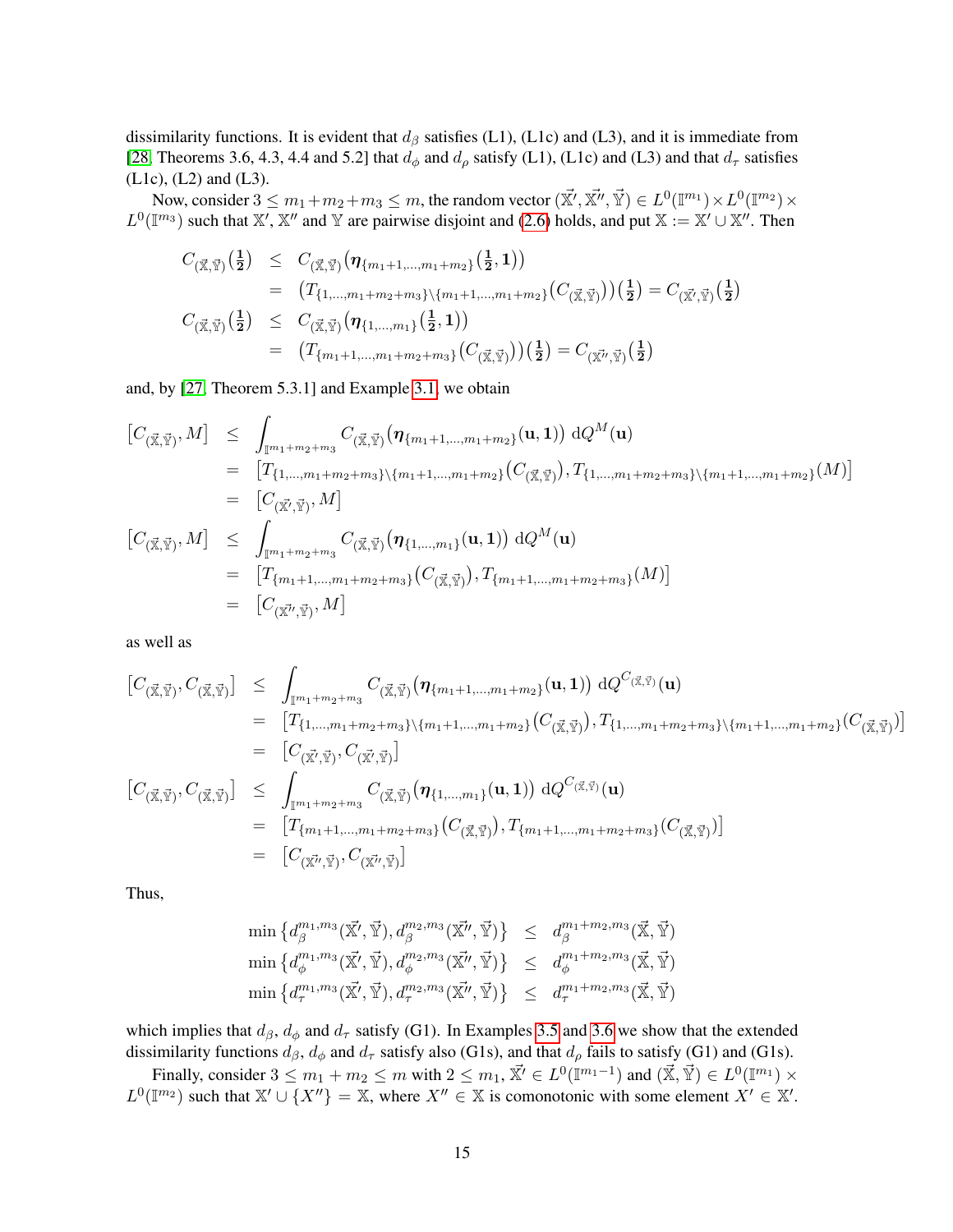Without loss of generality, denote by i the position of X<sup>0</sup> within the vector ( $\vec{\mathbb{X}}, \vec{\mathbb{Y}}$ ). Then, Lemma [3.1](#page-7-0) and Example [3.1](#page-7-1) yield

$$
C_{(\vec{\mathbb{X}},\vec{\mathbb{Y}})}(u\,\mathbf{1})=C_{(\vec{\mathbb{X}},\vec{\mathbb{Y}})}(\boldsymbol{\eta}_i(u\,\mathbf{1},\mathbf{1}))=(T_{\{1,...,m_1+m_2\}\setminus\{i\}}(C_{(\vec{\mathbb{X}},\vec{\mathbb{Y}})}))(u\,\mathbf{1})=C_{(\vec{\mathbb{X}'},\vec{\mathbb{Y}})}(u\,\mathbf{1})
$$

for every  $u \in \mathbb{I}$  and, hence,

$$
\begin{array}{rcl}\n[C_{(\vec{\mathbb{X}},\vec{\mathbb{Y}})},M] & = & \displaystyle \int_{\mathbb{I}^{m_1+m_2}} C_{(\vec{\mathbb{X}},\vec{\mathbb{Y}})}(\mathbf{u}) \, dQ^M(\mathbf{u}) \\
& = & \displaystyle \int_{\mathbb{I}} C_{(\vec{\mathbb{X}},\vec{\mathbb{Y}})}(u \, \mathbf{1}) \, d\lambda(u) = \displaystyle \int_{\mathbb{I}} C_{(\vec{\mathbb{X}'},\vec{\mathbb{Y}})}(u \, \mathbf{1}) \, d\lambda(u) \\
& = & \displaystyle \int_{\mathbb{I}^{m_1-1+m_2}} C_{(\vec{\mathbb{X}'},\vec{\mathbb{Y}})}(\mathbf{u}) \, dQ^M(\mathbf{u}) = \left[C_{(\vec{\mathbb{X}'},\vec{\mathbb{Y}})},M\right]\n\end{array}
$$

and Lemma [3.1](#page-7-0) together with Example [3.1](#page-7-1) implies

 $[C_{(\vec{\mathbb{X}}, \vec{\mathbb{Y}})}, C_{(\vec{\mathbb{X}}, \vec{\mathbb{Y}})}] = \big[T_{\{1,...,m_1+m_2\}\setminus\{i\}}(C_{(\vec{\mathbb{X}}, \vec{\mathbb{Y}})}) , T_{\{1,...,m_1+m_2\}\setminus\{i\}}(C_{(\vec{\mathbb{X}}, \vec{\mathbb{Y}})})\big] = [C_{(\vec{\mathbb{X}}', \vec{\mathbb{Y}})}, C_{(\vec{\mathbb{X}}', \vec{\mathbb{Y}})}]$ 

Thus,

$$
d_{\beta}^{m_1,m_2}(\vec{\mathbb{X}}, \vec{\mathbb{Y}}) = d_{\beta}^{m_1-1,m_2}(\vec{\mathbb{X}'}, \vec{\mathbb{Y}})
$$
  

$$
d_{\phi}^{m_1,m_2}(\vec{\mathbb{X}}, \vec{\mathbb{Y}}) = d_{\phi}^{m_1-1,m_2}(\vec{\mathbb{X}'}, \vec{\mathbb{Y}})
$$
  

$$
d_{\tau}^{m_1,m_2}(\vec{\mathbb{X}}, \vec{\mathbb{Y}}) = d_{\tau}^{m_1-1,m_2}(\vec{\mathbb{X}'}, \vec{\mathbb{Y}})
$$

which implies that  $d_{\beta}$ ,  $d_{\phi}$  and  $d_{\tau}$  satisfy (G2). In Example [3.7](#page-16-1) we show that the extended dissimilarity function  $d_{\rho}$  fails to satisfy (G2).  $\Box$ 

The following example shows that the extended dissimilarity functions  $d_{\beta}$ ,  $d_{\phi}$  and  $d_{\tau}$  satisfy (G1s).

<span id="page-15-0"></span>Example 3.5. Consider  $m \geq 3$ ,  $m_1 = m_2 = m_3 = 1$  and the product copula  $\Pi$ . Then, for every random vector  $(X', X'', Y) \in L^0(\mathbb{I}) \times L^0(\mathbb{I}) \times L^0(\mathbb{I})$  having copula  $T_{\{1,2,3\}}(\Pi)$ , the extended dissimilarity functions  $d_{\beta}$ ,  $d_{\phi}$  and  $d_{\tau}$  satisfy

$$
\begin{array}{ccc} d_{\beta}^{1,1}(X',X'')&\leq&\min\left\{d_{\beta}^{1,1}(X',Y),d_{\beta}^{1,1}(X'',Y)\right\}&<&d_{\beta}^{1+1,1}(\vec{\mathbb{X}},Y)\\ d_{\phi}^{1,1}(X',X'')&\leq&\min\left\{d_{\phi}^{1,1}(X',Y),d_{\phi}^{1,1}(X'',Y)\right\}&<&d_{\phi}^{1+1,1}(\vec{\mathbb{X}},Y)\\ d_{\tau}^{1,1}(X',X'')&\leq&\min\left\{d_{\tau}^{1,1}(X',Y),d_{\tau}^{1,1}(X'',Y)\right\}&<&d_{\tau}^{1+1,1}(\vec{\mathbb{X}},Y) \end{array}
$$

where  $X = X' \cup X''$ . Indeed, we have

$$
d_{\beta}^{1,1}(X', X'') = \min \{ d_{\beta}^{1,1}(X', Y), d_{\beta}^{1,1}(X'', Y) \} = 2/8 < 3/8 = d_{\beta}^{1+1,1}(\mathbf{X}, Y) \n d_{\phi}^{1,1}(X', X'') = \min \{ d_{\phi}^{1,1}(X', Y), d_{\phi}^{1,1}(X'', Y) \} = 2/12 < 3/12 = d_{\phi}^{1+1,1}(\mathbf{X}, Y) \n d_{\tau}^{1,1}(X', X'') = \min \{ d_{\tau}^{1,1}(X', Y), d_{\tau}^{1,1}(X'', Y) \} = 2/8 < 3/8 = d_{\tau}^{1+1,1}(\mathbf{X}, Y)
$$

Thus, the extended dissimilarity functions  $d_{\beta}$ ,  $d_{\phi}$  and  $d_{\tau}$  satisfy (G1s).

We conclude this section by showing that the extended dissimilarity function  $d_{\rho}$  fails to satisfy (G1), (G1s) and (G2).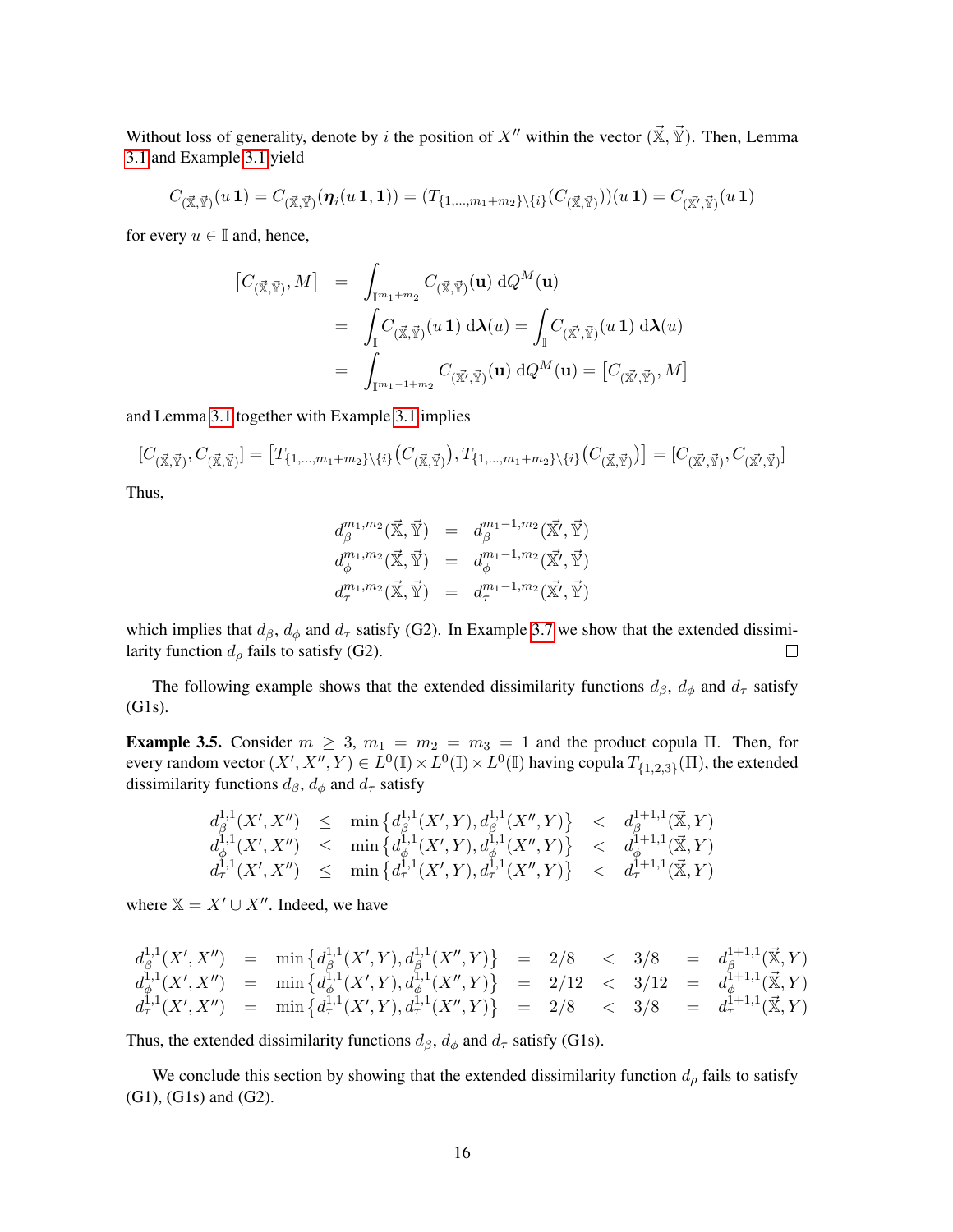<span id="page-16-0"></span>**Example 3.6.** Consider  $m \ge 6$ ,  $m_1 = m_2 = m_3 = 2$  and the product copula Π. Then, for every random vector  $(\vec{x'}, \vec{x''}, \vec{y}) \in L^0(\mathbb{I}^2) \times L^0(\mathbb{I}^2) \times L^0(\mathbb{I}^2)$  having copula  $T_{\{1,\dots,6\}}(\Pi)$ , the extended dissimilarity function  $d_{\rho}$  satisfies

$$
d_{\rho}^{2,2}(\vec{\mathbb{X}'}, \vec{\mathbb{X}'}) = \min \left\{ d_{\rho}^{2,2}(\vec{\mathbb{X}'}, \vec{\mathbb{Y}}), d_{\rho}^{2,2}(\vec{\mathbb{X}''}, \vec{\mathbb{Y}}) \right\} > d_{\rho}^{2+2,2}(\vec{\mathbb{X}}, \vec{\mathbb{Y}})
$$

where  $X = \vec{X'} \cup \vec{X''}$ . Indeed, we have

$$
d_{\rho}^{2,2}(\vec{\mathbb{X}'}, \vec{\mathbb{X}''}) = \min \left\{ d_{\rho}^{2,2}(\vec{\mathbb{X}'}, \vec{\mathbb{Y}}), d_{\rho}^{2,2}(\vec{\mathbb{X}''}, \vec{\mathbb{Y}}) \right\} = \frac{616}{4480} > \frac{570}{4480} = d_{\rho}^{2+2,2}(\vec{\mathbb{X}}, \vec{\mathbb{Y}})
$$

Thus, the extended dissimilarity function  $d_{\rho}$  fails to satisfy (G1) and also (G1s).

<span id="page-16-1"></span>**Example 3.7.** Consider  $m \ge 4$ ,  $m_1 = 2$ ,  $m_2 = m - 2$  and the copula  $C : \mathbb{I}^2 \times \mathbb{I}^{m-2} \to \mathbb{I}$  given by

$$
C(\mathbf{u}, \mathbf{v}) := M(\mathbf{u}) \Pi(\mathbf{v})
$$

(see e.g. [\[22\]](#page-24-1)). Then, for every random vector  $\vec{\mathbb{X}} = (X_1, X_2)' \in L^0(\mathbb{I}^2)$  and every random vector  $\vec{Y} \in L^0(\mathbb{I}^2)$  such that  $(\vec{X}, \vec{Y})$  has copula  $T_{\{1,2,3,4\}}(C)$  and hence  $X_1$  and  $X_2$  are comonotonic, the extended dissimilarity function  $d_{\rho}$  satisfies

$$
d_{\rho}^{2,2}(\vec{\mathbb{X}}, \vec{\mathbb{Y}}) \neq d_{\rho}^{1,2}(X_1, \vec{\mathbb{Y}})
$$

Indeed, we obtain  $d_{\rho}^{2,2}(\vec{X}, \vec{Y}) = \frac{14}{120} \neq \frac{15}{120} = d_{\rho}^{1,2}(X_1, \vec{Y})$ . Thus, the extended dissimilarity function  $d_{\rho}$  fails to satisfy (G2).

Remark 3.2. The choice of some normalizing constants in the definition of dissimilarity functions based on measures of association is crucial. In particular, the direct use of multivariate versions of these measures may be flawed in some cases, as the following example indicates.

Consider the measure of concordance Kendall's tau  $\kappa$  (see, e.g., [\[32\]](#page-24-21)) and, for  $m_1, m_2 \in \mathbb{N}$  with  $2 \leq m_1 + m_2 \leq m$ , define the map  $d_{\kappa}^{m_1, m_2}$ :  $L^0(\mathbb{I}^{m_1}) \times L^0(\mathbb{I}^{m_2}) \to [0, +\infty)$  by letting

$$
d_{\kappa}^{m_1,m_2}(\vec{\mathbb{X}},\vec{\mathbb{Y}}) := 1 - \kappa(\vec{\mathbb{X}},\vec{\mathbb{Y}}) = \frac{[M,M] - [C_{(\vec{\mathbb{X}},\vec{\mathbb{Y}})},C_{(\vec{\mathbb{X}},\vec{\mathbb{Y}})}]}{[M,M] - [\Pi,\Pi]} = \frac{d_{\tau}^{m_1,m_2}(\vec{\mathbb{X}},\vec{\mathbb{Y}})}{[M,M] - [\Pi,\Pi]}
$$

Then (G1) is equivalent to the inequality  $\kappa(\vec{x}, \vec{Y}) \le \max \{ \kappa(\vec{x'}, \vec{Y}), \kappa(\vec{x''}, \vec{Y}) \}$  for all  $3 \le m_1 +$  $m_2+m_3\leq m$  and for all  $(\vec{\mathbb{X}'}, \vec{\mathbb{X}''}, \vec{\mathbb{Y}})\in L^0(\mathbb{I}^{m_1})\times L^0(\mathbb{I}^{m_2})\times L^0(\mathbb{I}^{m_3}),$  where  $\mathbb{X}:=\mathbb{X}'\cup\mathbb{X}''$  and  $\mathbb{X}', \mathbb{X}''$  and  $\mathbb{Y}$  are pairwise disjoint. Now, consider  $m \geq 4$  and the copula  $C : \mathbb{I}^m \to \mathbb{I}$  given by

$$
C(\mathbf{u}) := \Pi(\mathbf{u}) + \prod_{i=1}^{m} u_i \prod_{i=1}^{4} (1 - u_i)
$$

Then, for every random vector  $(X', X'', \vec{Y}) \in L^0(\mathbb{I}) \times L^0(\mathbb{I}) \times L^0(\mathbb{I}^2)$  having copula  $T_{\{1,2,3,4\}}(C)$ , the above inequality reduces to  $\kappa(\vec{X}, \vec{Y}) \leq 0$  where  $X := X' \cup X''$ . However, straightforward calculation yields  $\kappa(\vec{\mathbb{X}}, \vec{\mathbb{Y}}) = \frac{2}{567}$  which contradicts (G1). Thus, although  $d_{\tau}^{m_1, m_2}$  satisfies (G1),  $d_{\kappa}^{m_1,m_2}$  may fail to satisfy (G1).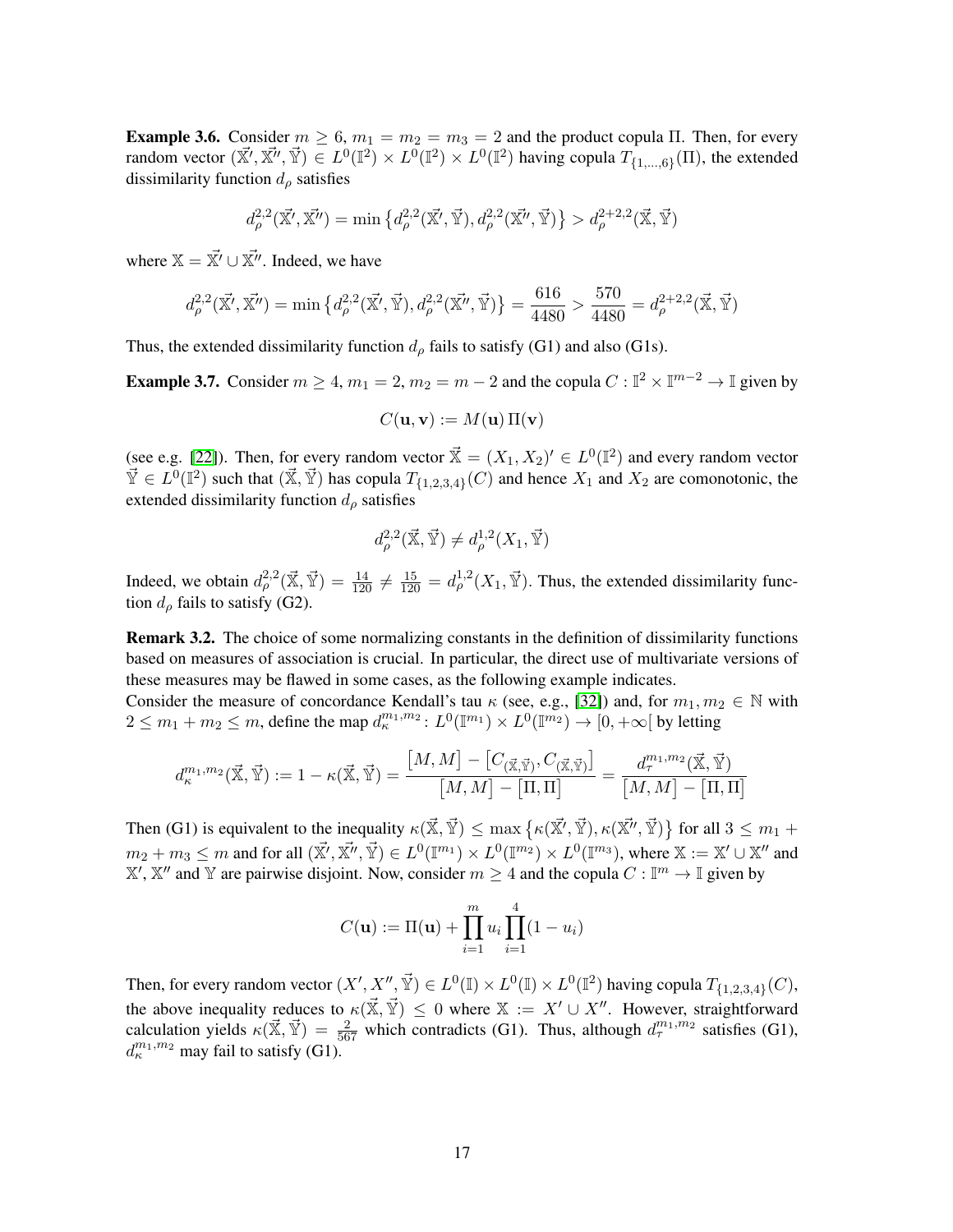#### <span id="page-17-0"></span>3.3 Extended dissimilarity functions based on multivariate tail dependence

In this section we study an extended dissimilarity function based on a modified version of the classical lower tail dependence coefficient (see, e.g., [\[22\]](#page-24-1)). This kind of dissimilarity concept is useful in order to detect different tail association in random vectors. In the literature, similar concepts have been considered for the analysis of financial time series. See, e.g., [\[11,](#page-24-6) [20,](#page-24-10) [43,](#page-25-17) [71\]](#page-26-5).

For  $m_1, m_2 \in \mathbb{N}$  with  $2 \le m_1 + m_2 \le m$ , we define the function  $d_{\text{LTD}}^{m_1, m_2}$ :  $L^0(\mathbb{I}^{m_1}) \times L^0(\mathbb{I}^{m_2}) \to$  $[0, +\infty)$  by letting

$$
d^{m_1,m_2}_{\mathrm{LTD}}(\vec{\mathbb{X}},\vec{\mathbb{Y}}) := 1 - \limsup_{u \to 0^+} \frac{C_{(\vec{\mathbb{X}},\vec{\mathbb{Y}})}(u\mathbf{1})}{u}
$$

Notice that, provided that the above limit superior coincides with the limit inferior, then  $d^{1,1}$  =  $1 - \lambda_L$ , where  $\lambda_L$  is the lower tail dependence coefficient of  $(X, Y)$ .

**Theorem 3.4.** For all  $2 \le m_1 + m_2 \le m$ ,  $d_{\text{LTD}}^{m_1,m_2}$  is a  $(m_1, m_2)$ -dissimilarity function, and thus,

$$
d_{\text{LTD}}: \bigcup_{2 \le m_1 + m_2 \le m} L^0(\mathbb{I}^{m_1}) \times L^0(\mathbb{I}^{m_2}) \to [0, +\infty[
$$

with  $d_{\rm LTD}|_{L^0(\mathbb{T}^{m_1})\times L^0(\mathbb{T}^{m_2})}:=d_{\rm LTD}^{m_1,m_2}$  is an extended dissimilarity function satisfying (L1), (L1c), *(G1), (G1s) and (G2).*

*Proof.* It is straightforward to show that  $d_{\text{LTD}}$  is an extended dissimilarity function satisfying (L1) and (L1c).

Now, consider  $3 \leq m_1+m_2+m_3 \leq m$ , the random vector  $(\vec{\mathbb{X}'}, \vec{\mathbb{X}''}, \vec{\mathbb{Y}}) \in L^0(\mathbb{I}^{m_1}) \times L^0(\mathbb{I}^{m_2}) \times$  $L^0(\mathbb{I}^{m_3})$  such that [\(2.6\)](#page-5-1) holds, X', X'' and Y are pairwise disjoint and put  $\mathbb{X} := \mathbb{X}' \cup \mathbb{X}''$ . Then

$$
C_{(\vec{\mathbb{X}}, \vec{\mathbb{Y}})}(u1) \leq C_{(\vec{\mathbb{X}}, \vec{\mathbb{Y}})}(\eta_{\{m_1+1, \dots, m_1+m_2\}}(u1, 1))
$$
  
\n
$$
= (T_{\{1, \dots, m_1+m_2+m_3\}\setminus \{m_1+1, \dots, m_1+m_2\}}(C_{(\vec{\mathbb{X}}, \vec{\mathbb{Y}})}))(u1)
$$
  
\n
$$
= C_{(\vec{\mathbb{X}}, \vec{\mathbb{Y}})}(u1)
$$
  
\n
$$
C_{(\vec{\mathbb{X}}, \vec{\mathbb{Y}})}(u1) \leq C_{(\vec{\mathbb{X}}, \vec{\mathbb{Y}})}(\eta_{\{1, \dots, m_1\}}(u1, 1))
$$
  
\n
$$
= (T_{\{m_1+1, \dots, m_1+m_2+m_3\}}(C_{(\vec{\mathbb{X}}, \vec{\mathbb{Y}})}))(u1)
$$
  
\n
$$
= C_{(\vec{\mathbb{X}}', \vec{\mathbb{Y}})}(u1)
$$

for every  $u \in \mathbb{I}$ , and thus,  $\min \left\{ d_{\text{LTD}}^{m_1, m_3}(\vec{x'}, \vec{Y}), d_{\text{LTD}}^{m_2, m_3}(\vec{x'}, \vec{Y}) \right\} \leq d_{\text{LTD}}^{m_1 + m_2, m_3}(\vec{x}, \vec{Y})$ . This proves (G1). In Example [3.8](#page-17-1) we show that the extended dissimilarity function  $d_{\text{LTD}}$  satisfies (G1s).

Finally, consider  $3 \le m_1 + m_2 \le m$  with  $2 \le m_1$ ,  $\vec{X'} \in L^0(\mathbb{I}^{m_1-1})$  and  $(\vec{X}, \vec{Y}) \in L^0(\mathbb{I}^{m_1}) \times$  $L^0(\mathbb{T}^2)$  such that  $\mathbb{X}' \cup \{X''\} = \mathbb{X}$ , where  $X'' \in \mathbb{X}$  is comonotonic with some element  $X' \in \mathbb{X}'$ . Without loss of generality, denote by i the position of  $X''$  within the vector  $(\mathbb{X}, \mathbb{Y})$ . Then Lemma [3.1](#page-7-0) yields  $C_{(\vec{\mathbb{X}},\vec{\mathbb{Y}})}(u\mathbf{1})\ =\ C_{(\vec{\mathbb{X}},\vec{\mathbb{Y}})}(\boldsymbol{\eta}_i(u\mathbf{1},\mathbf{1}))\ =\ (T_{\{1,...,m_1+m_2\}\setminus\{i\}}(C_{(\vec{\mathbb{X}},\vec{\mathbb{Y}})}))(u\mathbf{1})\ =\ C_{(\vec{\mathbb{X}'},\vec{\mathbb{Y}})}(u\mathbf{1})$ for every  $u \in \mathbb{I}$  and hence  $d_{\text{LTD}}^{m_1, m_2}(\vec{\mathbb{X}}, \vec{\mathbb{Y}}) = d_{\text{LTD}}^{m_1 - 1, m_2}(\vec{\mathbb{X}'}, \vec{\mathbb{Y}})$ . This proves (G2) and, hence, the assertion.  $\Box$ 

The following example shows that the extended dissimilarity function  $d_{\text{LTD}}$  satisfies (G1s).

<span id="page-17-1"></span>**Example 3.8.** Consider  $m \ge 3$ ,  $m_1 = m_2 = m_3 = 1$ , and the copula  $C : \mathbb{I}^m \to \mathbb{I}$  given by

$$
C(\mathbf{u}) := \left(\sum_{i=1}^{m} u_i^{-1/2} - (n-1)\right)^{-2}
$$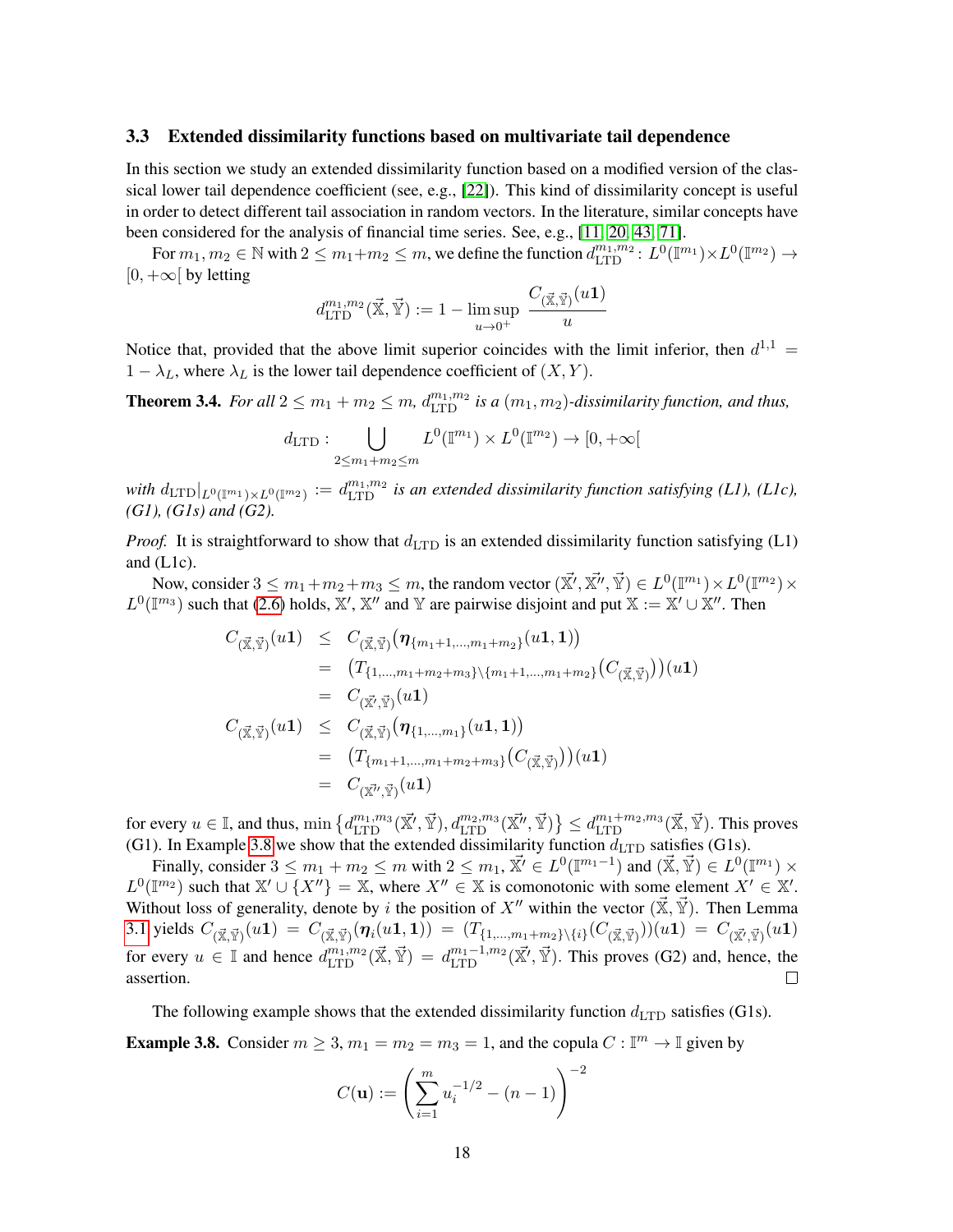which is the Clayton copula with parameter 1/2. Then, for every random vector  $(X', X'', Y) \in$  $L^0(\mathbb{I}) \times L^0(\mathbb{I}) \times L^0(\mathbb{I})$  having copula  $T_{\{1,2,3\}}(C)$ , the extended dissimilarity function  $d_{\text{LTD}}$  satisfies

$$
d_{\text{LTD}}^{1,1}(X', X'') \le \min\left\{d_{\text{LTD}}^{1,1}(X', Y), d_{\text{LTD}}^{1,1}(X'', Y)\right\} < d_{\text{LTD}}^{1+1,1}(\vec{\mathbf{x}}, Y)
$$

where  $X = X' \cup X''$ . Indeed, we have

$$
d_{\mathrm{LTD}}^{1,1}(X',X'')=\min\left\{d_{\mathrm{LTD}}^{1,1}(X',Y),d_{\mathrm{LTD}}^{1,1}(X'',Y)\right\}=\frac{3}{4}<\frac{8}{9}=d_{\mathrm{LTD}}^{1+1,1}(\vec{\mathbb{X}},Y).
$$

Thus, the extended dissimilarity function  $d_{\text{LTD}}$  satisfies (G1s).

### <span id="page-18-1"></span>Remark 3.3.

- (1) Notice that  $d_{\text{LTD}}$  does not satisfy (L2), since lower and upper tail behaviour of a copula may be different.
- (2) Note also that  $d_{\text{LTD}}$  does not satisfy (L3). To this end, consider, for instance, the bivariate copula  $C_k$  that is an ordinal sum of  $(M, \Pi)$  with respect to  $([0, 1/k], [1/k, 1])$  (see, e.g., [\[22\]](#page-24-1)). Then  $C_k$  tends to  $\Pi$ , as k tends to  $+\infty$  with  $d_{\text{LTD}}^{1,1}(\Pi) = 1$ , but  $d_{\text{LTD}}^{1,1}(C_k) = 0$  for every  $k \geq 2$ .
- (3) In particular then also  $d_{\text{LTD}}^{1,1}$  does not satisfy (L3) and this hence transfers to the extended dissimilarity functions based on linkage methods  $d_{\min}$ ,  $d_{\text{ave}}$  and  $d_{\max}$  (compare Theorem [3.1\)](#page-9-5).

### <span id="page-18-0"></span>4 The hierarchical clustering procedure

Here, we summarize how a general agglomerative hierarchical algorithm based on extended dissimilarity functions can be implemented (see, for instance, [\[25,](#page-24-0) [34,](#page-24-22) [47\]](#page-25-6)). To this end, we remind that we aim at determining a suitable partition of the (finite) set  $\mathscr{X} = \{X_1, \ldots, X_m\}$  of  $m \geq 3$  continuous r.v.'s into non-empty and non-overlapping classes.

Given a dissimilarity index  $d$  induced by some extended dissimilarity function

$$
d: \bigcup_{2 \le m_1 + m_2 \le m} L^0(\mathbb{I}^{m_1}) \times L^0(\mathbb{I}^{m_2}) \to [0, +\infty[
$$

the different steps of an agglomerative hierarchical clustering algorithm based on  $d$  are given below:

- (1) Each object of  $\mathscr X$  forms a class.
- (2) For each pair of classes  $X$  and  $Y$ , one computes  $\widetilde{d}(X, Y)$ .
- (3) A pair of classes having the smallest dissimilarity degree, say  $\{X_1, Y_1\}$ , is identified, then the composite class  $\mathbb{X}_1 \cup \mathbb{Y}_1$  is formed and the number of classes is decremented.
- (4) Steps (2), (3) and (4) are repeated until the number of classes is equal to 1.

The hierarchy of classes built by the clustering algorithm can be hence represented by means of a *dendrogram*, from which a suitable partition of  $\mathcal X$  can be derived (see, for instance, [\[25\]](#page-24-0)).

Now, while these steps are common to any agglomerative algorithm, the use of the extended dissimilarity function may provide some important insights into the agglomerative hierarchical algorithm. In fact, the procedure can use: either (a) the information about the pairwise dependence,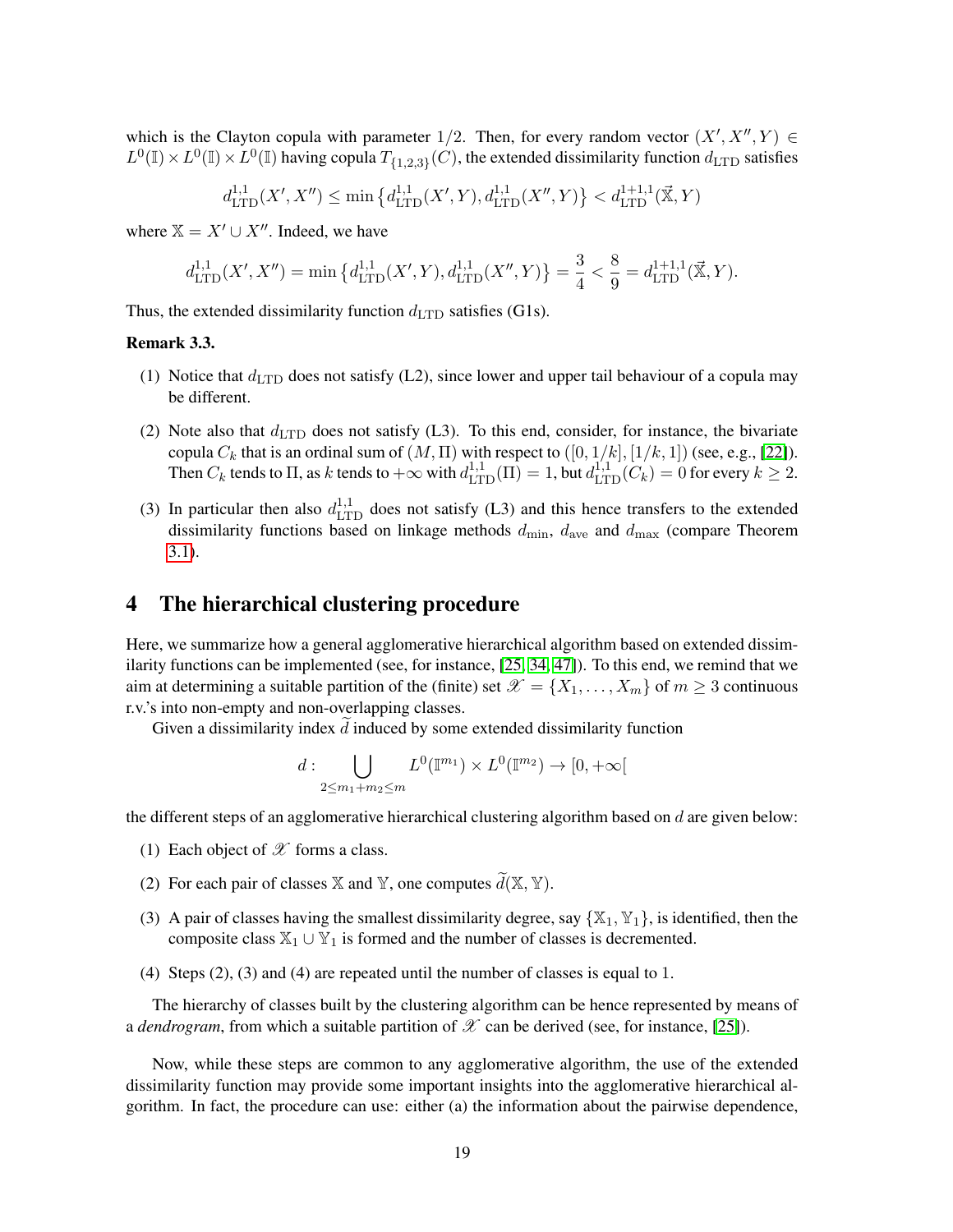as in the dissimilarity function based on linkage methods; or (b) the information about their global (higher dimensional) copula. The latter method, in particular, will allow us to detect those dependencies that only appear in higher dimensions, a feature that can be quite appealing in applications.

<span id="page-19-2"></span>**Example 4.1.** As an illustrative example, consider a set  $\mathcal{X}$  formed by 6 pairwise independent r.v.'s such that  $X = \{X_1, X_2, X_3\}$  and  $Y = \{Y_1, Y_2, Y_3\}$  are, respectively, globally dependent. For instance, we may assume that they are coupled with a trivariate FGM copula with parameter  $\theta_1$  and  $\theta_2$ , respectively  $(\theta_1 > \theta_2)$ .

Now, every dissimilarity index based on classical linkage methods cannot recognize the difference among the two groups and its related dendrogram would be similar to the representation in Figure [1](#page-28-0) (left). However, if we consider the dissimilarity index based on multivariate Kendall's tau, then the procedure could produce a different output and recognize the dendrogram structure as in Figure [1](#page-28-0) (right).

Apart from the case when the probability law of the  $\mathscr{X} = \{X_1, \ldots, X_m\}$  ( $m \geq 3$ ) is known (i.e. by some fitting procedures and/or expert opinion), the information about  $\mathscr X$  is usually recovered from some available observations, which can be considered as random sample from  $X_1, \ldots, X_m$ , denoted by  $(x_{ij})$  with  $i = 1, \ldots, n$  and  $j = 1, \ldots, m$ . In such a case, depending on the dissimilarity functions, specific estimation procedures should be adopted.

<span id="page-19-1"></span>**Example 4.2.** Consider the case when a dissimilarity function  $d^{m_1,m_2}$  can be expressed as a smooth function of a given measure of association  $\mu$  for  $(m_1 + m_2)$ -dimensional random vectors, say

$$
d^{m_1,m_2} = f(\mu)
$$

Then, in view of a suitable application of continuous mapping theorem, a (plug–in) estimator of  $d^{m_1,m_2}$  is given by

$$
\widehat{d}^{m_1,m_2}=f(\widehat{\mu}),
$$

where  $\hat{\mu}$  is a convenient estimator of  $\mu$ . Such a procedure can be, for instance, applied to the dissimilarity functions considered in Section [3.2.](#page-13-0)

**Remark 4.1.** In the case of multivariate time series, i.e. when, for a fixed j,  $(x_{ij})$  presents a time– varying behaviour, it is common to apply the hierarchical algorithm not directly on the historical time series, but on the residual time series obtained after fitting each univariate time series with an appropriate time-varying model (like ARMA-GARCH specification). Such a general framework is described, for instance, in [\[58\]](#page-25-18) (see also [\[1\]](#page-23-7)) and applied, among others, in [\[11,](#page-24-6) [19\]](#page-24-9).

In general, every dissimilarity function has a strong impact on the clustering procedure, since each one can have a quite different interpretation. However, when extended dissimilarity functions based on different linkage methods are considered, it would be convenient to compare them since they are defined from the same bivariate dissimilarity function. Below, via a simulation study, we check whether the choice of the linkage method may have a relevant impact on the performance of the algorithm.

### <span id="page-19-0"></span>4.1 A simulation study about linkage methods

Here, we compare the performance of hierarchical clustering methods where the extended dissimilarity functions are based on average, single and complete linkage method, while the pairwise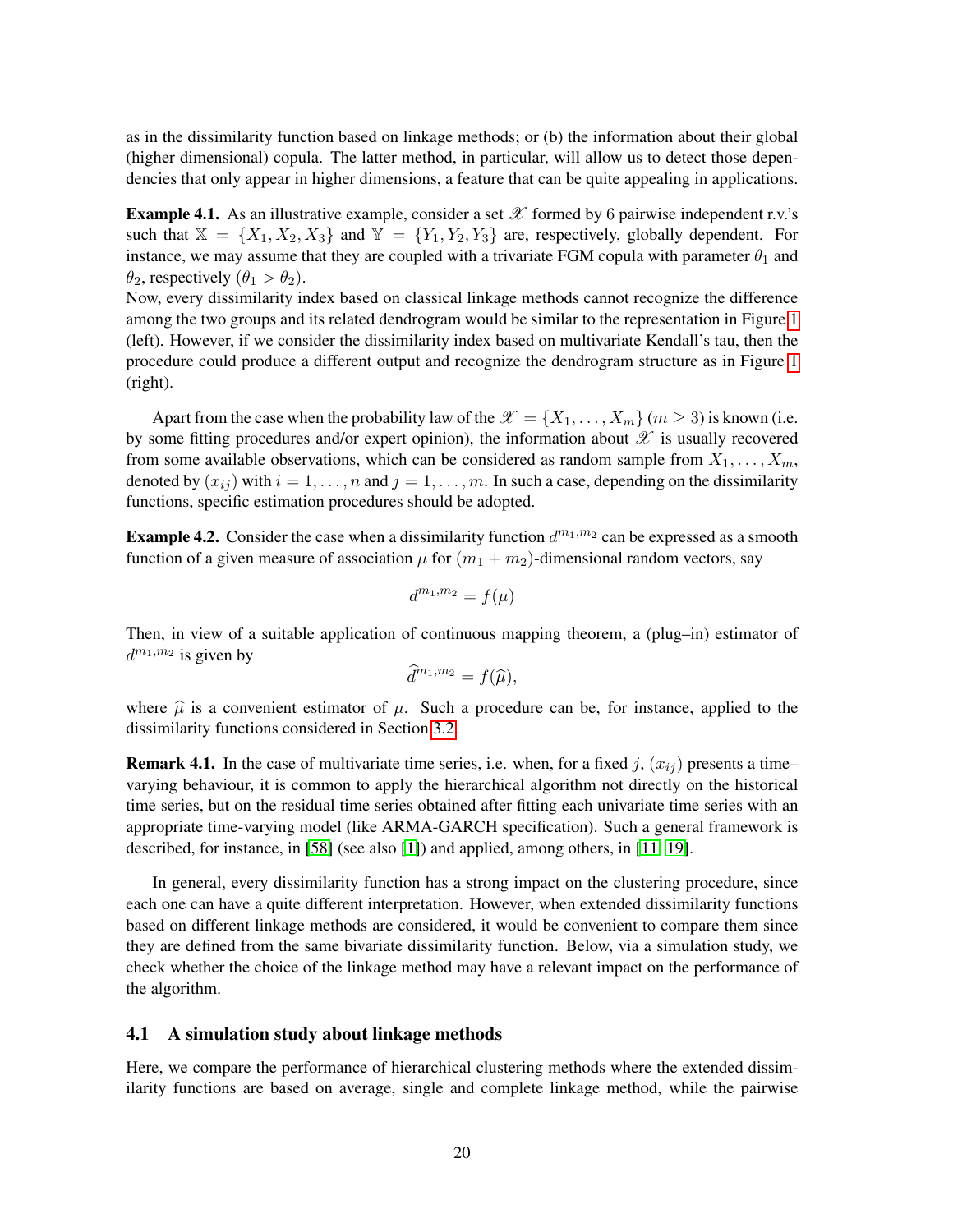dissimilarities are obtained from  $d_{\beta}^{1,1}$  $a^{1,1}_{\beta}, d^{1,1}_{\phi}$  $\phi_{\phi}^{1,1}$ ,  $d_{\rho}^{1,1}$  and  $d_{\tau}^{1,1}$ . Notice that, since these pairwise dissimilarities are based on classical measures of association, their (non-parametric) estimation is grounded on the (classical) empirical versions of these measures, as described in [\[31,](#page-24-23) [68,](#page-26-3) [70\]](#page-26-4) among others (see also Example [4.2\)](#page-19-1).

First, we consider the following setup. A random vector  $\vec{x}$  of dimension  $m = 15$  is constructed in the following way:

- the random vector is formed by three independent subvectors, say  $(\vec{x}_1, \vec{x}_2, \vec{x}_3)$ ;
- the dimension  $m_i$  of each  $\vec{X}_i$  is randomly chosen from 2 to 11 to ensure that each group has 2 elements and  $m_1 + m_2 + m_3 = m$ ;
- each  $\vec{x}_i$  is distributed according to a copula generated from four different copula models, namely Clayton, Frank, Gumbel and equicorrelated Gaussian (for the definition of these fam-ilies, see, e.g., [\[22\]](#page-24-1)), with pairwise Kendall's tau equal to  $\tau$ .

For  $B = 500$  replications, the simulation study is then performed simulating N independent realizations ( $N \in \{50, 100, 250\}$ ) from  $\vec{X}$  with  $\tau \in \{0.1, 0.2, 0.3\}$ . Hence, for each simulated scenario the Adjusted Rand Index [\[42\]](#page-25-19) (ARI, hereafter) is calculated to measure the agreement between the obtained partition and the true one. Here, the partition is obtained by cutting the dendrogram so that three groups are derived.

The distribution of ARI for each scenario is shown in Figures [2,](#page-29-0) [3,](#page-30-0) [4](#page-31-0) and [5.](#page-32-0) As the results for the four copula models are very similar, we only comment those obtained for the Clayton copula and shown in Fig. [2.](#page-29-0) We remind that a larger Adjusted Rand Index means a higher agreement between two partitions and the maximum value of the index is 1. As one could have expected, the lower is the degree of dependence among the variables of a group, the harder is for the hierarchical clustering algorithm to identify the true partition. Moreover, the larger is the sample size, the better are the results for a given dependence degree. As far as linkage methods are concerned, one can see that, remarkably differences appear only when the dependence level is really low, i.e. lower than 0.3. In these cases, irrespectively from the dissimilarity measures, the average linkage method appears to be more satisfactory than the complete and the single ones. As for the pairwise dissimilarity function,  $d_{\beta}^{1,1}$  $\beta$ <sup>1,1</sup> appears to be the worst choice in case of weak dependence among groups. Overall, the average linkage performed the best, which confirms its potential frequently proved in the literature [\[37,](#page-24-24) [23,](#page-24-25) [5,](#page-23-8) [50\]](#page-25-20), especially when  $d_{\phi}^{1,1}$  $\phi_{\phi}^{1,1}, d_{\rho}^{1,1}$  and  $d_{\tau}^{1,1}$  are used.

Since the choice of the copula family seems to be irrelevant in the previous simulation, we fix one specific family, namely Clayton class, and perform a similar simulation study in higher dimensions. Specifically, we consider a random vector  $\vec{\mathbb{X}}$  of dimension  $m \in \{60, 120\}$  such that:

- the random vector is formed by  $K \in \{6, 10\}$  independent subvectors, say  $\vec{\mathbb{X}}_i$ ;
- the dimension  $m_i$  of each  $\vec{x}_i$  is  $m/K$ ;
- each  $\vec{\mathbb{X}}_i$  is distributed according to a Clayton copula with pairwise Kendall's tau equal to  $\tau$ .

For  $B = 500$  replications, the simulation study is then performed simulating N independent realizations ( $N \in \{100, 250\}$ ) from  $\vec{\mathbb{X}}$  with  $\tau \in \{0.1, 0.2, 0.3\}$ .

The results can be seen from Figure [6](#page-33-0) to Figure [9.](#page-36-0) Summarizing, both for  $K = 6$  and  $K = 10$ , the average linkage performs better than the other two linkages, while the single linkage is the worst one. The complete linkage shows a performance similar to the average linkage when  $\tau > 0.1$ . There are no remarkable differences among dissimilarities by varying m in  $\{60, 120\}$  and the slight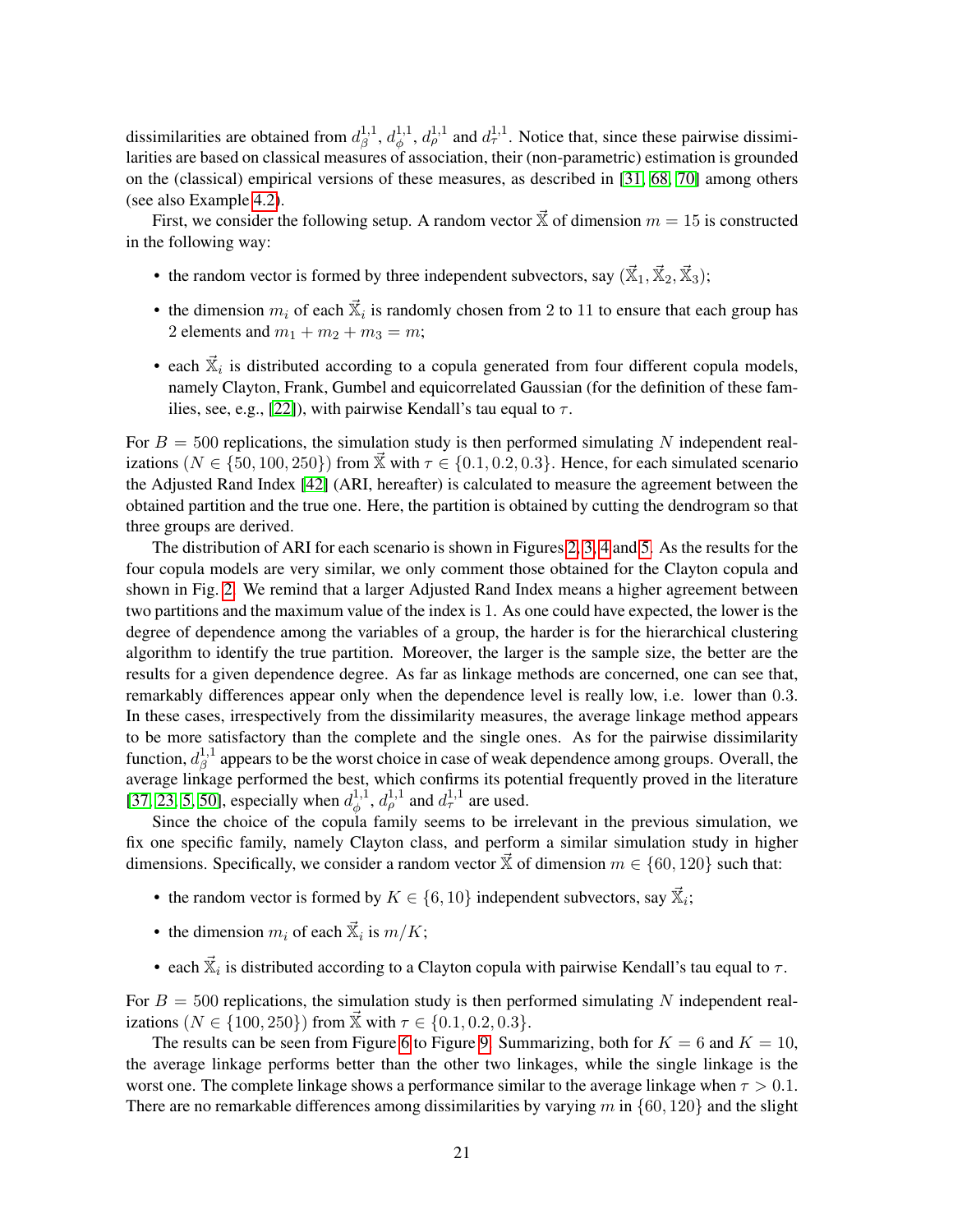differences are remarkably reduced as when  $\tau > 0.1$  and  $N = 250$ , cases where all the measures show an almost perfect performance (except for the single linkage and  $d_{\beta}^{1,1}$  $\frac{1}{\beta}^{1,1}).$ 

# <span id="page-21-0"></span>5 Applications

In order to show the ability of our methodology in the statistical practice, we present some empirical analysis.

### 5.1 Analysis of gene expressions

First, we focus on the NCI60 data set which is available in the R package made4 [\[9\]](#page-23-9) and contains 144 gene expression (log-ratio measurements) rows and 60 cell line columns. Gene expressions have been extracted by using the cDNA spotted microarray technology [\[64\]](#page-25-21) and pre-processed as described by [\[8\]](#page-23-10). The study has been carried out by the National Cancer Institute's (NCI) Developmental Therapeutics Program (DTP) and human tumour cell lines have been derived from patients with leukaemia (LEUK), melanoma (MELAN), non-small colon lung (NSCLC), colon (COLON), central nervous system (CNS), ovarian (OVAR), renal (RENAL), breast (BREAST) and prostate (PROSTATE) cancers. Here, we divided the human tumour cell lines in two groups according to the (bivariate) Kendall's  $\tau$  and using 0.3 as cut-off. Precisely, for each subset of human tumour cell lines, i.e. for each kind of tumour, the pairwise Kendall's  $\tau$  correlation matrix has been computed. If at least 60% (59.4% for the BREAST cancer group) of pairwise correlation coefficients is greater than or equal to 0.3, then that kind of tumour has been considered as 'tumour with high dependence', otherwise it has been classified as 'tumour with low dependence'. The rationale is to show empirical results comparable with the scenarios simulated in the performed Monte Carlo studies. Hence, as for the tissues with low dependence ( $\tau < 0.3$ ) we have 8 BREAST, 9 NSCLC, and 6 OVAR, while as for the tissues with high dependence ( $\tau \geq 0.3$ ) we have 6 CNS, 7 COLON, 6 LEUK, 8 MELAN, 2 PROSTATE, and 8 RENAL.

Tables [1](#page-26-6) and [2](#page-26-7) show the obtained results. Coherently with the simulation results, when the dependence is low (see Table [1\)](#page-26-6), any linkage method, irrespectively of the kind of extended dissimilarity function, is seldom able to recognize the true partition, whereas, when the dependence is mild or high (see Table [2\)](#page-26-7), then the single linkage method appears to perform badly while the average and the complete are very good competitors. Here, one may argue that the global properties and, particularly the reducibility property (G1), can play a role in explaining these performance (see Theorem [3.2\)](#page-9-0). In addition, we notice that the kind of dissimilarity measure appears to have an impact on the goodness of the final partition only when the average linkage method is used, in this case  $d_{\rho}$  appears to be the best dissimilarity measure.

The second example concerns the data set discussed in [\[57\]](#page-25-22) containing the transcript of 7086 human mRNAs from 4 normal tissues and 4 adenoma tissues. By applying the hierarchical clustering we want to evaluate the capability of distinguishing the two tissue types. In this empirical case, all tissues have a quite high Kendall's  $\tau$  correlation ( $> 0.607$ ) and high Spearman's  $\rho$  correlation ( $> 0.766$ ). The resulting clusterings by varying dissimilarity measure and linkage method are shown in Table [3](#page-26-8) and Fig. [10.](#page-37-0) Note that we are here using the Rand Index [\[63\]](#page-25-23) instead of its adjusted version since the number and the size of groups are very small.

The dissimilarity measure  $d_{\beta}$  and the complete linkage method is the only combination able to perfectly recognize the two tissue types, thus supporting the concept that genome-wide expression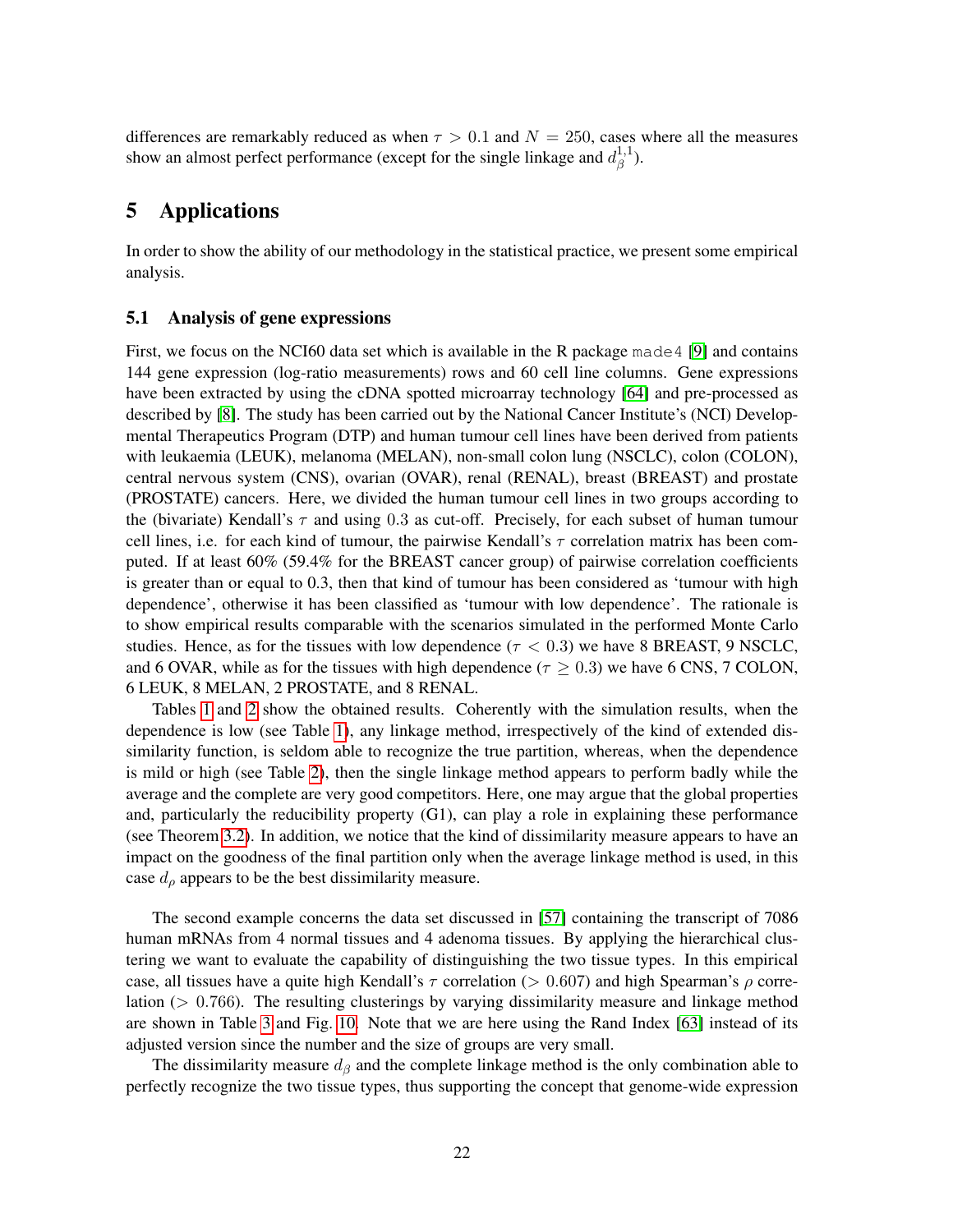profiling may permit a classification of solid tumors. Again, the effect of the kind of dissimilarity measure appears to be irrelevant.

Here, it is interesting to note that the extended dissimilarity functions  $d_{\beta}$ ,  $d_{\phi}$  and  $d_{\tau}$  based on measures of multivariate dependence (see Section [3.2\)](#page-13-0) perfectly group the tissues (Rand index equal to 1). For the extended dissimilarity function  $d_{\rho}$ , however, the obtained Rand index equals 0.5714 since two adenoma tissues have been clustered with the normal ones. Thus, one may argue that this performance is due to the fact that  $d_{\rho}$  does not satisfy the reducibility property (G1) (see Theorem [3.3\)](#page-13-1).

Noteworthy, the dissimilarity  $d_{\tau}$  in its multivariate version is the most computationally heavy measure.

Finally, for the sake of illustration, we discuss the steps of the clustering procedure by means of the extended dissimilarity function  $d_{\tau}$  (see Section [3.2\)](#page-13-0). Table [4](#page-27-0) provides the merging steps together with the corresponding values of  $d_{\tau}$  and multivariate Kendall's tau (see, e.g., [\[32,](#page-24-21) [30\]](#page-24-26)).

As can be seen from the values of Kendall's tau there is a huge 4- and also 8-dimensional dependence between the tissues. Thus, it seems as if the multivariate versions of  $d_{\beta}$ ,  $d_{\phi}$  and  $d_{\tau}$  perform entirely satisfactory when the r.v.'s are highly dependent and the sample size is large enough. Again, one may also conclude from the values of  $d_{\tau}$  that the reducibility property is crucial.

### 5.2 Analysis of financial time series

Here, we provide an illustration of a copula-based clustering procedure based on financial time series. To this end, we consider the dataset formed by the end-day prices of the 505 constituents of the Standard & Poor 500 index (S&P hereafter) observed in the financial crisis of 2007-2008 is analysed, by complementing the analysis performed in [\[15\]](#page-24-11). The dataset is available in the R package qrmdata [\[40\]](#page-25-24), where the data are classified according to the Global Industry Classification Standard sector information. We consider 756 daily log-returns recorded from 2007-01-01 to 2009- 12-31 on 461 constituents which have not missing data and belong to the following sectors (the number of companies in each sector is in parenthesis): Consumer discretionary (77), Consumer staples (33), Energy (36), Financials (84), Health care (51), Industrials (62), Information technology (59), Materials (25), Telecommunications services (5), and Utilities (29).

Following the copula-based approach for the analysis of time series (see, e.g., [\[58\]](#page-25-18)), we fit a suitable marginal model to each of the 461 constituents to remove serial dependence. In par-ticular, based on [\[15\]](#page-24-11) we adopt the  $ARMA(1,1)-GARCH(1,1)$  model with innovations following a Student-*t* distribution. Once the corresponding residuals have been extracted, hierarchical clustering algorithms are applied by varying dissimilarity measures and linkage methods.

Table [5](#page-27-1) shows the agreement between the sector classification given by S&P index and the group composition determined for each considered combination of a dissimilarity measure and a linkage method (here, ARI is used). As it can be seen, single linkage method shows the worst agreement irrespective from the dissimilarity measure. On the contrary, the performance of the average and the complete linkage method appear quite different from each other and, on this set of data, the complete linkage outperforms the average linkage. As expected, however, the benchmark group composition provided by sectors reflects poorly the comovements of financial time series.

When we consider a dissimilarity function based on the (pairwise) lower tail dependence coefficient discussed in Section [3.3](#page-17-0) computed using the nonparametric estimator by [\[67\]](#page-26-9), the agreement between the obtained group composition and the benchmark sector-wise group composition is even worse. In fact, the ARI index equals to 0.003 for the average, 0.001 for the single, and 0.175 for the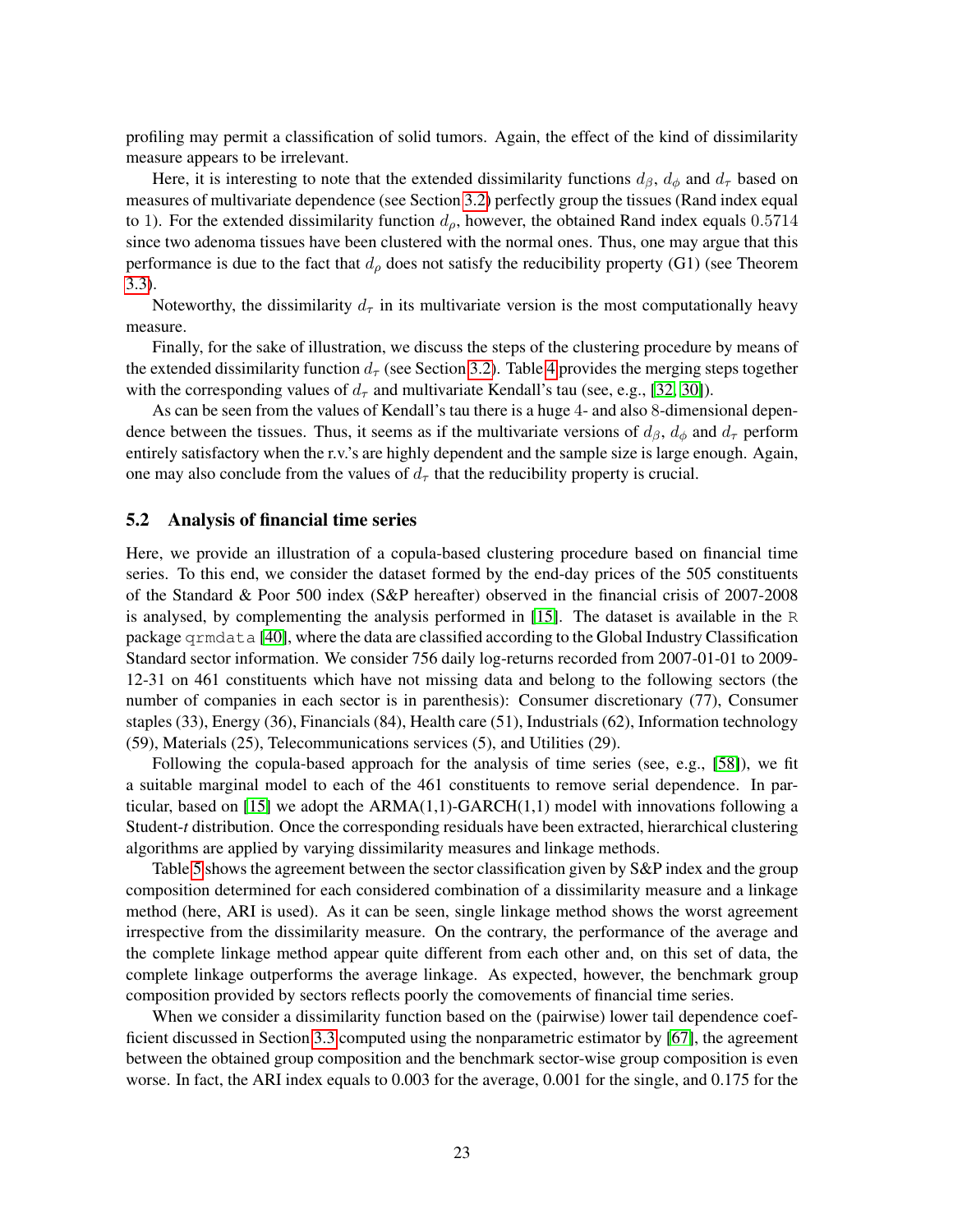complete linkage method. In other words, as expected, grouping by economic/financial sectors may not reflect the real comovements of time series, especially in bearish periods.

### <span id="page-23-4"></span>6 Conclusions

We have provided a theoretical foundation for the study of hierarchical clustering algorithms based on (rank-based) dissimilarity measures. To this end, we have introduced and studied dissimilarity functions for continuous random vectors, which are based on the use of copulas. Novel properties of a dissimilarity have been considered (see Table [6\)](#page-27-2) and various dissimilarity measures have been analysed with respect to their main features (see Table [7\)](#page-27-3). The obtained results may provide computational and practical insights that may guide for the choice of the most appropriate dissimilarity function for the problem at hand.

Finally, we would like to remark that the simulations and the empirical analysis have been performed in [\[62\]](#page-25-25), also by means of the package [\[41\]](#page-25-26).

## Acknowledgements

We would like to thank the Associate Editor and the anonymous Reviewers for several helpful suggestions that have served to add clarity and breadth to the earlier version of this paper.

FD has been supported by the project "Stochastic Models for Complex Systems" by Italian MIUR (PRIN 2017, Project no. 2017JFFHSH). FMLDL has been supported by the project "The use of Copula for the Analysis of Complex and Extreme Energy and Climate data (CACEEC)" by the Free University of Bozen-Bolzano, Faculty of Economics and Management (Grant Nos. WW200S). SF gratefully acknowledges the support of the WISS 2025 project 'IDA-lab Salzburg' (20204-WISS/225/197-2019 and 0102-F1901166- KZP).

### References

- <span id="page-23-7"></span>[1] E. F. Acar, C. Czado, and M. Lysy. Flexible dynamic vine copula models for multivariate time series data. *Econometrics and Statistics*, 12:181–197, 2019.
- <span id="page-23-6"></span>[2] J. Y. Ahn and S. Fuchs. On minimal copulas under the concordance order. *J. Optim. Theory Appl.*, 184(3):762–780, 2020.
- <span id="page-23-2"></span>[3] G. Bonanno, G. Caldarelli, F. Lillo, S. Miccichè, N. Vandewalle, and R. N. Mantegna. Networks of equities in financial markets. *Eur. Phys. J. B*, 38(2):363–371, 2004.
- <span id="page-23-3"></span>[4] A. Bonanomi, M. Nai Ruscone, and S. A. Osmetti. Dissimilarity measure for ranking data via mixture of copulae. *Stat. Anal. Data Min.*, 12(5):412–425, 2019.
- <span id="page-23-8"></span>[5] G. Bottegoni, A. Cavalli, and M. Recanatini. A comparative study on the application of hierarchical-agglomerative clustering approaches to organize outputs of reiterated docking runs. *J Chem Inf Model.*, 46(2):852–862, 2006.
- <span id="page-23-5"></span>[6] D. M. Cifarelli and E. Regazzini. On the centennial anniversary of Gini's theory of statistical relations. *Metron*, 75(2):227–242, 2017.
- <span id="page-23-1"></span>[7] M.-P. Côté and C. Genest. A copula–based risk aggregation model. *Canad. J. Statist.*, 43(1):60–81, 2015.
- <span id="page-23-10"></span>[8] A. C. Culhane, G. Perrière, and D. G. Higgins. Cross-platform comparison and visualisation of gene expression data using co-inertia analysis. *BMC Bioinformatics*, 21:4–59, 2003.
- <span id="page-23-9"></span>[9] A. C. Culhane, J. Thioulouse, G. Perriére, and D. G. Higgins. MADE4: an R package for multivariate analysis of gene expression data. *Bioinformatics*, 21(11):2789–2790, 2005.
- <span id="page-23-0"></span>[10] C. Czado, U. Schepsmeier, and A. Min. Maximum likelihood estimation of mixed C-vines with application to exchange rates. *Stat. Model.*, 12(3):229–255, 2012.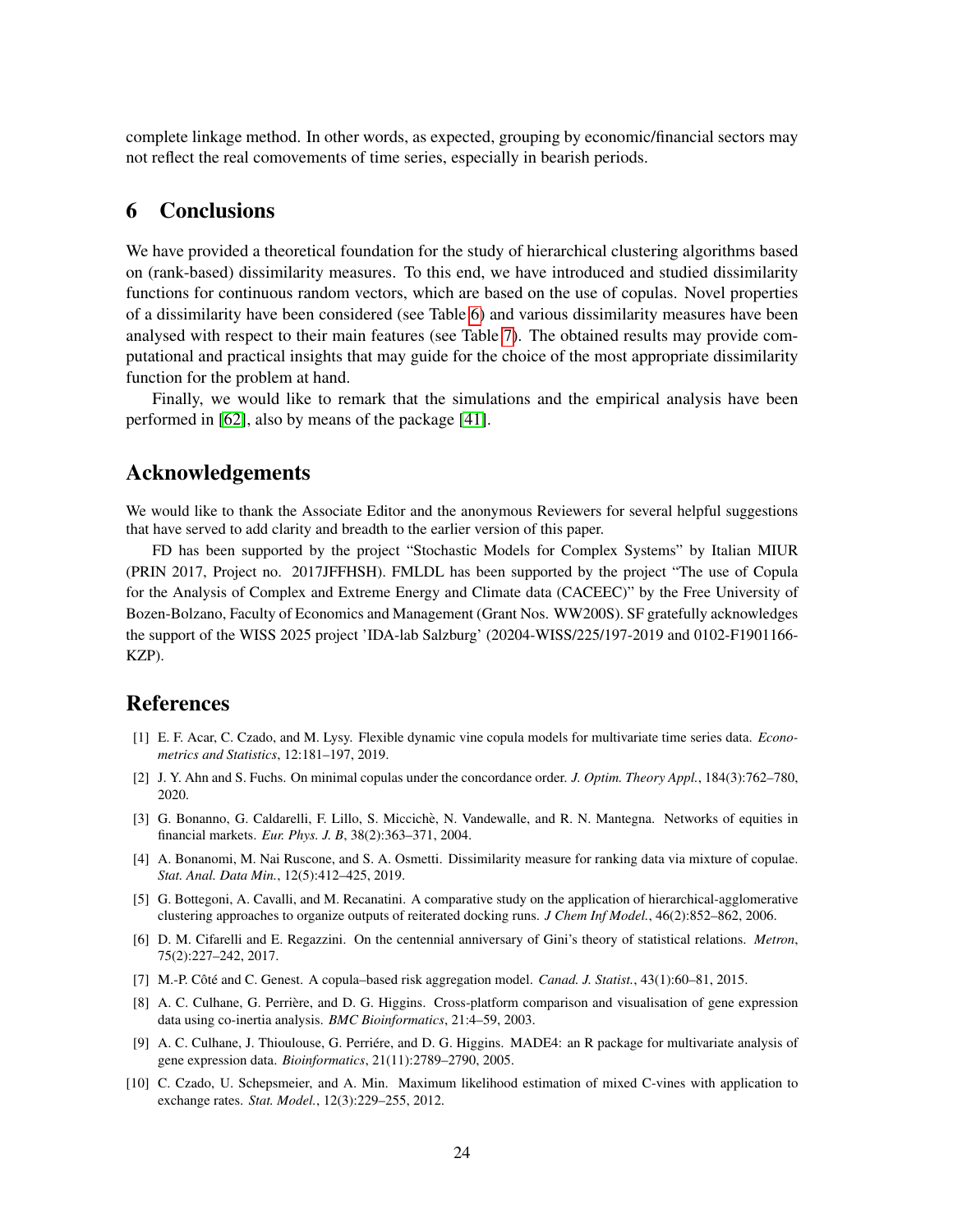- <span id="page-24-6"></span>[11] G. De Luca and P. Zuccolotto. A tail dependence-based dissimilarity measure for financial time series clustering. *Adv. Data Anal. Classif.*, 5(4):323–340, 2011.
- <span id="page-24-8"></span>[12] G. De Luca and P. Zuccolotto. A double clustering algorithm for financial time series based on extreme events. *Stat. Risk Model.*, 34(1–2):1–12, 2017.
- <span id="page-24-7"></span>[13] G. De Luca and P. Zuccolotto. Dynamic tail dependence clustering of financial time series. *Stat. Pap.*, 58:641–657, 2017.
- <span id="page-24-14"></span>[14] J. Dhaene, M. Denuit, M. J. Goovaerts, R. Kaas, and D. Vyncke. The concept of comonotonicity in actuarial science and finance: theory. *Insurance Math. Econom.*, 31(1):3–33, 2002. 5th IME Conference (University Park, PA, 2001).
- <span id="page-24-11"></span>[15] F. M. L. Di Lascio, F. Durante, and R. Pappada. Copula–based clustering methods. In M. ` Ubeda Flores, E. de Amo, ´ F. Durante, and J. Fernández Sánchez, editors, Copulas and Dependence Models with Applications, pages 49–67. Springer International Publishing, 2017.
- <span id="page-24-13"></span>[16] F. M. L. Di Lascio and S. Giannerini. Clustering dependent observations with copula functions. *Stat. Pap.*, 56(3):1– 17, 2019.
- <span id="page-24-12"></span>[17] M. Disegna, P. D'Urso, and F. Durante. Copula-based fuzzy clustering of spatial time series. *Spat. Stat.*, 21(part A):209–225, 2017.
- <span id="page-24-5"></span>[18] J. Dißmann, E. C. Brechmann, C. Czado, and D. Kurowicka. Selecting and estimating regular vine copulae and application to financial returns. *Comput. Statist. Data Anal.*, 59:52–69, 2013.
- <span id="page-24-9"></span>[19] F. Durante, R. Pappada, and N. Torelli. Clustering of financial time series in risky scenarios. ` *Adv. Data Anal. Classif.*, 8:359–376, 2014.
- <span id="page-24-10"></span>[20] F. Durante, R. Pappadà, and N. Torelli. Clustering of time series via non–parametric tail dependence estimation. *Stat.. Pap.*, 56(3):701–721, 2015.
- <span id="page-24-16"></span>[21] F. Durante, G. Puccetti, M. Scherer, and S. Vanduffel. Distributions with given marginals: the beginnings. an interview with Giorgio Dall'Aglio. *Depend. Model.*, 4(1):237–250, 2016.
- <span id="page-24-1"></span>[22] F. Durante and C. Sempi. *Principles of copula theory*. CRC Press, Boca Raton, FL, 2016.
- <span id="page-24-25"></span>[23] M. B. Eisen, P. T. Spellman, P. O. Brown, and D. Botstein. Cluster analysis and display of genome-wide expression patterns. *PNAS*, 95(25):14863–14868, 1998.
- <span id="page-24-15"></span>[24] P. Embrechts and M. Hofert. A note on generalized inverses. *Math. Methods Oper. Res.*, 77(3):423–432, 2013.
- <span id="page-24-0"></span>[25] B.S. Everitt, S. Landau, M. Leese, and D. Stahl. *Cluster Analysis*. John Wiley & Sons, Ltd, 5th edition, 2011.
- <span id="page-24-18"></span>[26] L. Fisher and J. W. Van Ness. Admissible clustering procedures. *Biometrika*, 58:91–104, 1971.
- <span id="page-24-20"></span>[27] S. Fuchs. *Transformations of Copulas and Measures of Concordance*. Ph.D. Thesis, Technische Universität Dresden, 2015.
- <span id="page-24-19"></span>[28] S. Fuchs. A biconvex form for copulas. *Depend. Model.*, 4(1):63–75, 2016.
- <span id="page-24-17"></span>[29] S. Fuchs. Copula–Induced Measures of Concordance. *Depend. Model.*, 4(1):205–214, 2016.
- <span id="page-24-26"></span>[30] S. Fuchs, Y. McCord, and K. D. Schmidt. Characterizations of copulas attaining the bounds of multivariate Kendall's tau. *J. Optim. Theory Appl.*, 178(2):424–438, 2019.
- <span id="page-24-23"></span>[31] C. Genest, A. Carabar´ım-Aguirre, and F. Harvey. Copula parameter estimation using Blomqvist's beta. *J. SFdS*, 154(1):5–24, 2013.
- <span id="page-24-21"></span>[32] C. Genest, J. Nešlehová, and N. Ben Ghorbal. Estimators based on Kendall's tau in multivariate copula models. *Aust. N. Z. J. Stat.*, 53:157–177, 2011.
- <span id="page-24-2"></span>[33] I. Gijbels, , V. Kika, and M. Omelka. On the specification of multivariate association measures and their behaviour with increasing dimension. *J. Multivariate Anal.*, 182:104704, 2021.
- <span id="page-24-22"></span>[34] A. D. Gordon. A review of hierarchical classification. *J. Roy. Statist. Soc. Ser. A*, 150(2):119–137, 1987.
- <span id="page-24-4"></span>[35] J. Górecki, M. Hofert, and M. Holenă. Kendall's tau and agglomerative clustering for structure determination of hierarchical Archimedean copulas. *Depend. Model.*, 5(1):75–87, 2017.
- <span id="page-24-3"></span>[36] O. Grothe, J. Schnieders, and J. Segers. Measuring association and dependence between random vectors. *J. Multivariate Anal.*, 123, 2014.
- <span id="page-24-24"></span>[37] A. V. Hall. Methods for showing distinctness and aiding identification of critical groups in taxonomy and ecology. *Nature*, 218(5137):203–204, 1968.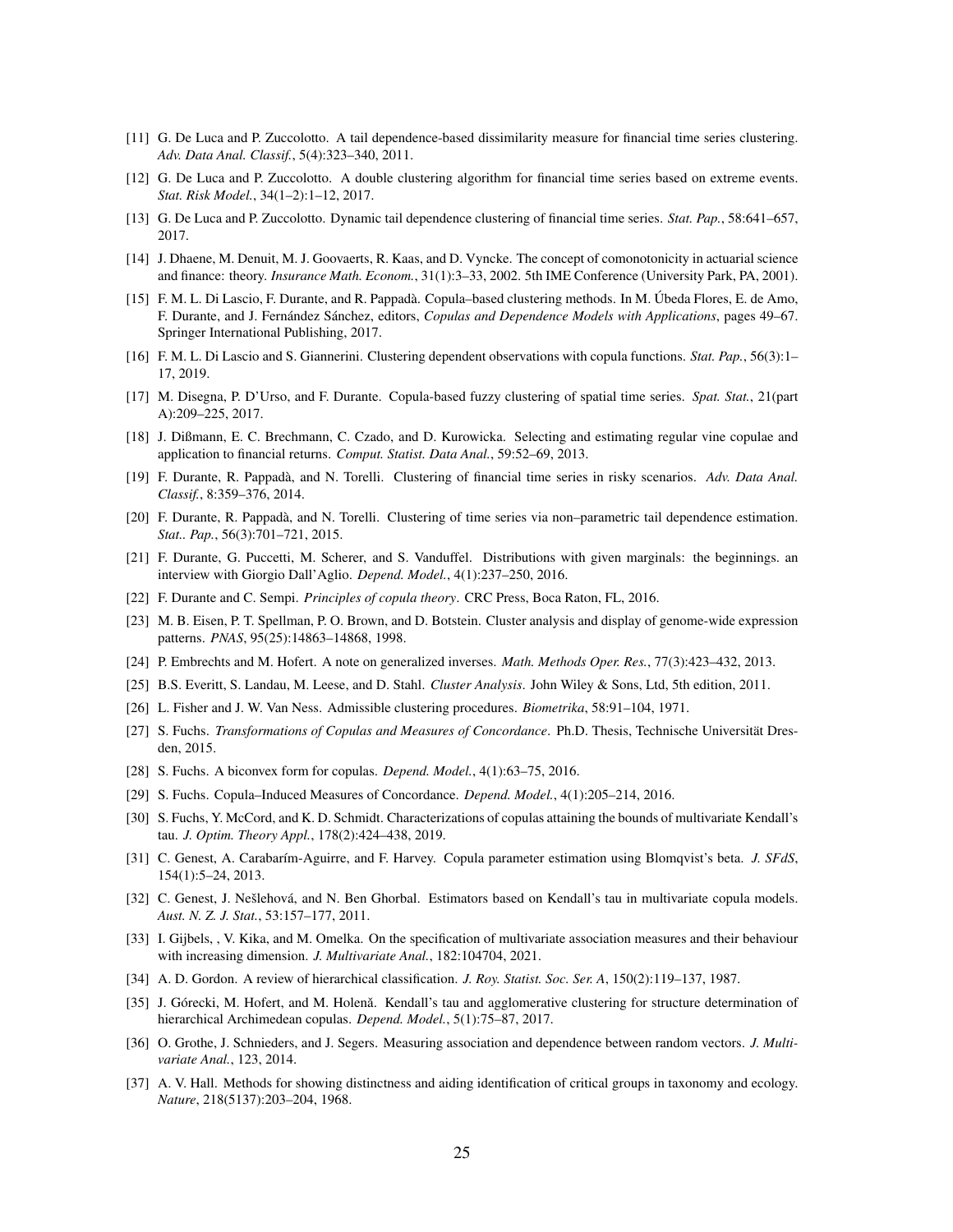- <span id="page-25-0"></span>[38] T. Hastie, R. Tibshirani, and J. Friedman. *The elements of statistical learning. Data mining, inference, and prediction.* Springer, New York, NY, 2nd edition, 2009.
- <span id="page-25-1"></span>[39] C. Hennig, M Meila, F. Murtagh, and R. Rocci, editors. *Handbook of cluster analysis.* Chapman & Hall/CRC, Boca Raton, FL, 2016.
- <span id="page-25-24"></span>[40] M. Hofert and K. Hornik. *qrmdata: Data Sets for Quantitative Risk Management Practice*, 2016. R package version 2016-01-03-1.
- <span id="page-25-26"></span>[41] M. Hofert, I. Kojadinovic, M. Maechler, and J. Yan. *copula: Multivariate Dependence with Copulas*, 2020. R package version 0.999-20.
- <span id="page-25-19"></span>[42] L. Hubert and P. Arabie. Comparing partitions. *J. Classification*, 2:193–218, 1985.
- <span id="page-25-17"></span>[43] H. Ji, H. Wang, and B. Liseo. Portfolio diversification strategy via tail-dependence clustering and ARMA-GARCH vine copula approach. *Aust Econ Pap*, 57(3):265–283, 2018.
- <span id="page-25-14"></span>[44] H. Joe. Multivariate concordance. *J. Multivariate Anal.*, 35(1):12–30, 1990.
- <span id="page-25-2"></span>[45] H. Joe. *Dependence modeling with copulas*, volume 134 of *Monographs on Statistics and Applied Probability*. CRC Press, Boca Raton, FL, 2015.
- <span id="page-25-10"></span>[46] I. Koch and A. De Schepper. Measuring comonotonicity in m–dimensional vectors. *Astin Bulletin*, 41:191–213, 2011.
- <span id="page-25-6"></span>[47] I. Kojadinovic. Agglomerative hierarchical clustering of continuous variables based on mutual information. *Comput. Statist. Data Anal.*, 46:269–294, 2004.
- <span id="page-25-7"></span>[48] I. Kojadinovic. Hierarchical clustering of continuous variables based on the empirical copula process and permutation linkages. *Comput. Statist. Data Anal.*, 54(1):90–108, 2010.
- <span id="page-25-8"></span>[49] I. Kosmidis and D. Karlis. Model-based clustering using copulas with applications. *Stat. Comput.*, 26(5):1079– 1099, 2016.
- <span id="page-25-20"></span>[50] S. Kumar and N. Deo. Correlation and network analysis of global financial indices. *Physical Review E - Statistical, Nonlinear, and Soft Matter Physics*, 86(2), 2012.
- <span id="page-25-3"></span>[51] J.-F. Mai and M. Scherer. *Simulating copulas*. Imperial College Press, London, 2012.
- <span id="page-25-9"></span>[52] M. Marbac, C. Biernacki, and V. Vandewalle. Model-based clustering of Gaussian copulas for mixed data. *Comm. Statist. Theory Methods*, 46(23):11635–11656, 2017.
- <span id="page-25-15"></span>[53] A. Müller and M. Scarsini. Some remarks on the supermodular order. *J. Multivariate Anal.*, 73(1):107–119, 2000.
- <span id="page-25-13"></span>[54] A. Müller and D. Stoyan. *Comparison methods for stochastic models and risks*. Wiley Series in Probability and Statistics. John Wiley & Sons Ltd., Chichester, 2002.
- <span id="page-25-16"></span>[55] R. B. Nelsen. Concordance and copulas: a survey. In C. M. Cuadras, J. Fortiana, and J. A. Rodríguez-Lallena, editors, *Distributions with given marginals and Statistical Modelling*, pages 169–178, Dordrecht, 2003. Kluwer.
- <span id="page-25-4"></span>[56] R. B. Nelsen. *An Introduction to Copulas*. Springer Series in Statistics. Springer, New York, second edition, 2006.
- <span id="page-25-22"></span>[57] D. A. Notterman, U. Alon, A. J. Sierk, and A. J. Levine. Transcriptional gene expression profiles of colorectal adenoma, adenocarcinoma, and normal tissue examined by oligonucleotide arrays. *Cancer Res.*, 61(7):3124–3130, 2001.
- <span id="page-25-18"></span>[58] A. J. Patton. A review of copula models for economic time series. *J. Multivariate Anal.*, 110:4–18, 2012.
- <span id="page-25-5"></span>[59] S. Perreault, T. Duchesne, and J.G. Nešlehová. Detection of block-exchangeable structure in large-scale correlation matrices. *J. Multivariate Anal.*, 169:400–422, 2019.
- <span id="page-25-11"></span>[60] G. Puccetti and M. Scarsini. Multivariate comonotonicity. *J. Multivariate Anal.*, 101(1):291–304, 2010.
- <span id="page-25-12"></span>[61] G. Puccetti and R. Wang. Extremal dependence concepts. *Statist. Sci.*, 30(4):485–517, 2015.
- <span id="page-25-25"></span>[62] R Core Team. *R: A Language and Environment for Statistical Computing*. R Foundation for Statistical Computing, Vienna, Austria, 2020.
- <span id="page-25-23"></span>[63] W. M. Rand. Objective criteria for the evaluation of clustering methods. *J. Amer. Statist. Assoc.*, 66(336):846–850, 1971.
- <span id="page-25-21"></span>[64] D. T. Ross, U. Scherf, M. B. Eisen, C. M. Perou, C. Rees, P. Spellman, V. Iyer, S. S. Jeffrey, M. Van de Rijn, M. Waltham, A. Pergamenschikov, J. C. Lee, D. Lashkari, D. Shalon, T. G. Myers, J. N. Weinstein, D. Botstein, and P. O. Brown. Systematic variation in gene expression patterns in human cancer cell lines. *Nature Genetics*, 24:227–235, 2000.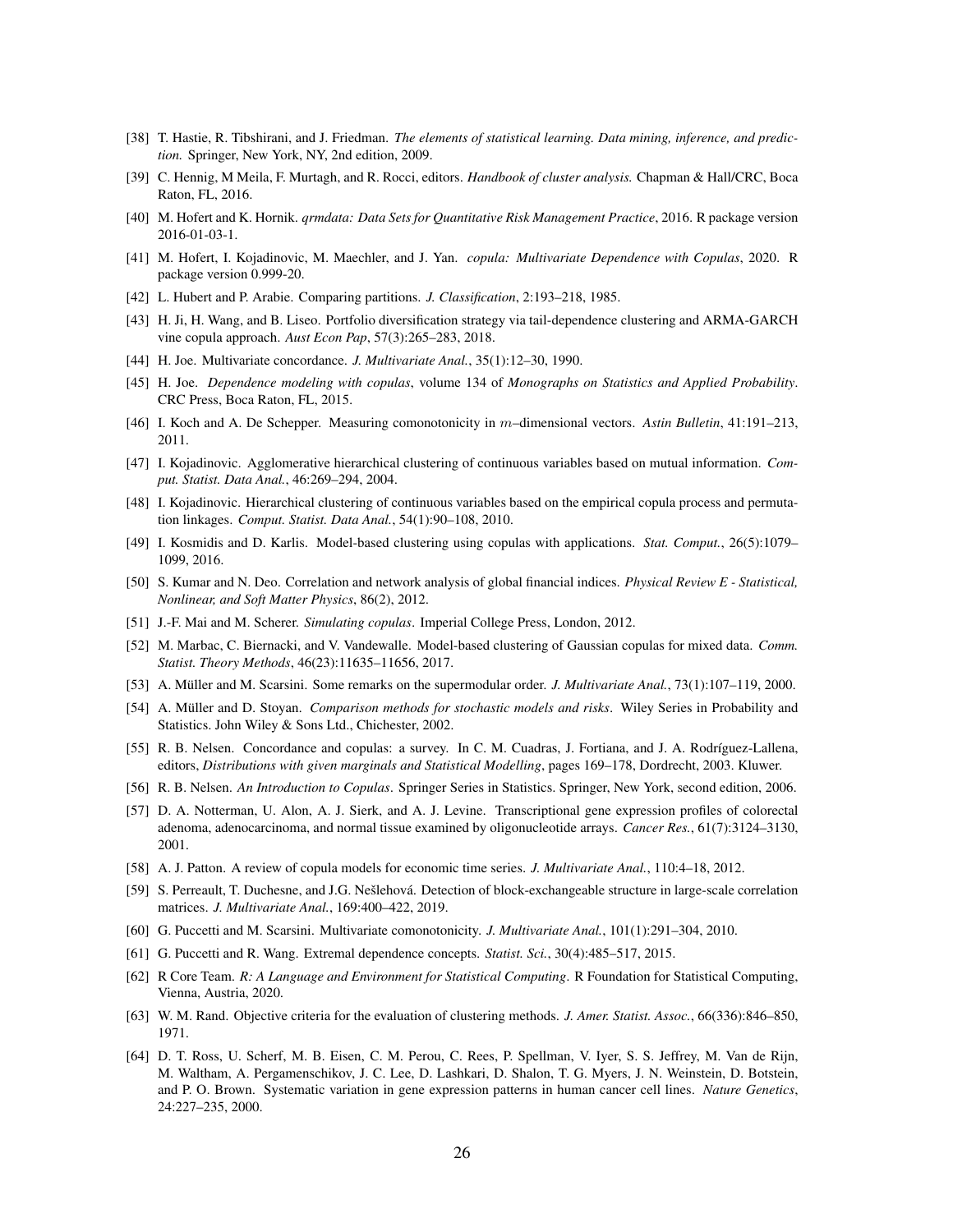- <span id="page-26-0"></span>[65] G. Salvadori, C. De Michele, N. T. Kottegoda, and R. Rosso. *Extremes in Nature. An Approach Using Copulas*, volume 56 of *Water Science and Technology Library*. Springer, Dordrecht (NL), 2007.
- <span id="page-26-1"></span>[66] M. Scarsini. On measures of concordance. *Stochastica*, 8(3):201–218, 1984.
- <span id="page-26-9"></span>[67] F. Schmid and R. Schmidt. Multivariate conditional versions of spearman's rho and related measures of tail dependence. *Journal of Multivariate Analysis*, 98:1123–1140, 2007.
- <span id="page-26-3"></span>[68] F. Schmid, R. Schmidt, T. Blumentritt, S. Gaisser, and M. Ruppert. Copula-based measures of multivariate association. In P. Jaworski, F. Durante, W. K. Härdle, and T. Rychlik, editors, Copula Theory and its Applications, volume 198 of *Lecture Notes in Statistics - Proceedings*, pages 209–236. Springer, Berlin Heidelberg, 2010.
- <span id="page-26-2"></span>[69] M. D. Taylor. Multivariate measures of concordance for copulas and their marginals. *Depend. Model.*, 4(1):224– 236, 2016.
- <span id="page-26-4"></span>[70] M. Úbeda-Flores. Multivariate versions of Blomqvist's beta and Spearman's footrule. Ann. Inst. Statist. Math., 57(4):781–788, 2005.
- <span id="page-26-5"></span>[71] C. Yang, W. Jiang, J. Wu, X. Liu, and Z. Li. Clustering of financial instruments using jump tail dependence coefficient. *Stat. Methods Appl.*, 27(3):491–513, 2018.

<span id="page-26-6"></span>Table 1: NCI60 data: ARI index of hierarchical clustering of low  $(< 0.3$ ) dependent tissues by varying dissimilarity measure and linkage method.

|          | $a_{\beta}$ | $d_{\phi}$ | $d_{\alpha}$  | $d_{\tau}$ |
|----------|-------------|------------|---------------|------------|
| Average  | 0.056       | 0.056      | 0.043         | 0.039      |
| Single   | 0.056       |            | $0.056$ 0.056 | 0.056      |
| Complete | $-0.024$    | 0.005      | 0.039         | 0.039      |

<span id="page-26-7"></span>Table 2: NCI60 data: ARI index of hierarchical clustering of high ( $\geq 0.3$ ) dependent tissues by varying dissimilarity measure and linkage method.

|          | $d_{\mathcal{B}}$ | $d_{\phi}$ | $d_{\rho}$ | $d_{\tau}$ |
|----------|-------------------|------------|------------|------------|
| Average  | 0.547             | 0.743      | 0.820      | 0.574      |
| Single   | 0.116             | 0.076      | 0.076      | 0.298      |
| Complete | 0.752             | 0.752      | 0.691      | 0.773      |

<span id="page-26-8"></span>Table 3: Notterman's data: Rand index of hierarchical clustering results by varying dissimilarity measure and linkage method.

|          | $d_{\beta}$ | $d_{\phi}$ | $d_{\rho}$ | $d_{\tau}$ |
|----------|-------------|------------|------------|------------|
| Average  | 0.464       | 0.464      | 0.464      | 0.464      |
| Single   | 0.464       | 0.464      | 0.464      | 0.464      |
| Complete | 1.000       | 0.464      | 0.571      | 0.464      |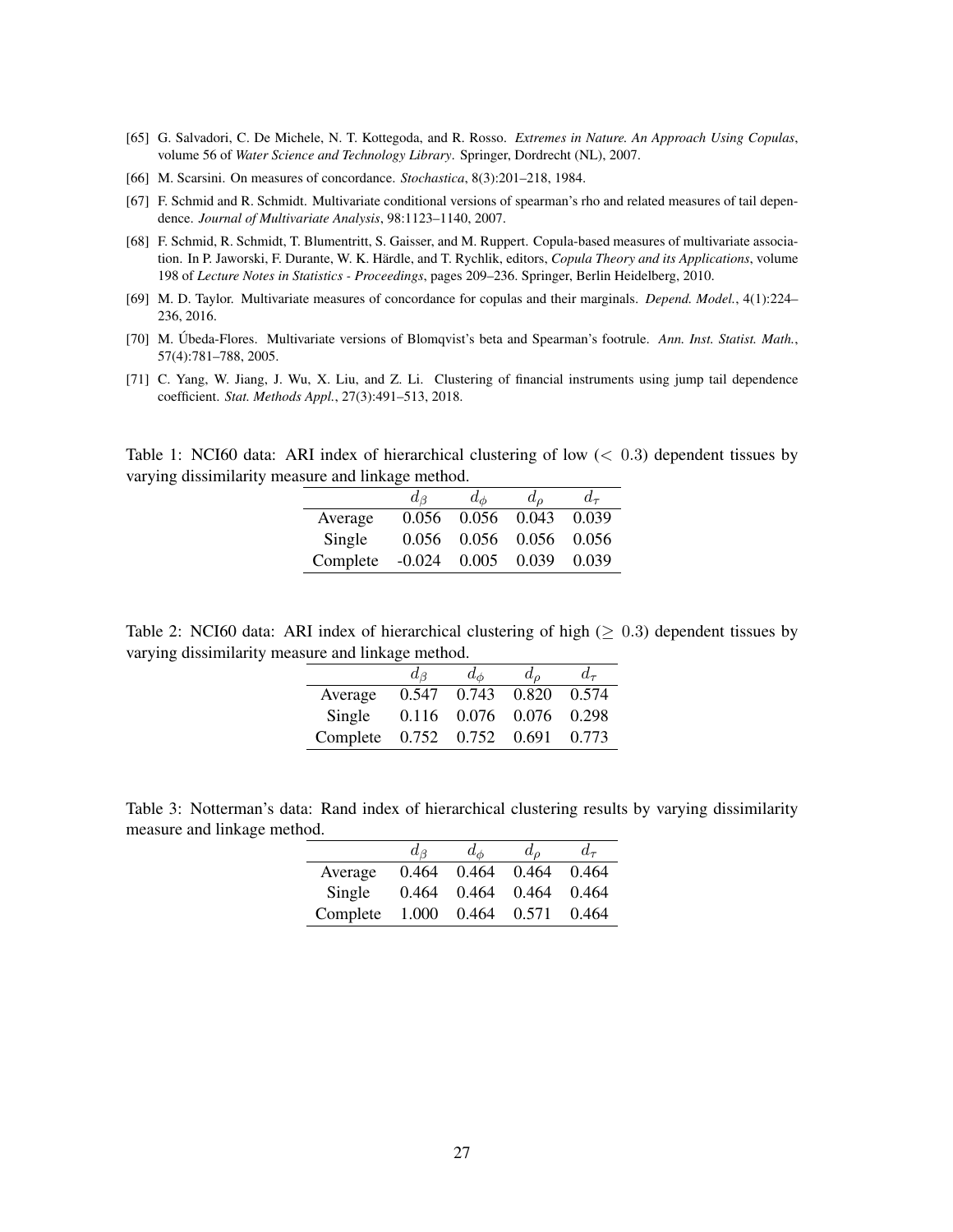| merging variables                 | $d_{\tau}$ | Kendall's tau |
|-----------------------------------|------------|---------------|
| 5 and 7                           | 0.061      | 0.756         |
| $6$ and $8$                       | 0.068      | 0.728         |
| 1 and 2                           | 0.076      | 0.696         |
| $3$ and $4$                       | 0.095      | 0.620         |
| $(5,7)$ and $(6,8)$               | 0.124      | 0.717         |
| $(1,2)$ and $(3,4)$               | 0.159      | 0.637         |
| $(1, 2, 3, 4)$ and $(5, 6, 7, 8)$ | 0.209      | 0.579         |

<span id="page-27-0"></span>Table 4: Notterman's data: Steps of the hierarchical clustering procedure via dissimilarity function based on multivariate Kendall's tau.

<span id="page-27-1"></span>Table 5: S&P 500: ARI index between the S&P sector classification and the group composition provided by hierarchical clustering with different dissimilarity measures and linkage methods.

|          | $d_{\beta}$ | $d_{\phi}$ | $d_{\alpha}$ | $d_{\tau}$ |
|----------|-------------|------------|--------------|------------|
| Average  | 0.003       | 0.006      | 0.003        | 0.003      |
| Single   | 0.002       | 0.003      | 0.003        | 0.003      |
| Complete | 0.331       | 0.337      | 0.320        | 0.370      |

<span id="page-27-2"></span>Table 6: Properties of dissimilarity functions.

- (L1) Order preserving property (lower orthant order)
- (L1c) Order preserving property (concordance order)
- (L2) Radially symmetry
- (L3) Continuity/Weak convergence
- (G1) Reducibility property
- (G1s) Strict reducibility property
- (G2) Comonotonic invariance

<span id="page-27-3"></span>Table 7: Summary of the properties satisfied (symbol:  $\sqrt{ }$ ), not satisfied (symbol:  $\times$ ), or satisfied under specific conditions on  $d^{1,1}$  (symbol: \*) by the extended dissimilarity functions.

|                     |          | (Llc)  | (L2)     | (L3)     | (G1) | (G1s)    | (G3)   |
|---------------------|----------|--------|----------|----------|------|----------|--------|
| single linkage      | $\ast$   | $\ast$ | $\ast$   | $\ast$   |      | $\times$ |        |
| average linkage     | $\ast$   | $\ast$ | $\ast$   | $\ast$   |      | $\ast$   | $\ast$ |
| complete linkage    | $\ast$   | $\ast$ | $\ast$   | $\ast$   |      | $\ast$   |        |
| tail dependence     |          |        | X        | $\times$ |      |          |        |
| Blomqvist's beta    |          |        | X        |          |      |          |        |
| Spearman's footrule |          |        | $\times$ |          |      |          |        |
| Kendall's tau       | $\times$ |        |          |          |      |          |        |
| Spearman's rho      |          |        |          |          |      |          |        |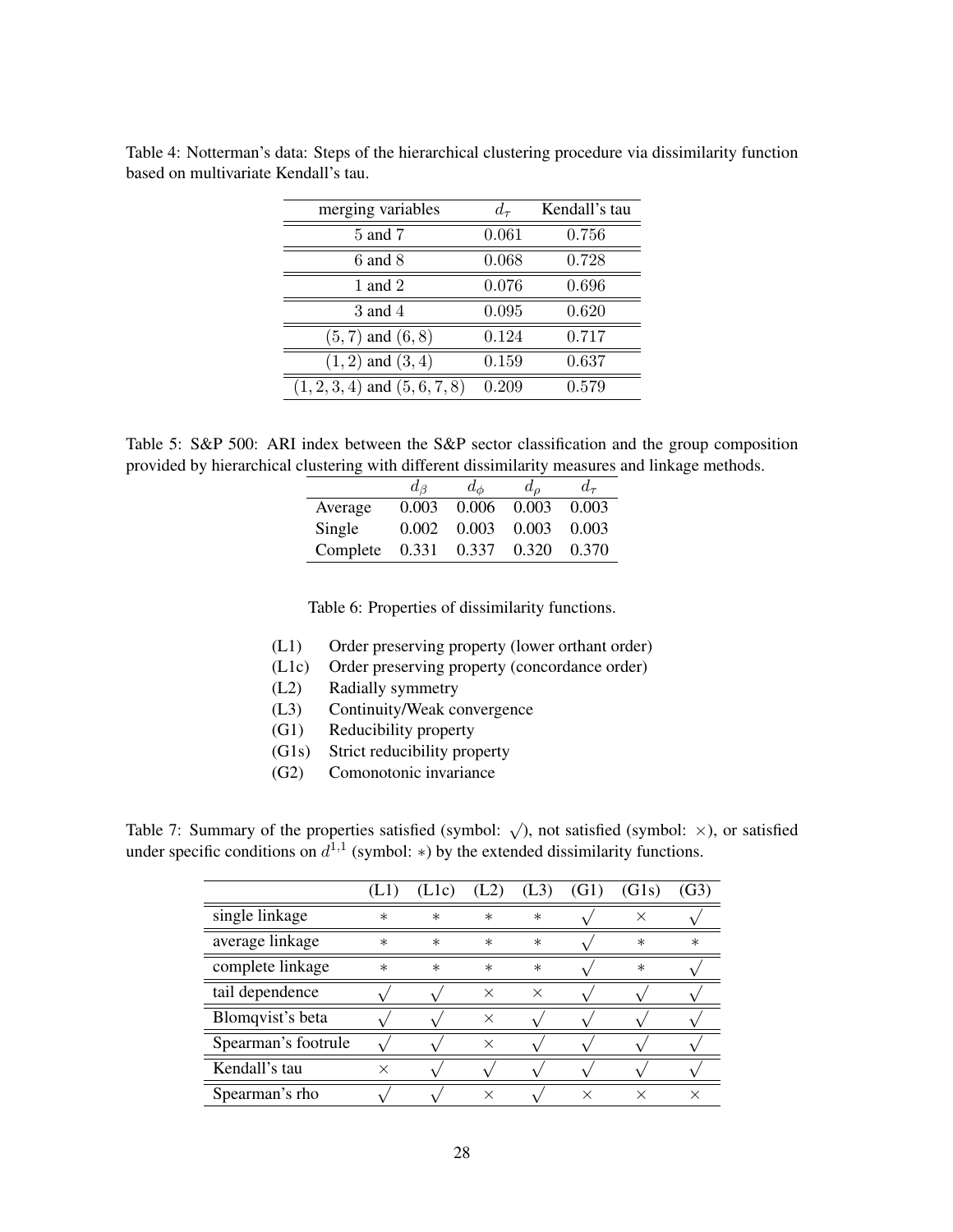

<span id="page-28-0"></span>Figure 1: Two illustrative examples of dendrogram representation of a random vector based on different extended dissimilarity functions. See Example [4.1.](#page-19-2)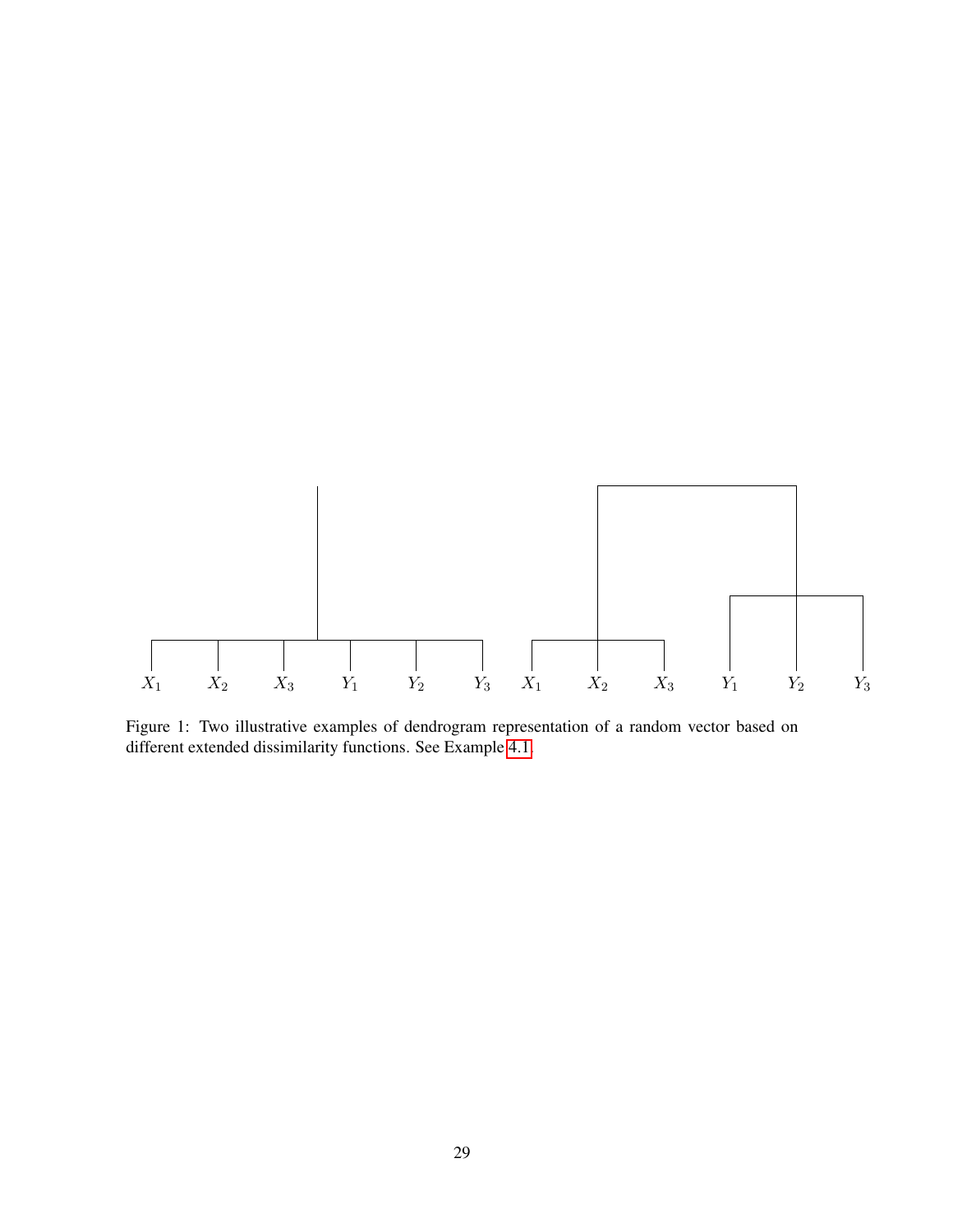

<span id="page-29-0"></span>Figure 2: Boxplots of ARI (y-axis) by varying i) pairwise dissimilarity measure among  $d_0^{1,1}$  $a_{\beta}^{1,1}, d_{\phi}^{1,1}$  $\overset{\text{\tiny{1,1}}}{\phi}$  $d_{\rho}^{1,1}$  and  $d_{\tau}^{1,1}$  and ii) linkage method among the average, single (minimum) and complete (maximum) one (x-axis starting with the average linkage and  $d_3^{1,1}$  $\beta^{1,1}$ , continuing with the single linkage and  $d_{\beta}^{1,1}$ <sup>1,1</sup> and ending with the complete linkage and  $d_{\tau}^{1,1}$ , iii) Kendall's  $\tau = (0.1, 0.2, 0.3)$  (panels by cols), and iv) sample size  $N = 50, 100, 250$  (panels by rows). Data simulated from independent groups with a Clayton copula within each group (see text).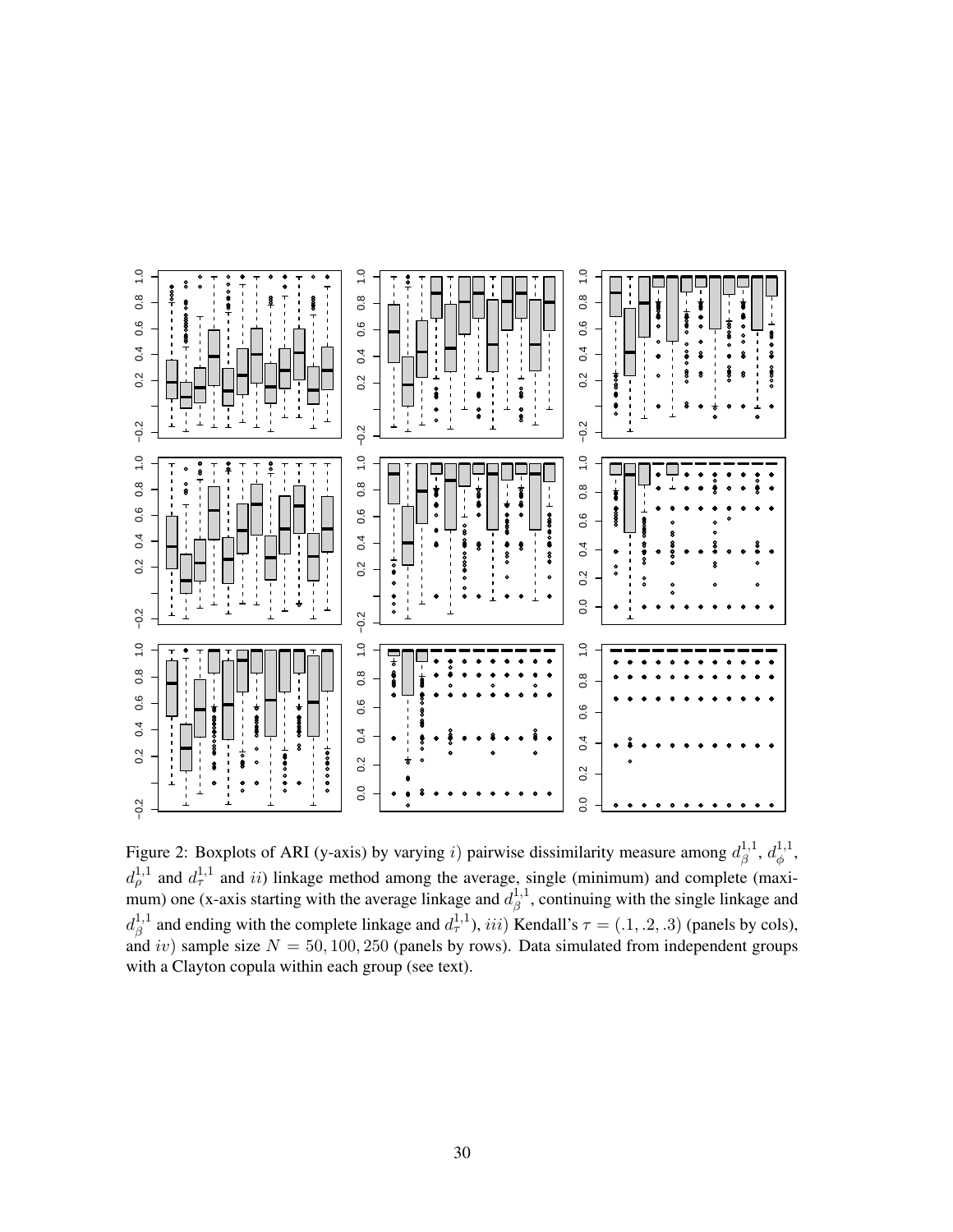

<span id="page-30-0"></span>Figure 3: Boxplots of ARI (y-axis) by varying i) pairwise dissimilarity measure among  $d_{\beta}^{1,1}$  $\frac{1}{\beta}^{1,1}, d_{\phi}^{1,1}$  $\overset{\text{i},\text{1}}{\phi},$  $d_{\rho}^{1,1}$  and  $d_{\tau}^{1,1}$  and ii) linkage method among the average, single (minimum) and complete (maximum) one (x-axis starting with the average linkage and  $d_3^{1,1}$  $\beta^{1,1}$ , continuing with the single linkage and  $d_{\scriptscriptstyle\mathcal{B}}^{1,1}$  $\beta^{1,1}$  and ending with the complete linkage and  $d_{\tau}^{1,1}$ , iii) Kendall's  $\tau = (0.1, 0.2, 0.3)$  (panels by cols), and iv) sample size  $N = 50, 100, 250$  (panels by rows). Data simulated from independent groups with a Frank copula within each group (see text).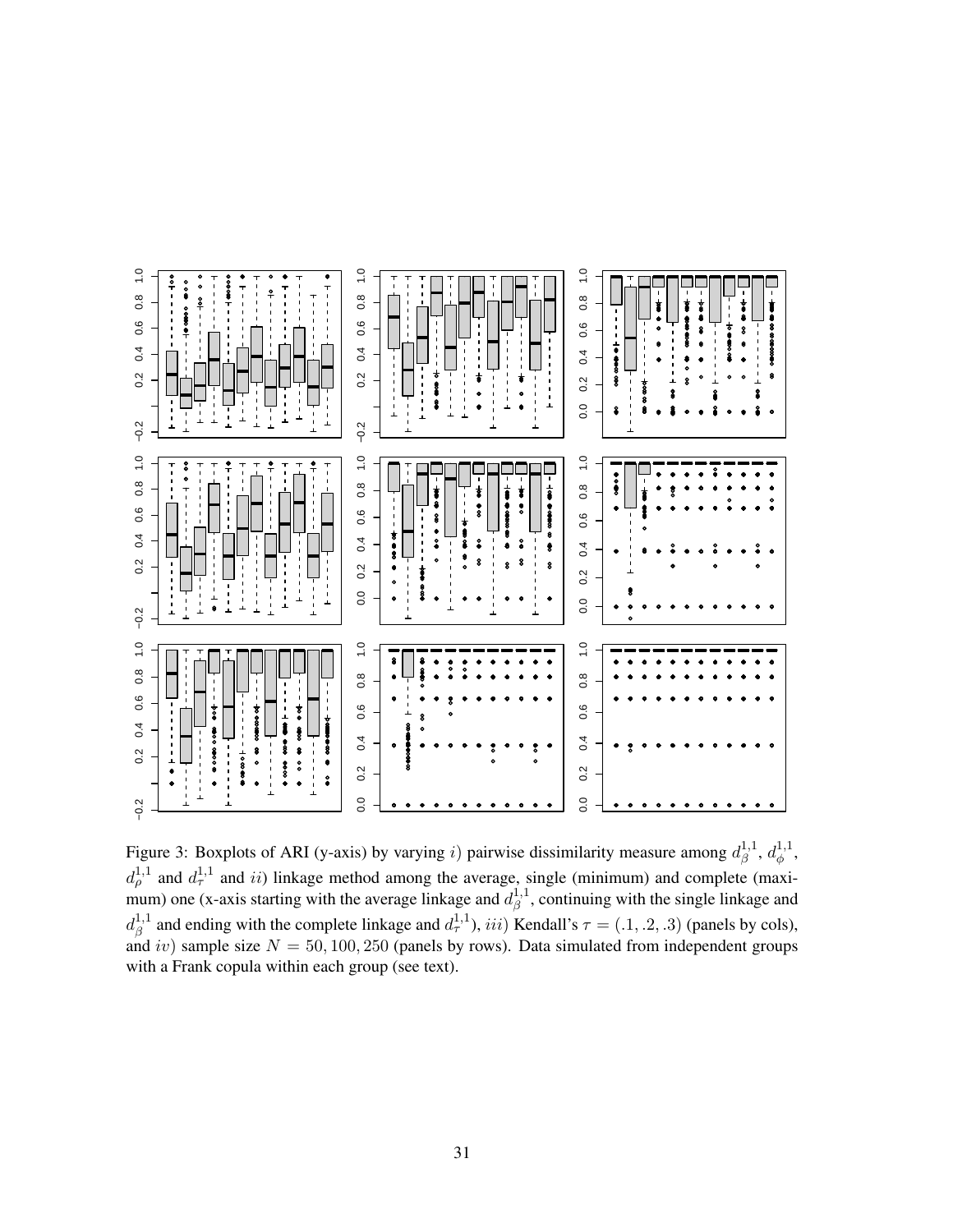

<span id="page-31-0"></span>Figure 4: Boxplots of ARI (y-axis) by varying i) pairwise dissimilarity measure among  $d_{\beta}^{1,1}$  $a_{\beta}^{1,1}, d_{\phi}^{1,1}$  $\overset{\text{\tiny{1,1}}}{\phi}$  $d_{\rho}^{1,1}$  and  $d_{\tau}^{1,1}$  and ii) linkage method among the average, single (minimum) and complete (maximum) one (x-axis starting with the average linkage and  $d_3^{1,1}$  $\beta^{1,1}$ , continuing with the single linkage and  $d_{\beta}^{1,1}$ <sup>1,1</sup> and ending with the complete linkage and  $d_{\tau}^{1,1}$ , *iii*) Kendall's  $\tau = (0.1, 0.2, 0.3)$  (panels by cols), and iv) sample size  $N = 50, 100, 250$  (panels by rows). Data simulated from independent groups with a Gumbel copula within each group (see text).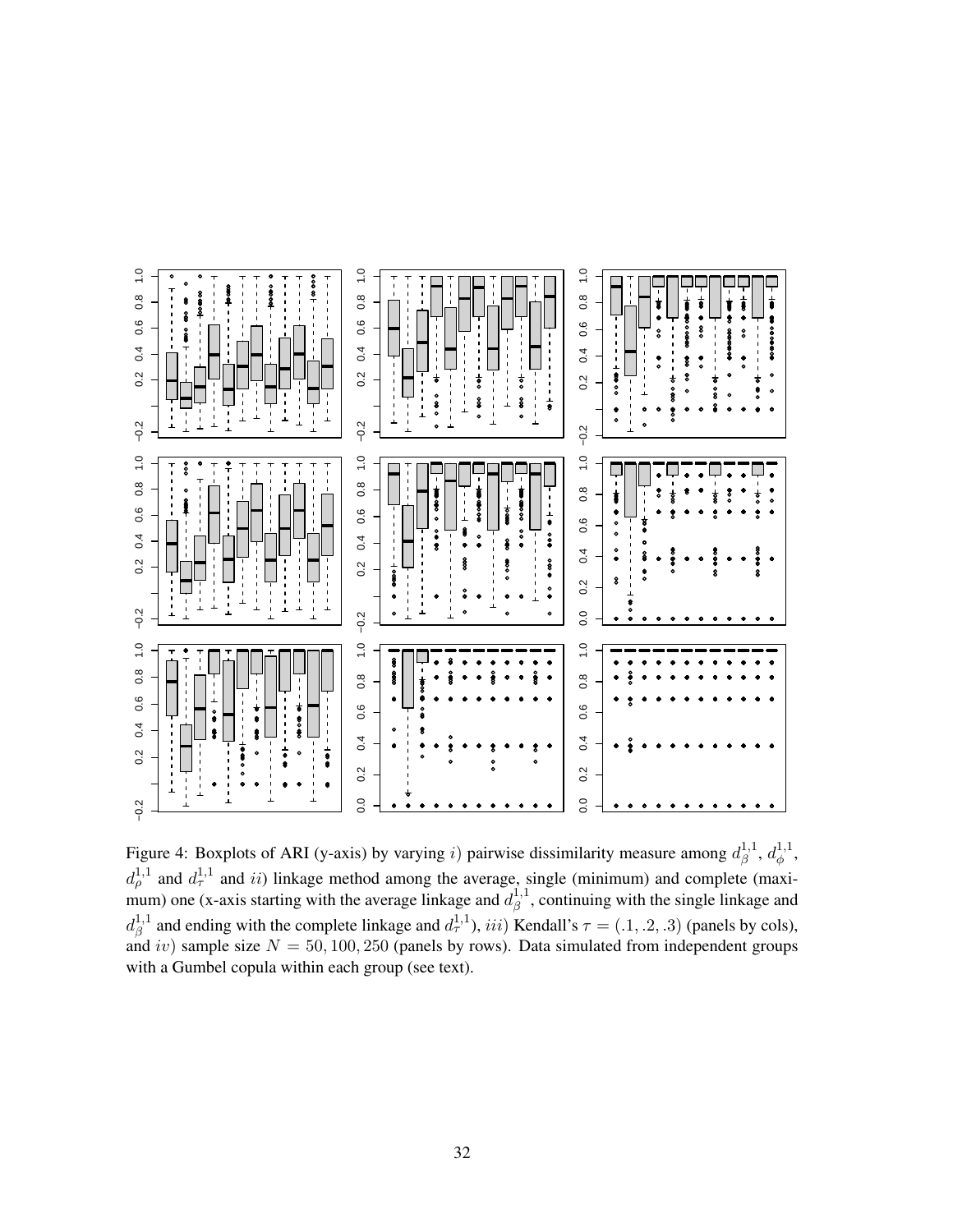

<span id="page-32-0"></span>Figure 5: Boxplots of ARI (y-axis) by varying i) pairwise dissimilarity measure among  $d_3^{1,1}$  $a_{\beta}^{1,1}, d_{\phi}^{1,1}$  $_{\phi}^{\text{{\tiny 1,1}}},$  $d_{\rho}^{1,1}$  and  $d_{\tau}^{1,1}$  and ii) linkage method among the average, single (minimum) and complete (maximum) one (x-axis starting with the average linkage and  $d_3^{1,1}$  $\beta^{1,1}$ , continuing with the single linkage and  $d_{\beta}^{1,1}$  $\beta^{1,1}$  and ending with the complete linkage and  $d_{\tau}^{1,1}$ , iii) Kendall's  $\tau = (0.1, 0.2, 0.3)$  (panels by cols), and iv) sample size  $N = 50, 100, 250$  (panels by rows). Data simulated from independent groups with a equicorrelated Gaussian copula within each group (see text).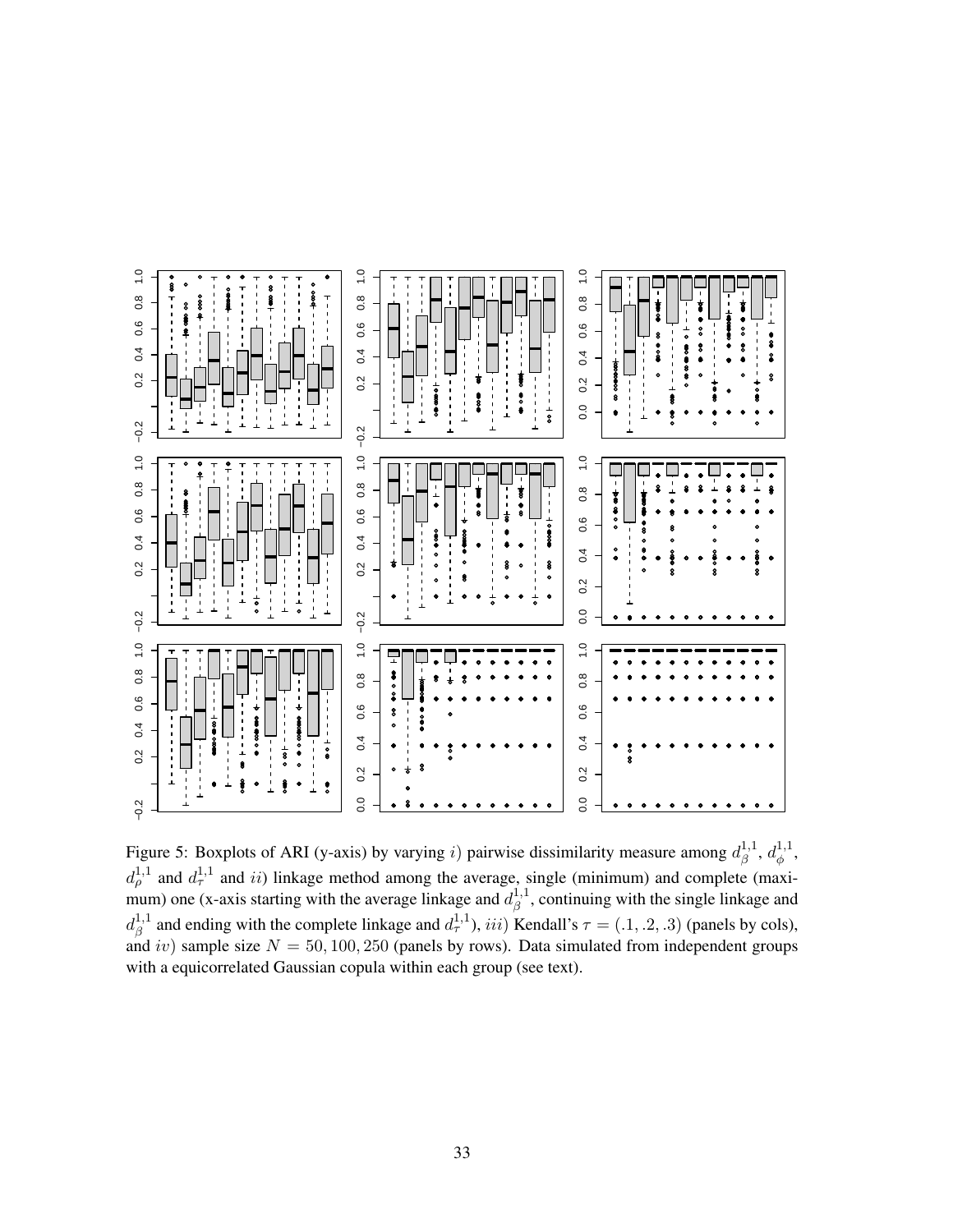

<span id="page-33-0"></span>Figure 6: Boxplots of ARI (y-axis) by varying i) pairwise dissimilarity measure among  $d_{\beta}^{1,1}$  $a_{\beta}^{1,1}, d_{\phi}^{1,1}$  $\overset{\text{\tiny{1,1}}}{\phi}$  $d_{\rho}^{1,1}$  and  $d_{\tau}^{1,1}$  and ii) linkage method among the average, single (minimum) and complete (maximum) one (x-axis starting with the average linkage and  $d_3^{1,1}$  $\beta^{1,1}$ , continuing with the single linkage and  $d_{\beta}^{1,1}$  $\beta^{1,1}$  and ending with the complete linkage and  $d_{\tau}^{1,1}$ , iii) Kendall's  $\tau = (0.1, 0.2, 0.3)$  (panels by cols), and iv) clustering size (total number of variables)  $m = 60, 120$  (panels by rows). Sample size is equal to  $N = 100$  and data are simulated from  $K = 6$  independent Clayton copulas of dimension  $m/K$ .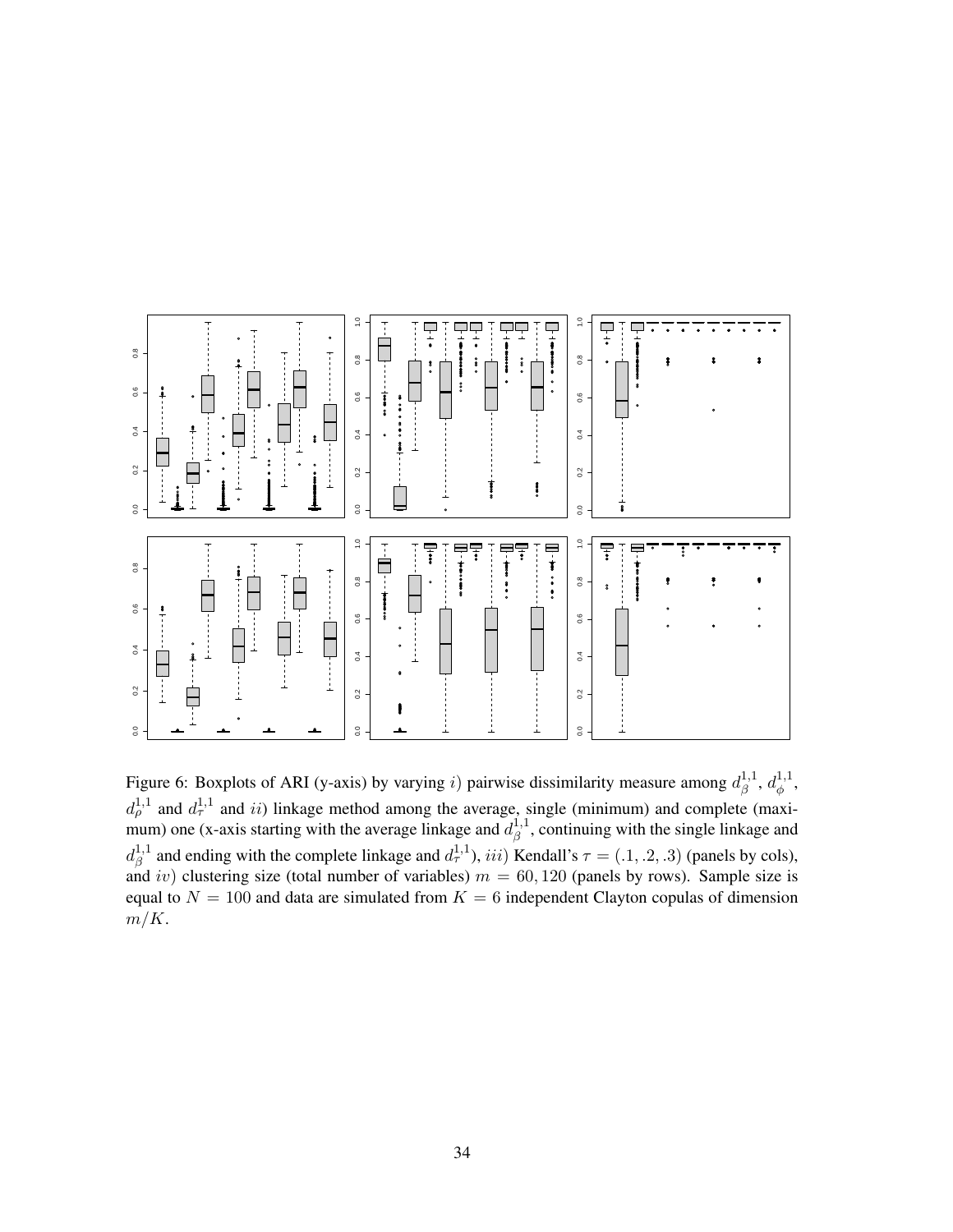

Figure 7: Boxplots of ARI (y-axis) by varying i) pairwise dissimilarity measure among  $d_{\beta}^{1,1}$  $a_{\beta}^{1,1}, d_{\phi}^{1,1}$  $\overset{\text{\tiny{1,1}}}{\phi}$  $d_{\rho}^{1,1}$  and  $d_{\tau}^{1,1}$  and ii) linkage method among the average, single (minimum) and complete (maximum) one (x-axis starting with the average linkage and  $d_3^{1,1}$  $\beta^{1,1}$ , continuing with the single linkage and  $d_{\beta}^{1,1}$  $\beta^{1,1}$  and ending with the complete linkage and  $d_{\tau}^{1,1}$ , iii) Kendall's  $\tau = (0.1, 0.2, 0.3)$  (panels by cols), and iv) clustering size (total number of variables)  $m = 60, 120$  (panels by rows). Sample size is equal to  $N = 250$  and data are simulated from  $K = 6$  independent Clayton copulas of dimension  $m/K$ .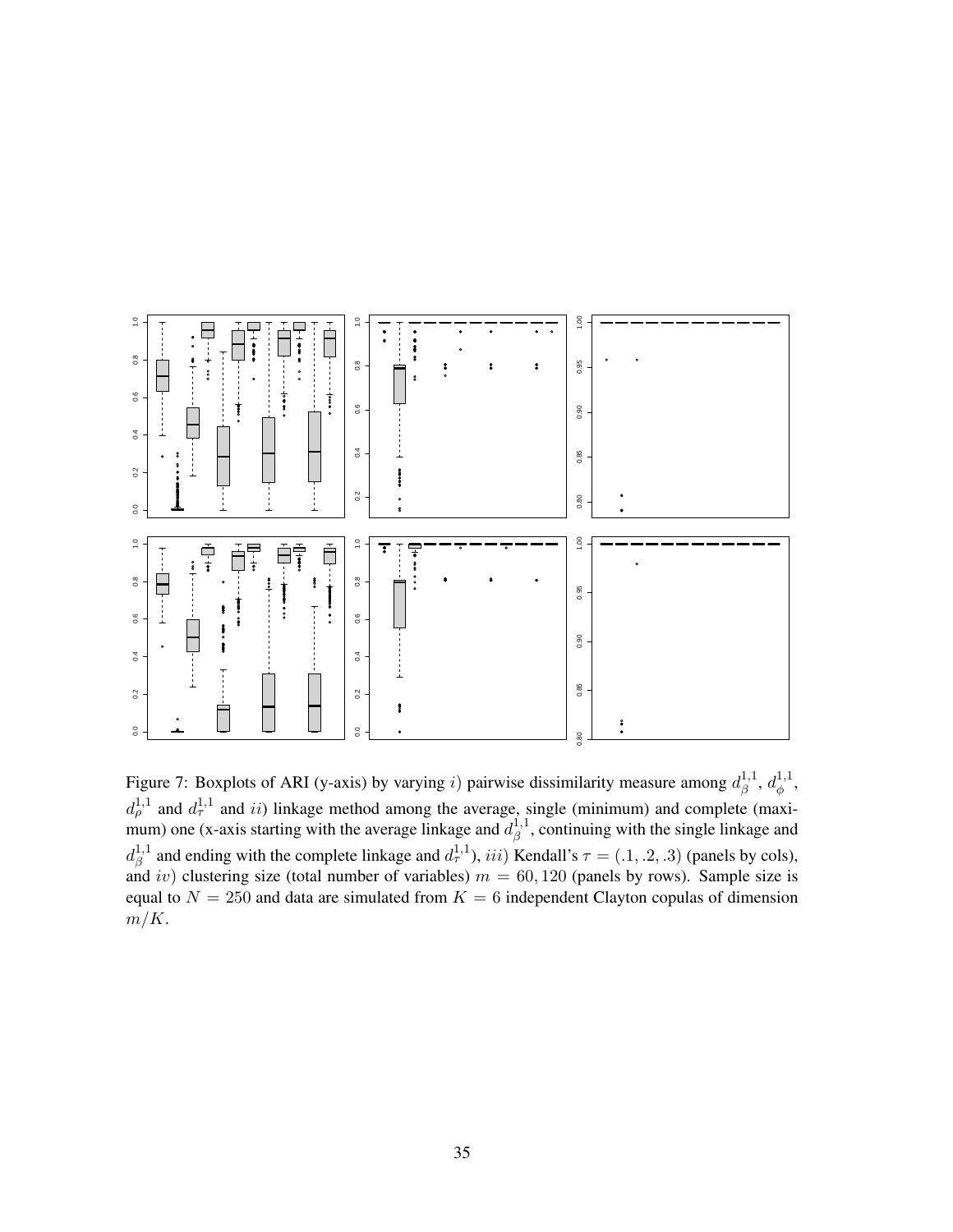

Figure 8: Boxplots of ARI (y-axis) by varying i) pairwise dissimilarity measure among  $d_3^{1,1}$  $a_{\beta}^{1,1}, d_{\phi}^{1,1}$  $\overset{\text{\tiny{1,1}}}{\phi}$  $d_{\rho}^{1,1}$  and  $d_{\tau}^{1,1}$  and ii) linkage method among the average, single (minimum) and complete (maximum) one (x-axis starting with the average linkage and  $d_3^{1,1}$  $\beta^{1,1}$ , continuing with the single linkage and  $d_{\beta}^{1,1}$  $\beta^{1,1}$  and ending with the complete linkage and  $d_{\tau}^{1,1}$ , iii) Kendall's  $\tau = (0.1, 0.2, 0.3)$  (panels by cols), and iv) clustering size (total number of variables)  $m = 60, 120$  (panels by rows). Sample size is equal to  $N = 100$  and data are simulated from  $K = 10$  independent Clayton copulas of dimension  $m/K$ .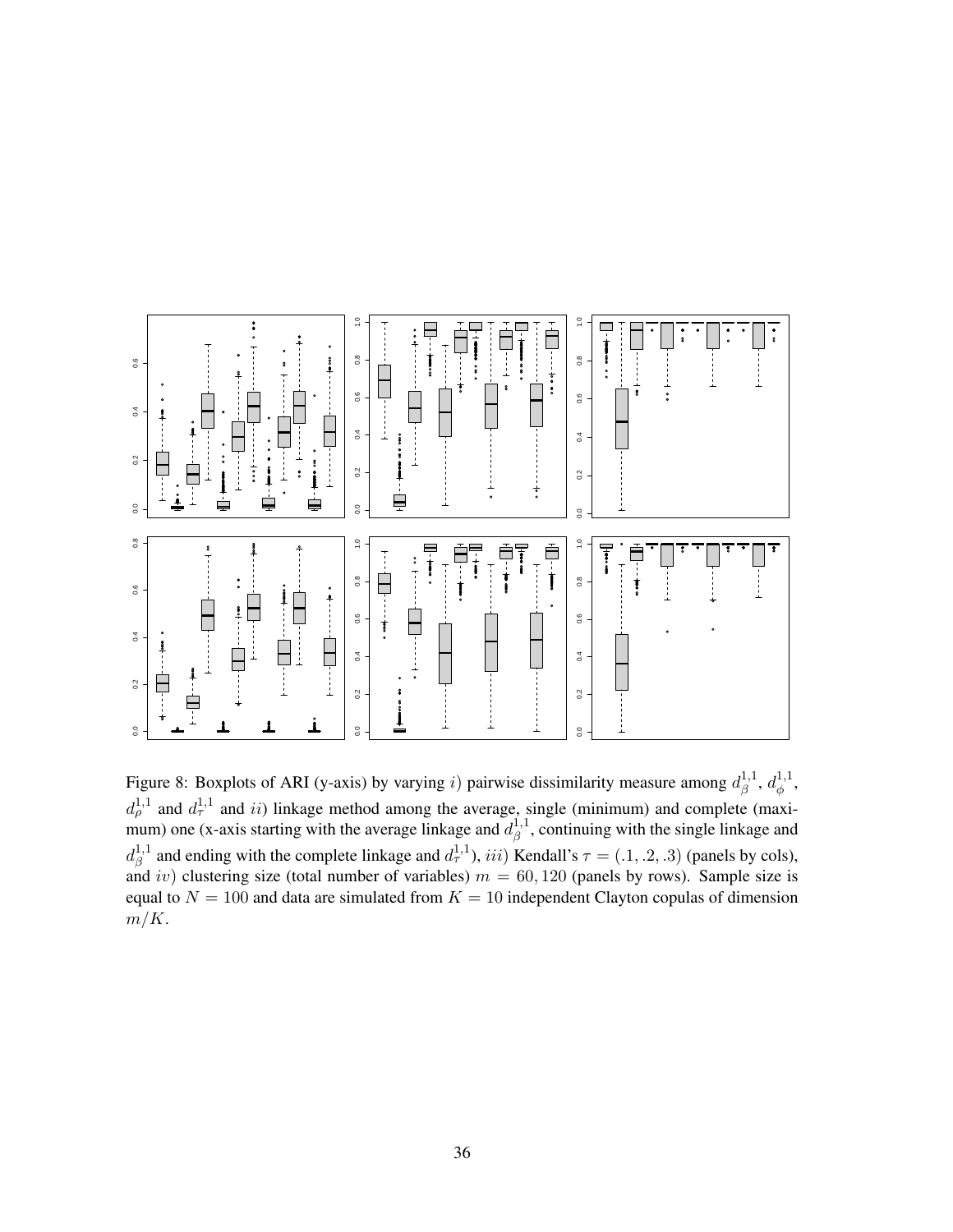

<span id="page-36-0"></span>Figure 9: Boxplots of ARI (y-axis) by varying i) pairwise dissimilarity measure among  $d_3^{1,1}$  $a_{\beta}^{1,1}, d_{\phi}^{1,1}$  $_{\phi}^{\text{{\tiny 1,1}}},$  $d_{\rho}^{1,1}$  and  $d_{\tau}^{1,1}$  and ii) linkage method among the average, single (minimum) and complete (maximum) one (x-axis starting with the average linkage and  $d_{\beta}^{1,1}$  $\beta^{1,1}$ , continuing with the single linkage and  $d_{\beta}^{1,1}$  $\beta^{1,1}$  and ending with the complete linkage and  $d_{\tau}^{1,1}$ , iii) Kendall's  $\tau = (0.1, 0.2, 0.3)$  (panels by cols), and iv) clustering size (total number of variables)  $m = 60, 120$  (panels by rows). Sample size is equal to  $N = 250$  and data are simulated from  $K = 10$  independent Clayton copulas of dimension  $m/K$ .